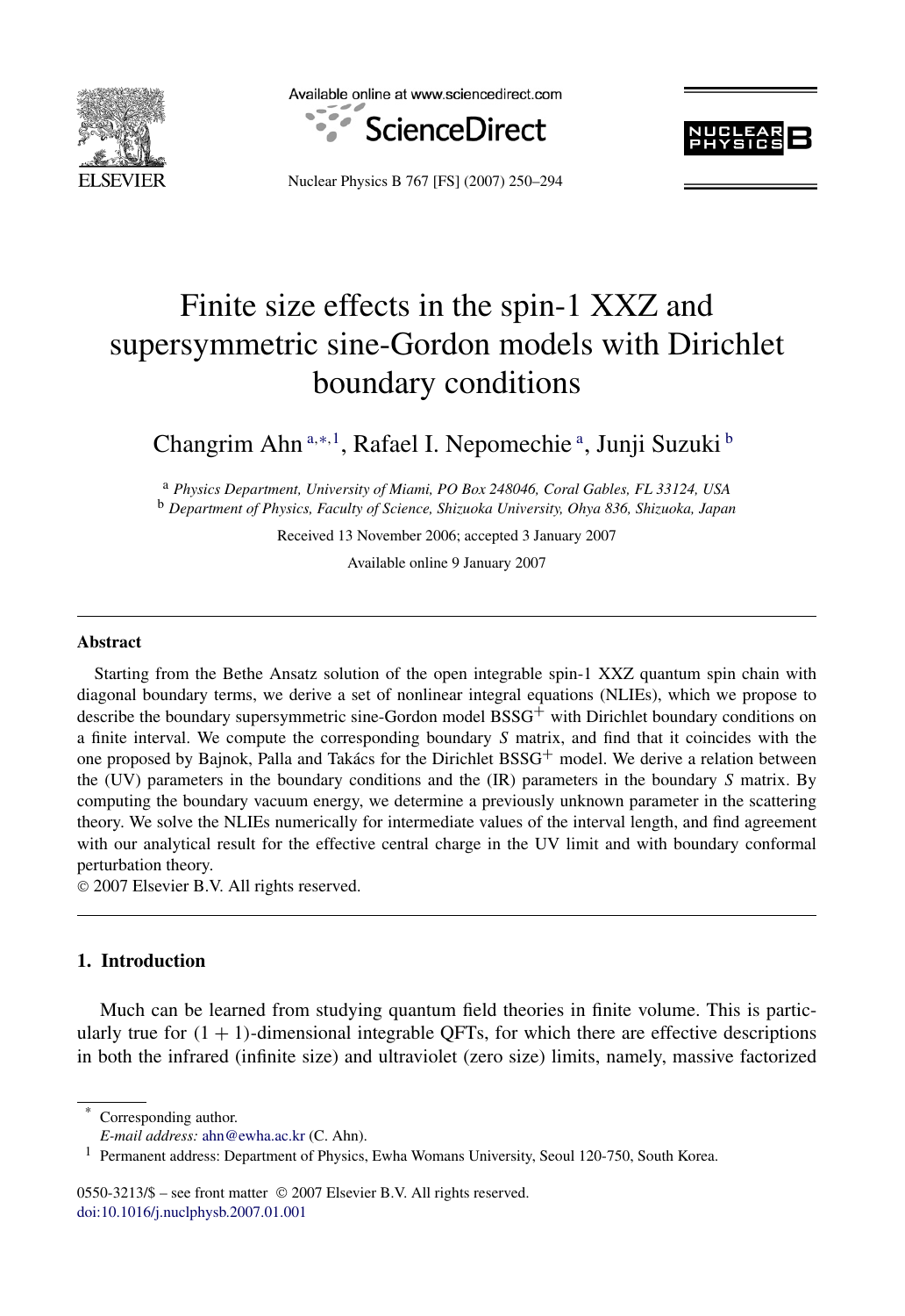<span id="page-1-0"></span>

Fig. 1. Three sets of parameters and their relations.

scattering theory [\[1–3\]](#page-41-0) and conformal field theory (CFT) [\[4,5\],](#page-42-0) respectively. Moreover, at least for some examples, there also exist effective descriptions in terms of certain nonlinear integral equations (NLIEs) for *general* system size.

A case in point is the sine-Gordon (SG) model on a circle (periodic boundary conditions) [\[6–](#page-42-0) [8\],](#page-42-0) and on an interval with either Dirichlet [\[9,10\]](#page-42-0) or general integrable [\[11\]](#page-42-0) boundary conditions. NLIEs have been obtained in these papers from Bethe Ansatz solutions of corresponding critical spin- $\frac{1}{2}$  XXZ chains [\[12–15\],](#page-42-0) with a mass scale introduced by means of an alternating inhomogeneity parameter  $(\pm A)$ . Among the quantities that have been computed from these NLIEs are bulk and boundary *S* matrices (IR limit), bulk and boundary energies, and central charge and conformal dimensions (UV limit). Moreover, Casimir energies in the near UV region obtained by numerically solving the NLIEs agree well with those obtained using the truncated conformal space approach (TCSA) [\[16,17\]](#page-43-0) and conformal perturbation theory.

In the NLIE approach one generally deals with three sets of parameters: The UV parameters appearing in the action, the IR parameters appearing in the *S* matrices, and the lattice parameters in terms of which the NLIE is initially formulated. (See Fig. 1.) In principle, by matching the UV and IR limits of the NLIE with corresponding known results, one can deduce the "lattice  $\leftrightarrow$  UV" and "lattice  $\leftrightarrow \text{IR}$ " relations, respectively. If the "UV  $\leftrightarrow \text{IR}$ " relation is also known, then the consistency of these three sets of relations can be checked. For the sine-Gordon model, for which the "UV  $\leftrightarrow$  IR" relation for the boundary parameters has been determined [\[18\],](#page-43-0) this consistency has been established for both the bulk and boundary parameters.

Much less is known about the supersymmetric sine-Gordon (SSG) model [\[19–22\],](#page-43-0)<sup>2</sup>

$$
\mathcal{L} = \frac{1}{2} \partial_{\mu} \varphi \partial^{\mu} \varphi + \frac{1}{2} i \bar{\Psi} \gamma^{\mu} \partial_{\mu} \Psi - \frac{m_0}{2} \cos(\beta \varphi) \bar{\Psi} \Psi + \frac{m_0^2}{2\beta^2} \cos^2(\beta \varphi), \tag{1.1}
$$

where  $\varphi$  is a real scalar field,  $\Psi$  is a Majorana Fermion field,  $m_0$  is a mass parameter, and  $\beta \in (0, 4\pi)$  is a dimensionless coupling constant. Indeed, for the case of periodic boundary conditions, an NLIE was proposed only recently [\[23\],](#page-43-0) motivated by [\[24\],](#page-43-0) and derived in [\[25\]](#page-43-0) from the Bethe Ansatz solution of the integrable spin-1 XXZ chain [\[26,27\].](#page-43-0) While the ground state of the critical spin- $\frac{1}{2}$  chain is described by a sea of real Bethe roots, the ground state of the critical spin-1 chain is described by a sea of approximate "two-strings", i.e., certain complex conjugate pairs of Bethe roots. As a result, the familiar method [\[7\]](#page-42-0) of deriving the NLIE, based on the Bethe Ansatz equations and the corresponding counting function, does not seem to work for

<sup>2</sup> We take 
$$
\gamma^0 = \begin{pmatrix} 0 & i \\ -i & 0 \end{pmatrix}
$$
,  $\gamma^1 = \begin{pmatrix} 0 & i \\ i & 0 \end{pmatrix}$ ,  $\Psi = \begin{pmatrix} \psi \\ \bar{\psi} \end{pmatrix}$ , with  $\psi$  and  $\bar{\psi}$  real.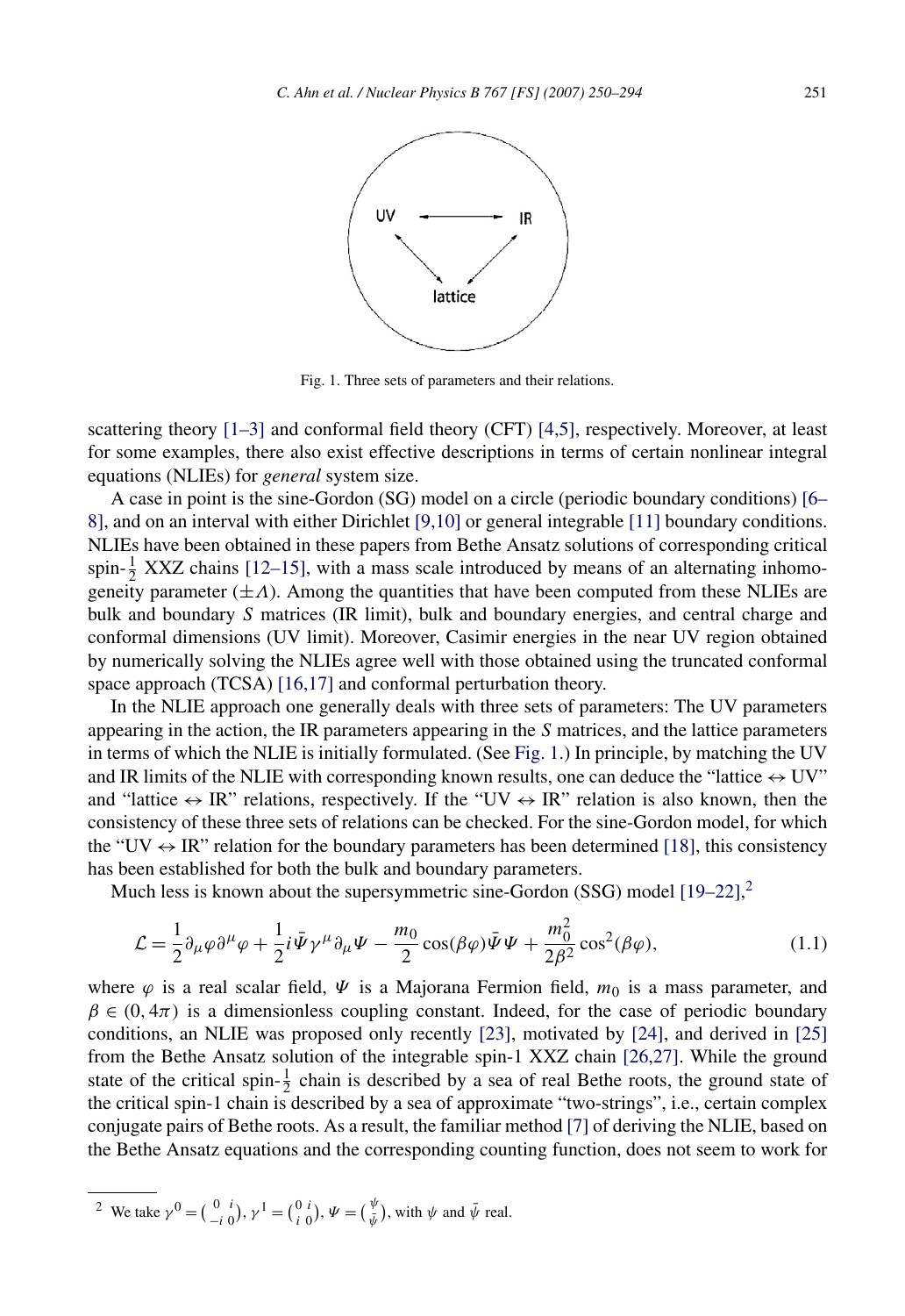<span id="page-2-0"></span>the spin-1 case. Nevertheless, an NLIE can be derived [\[24,25\]](#page-43-0) from the model's *T* –*Q* equations, in a manner similar to the original approach [\[6\].](#page-42-0) Very recently, the periodic spin-1 XXZ/SSG NLIE for excited states was shown [\[28\]](#page-43-0) to have the correct UV and IR limits. In particular, the bulk soliton *S* matrix [\[22\]](#page-43-0) was obtained from the IR limit of the NLIE.

Our goal has been to find an NLIE for the boundary supersymmetric sine-Gordon model on an interval with general integrable boundary conditions [\[29–32\].](#page-43-0) This field theory is of interest as a toy model with boundary that is both integrable and supersymmetric; and it may also have applications to superstring theory [\[33\].](#page-44-0) Since a Bethe Ansatz solution of the corresponding open spin-1 XXZ chain with general integrable boundary terms [\[34\]](#page-44-0) is still not known, we focus here on the special case of diagonal boundary terms, whose solution is already available [\[35\].](#page-44-0) The homogeneous chain has the local Hamiltonian

$$
H = \sum_{n=1}^{N-1} H_{n,n+1} + \text{b.t.,}
$$
\n(1.2)

where the bulk terms  $H_{n,n+1}$  are those of the Fateev–Zamolodchikov [\[26\]](#page-43-0) spin chain,

$$
H_{n,n+1} = \sigma_n - (\sigma_n)^2 - 2\sin^2 \gamma \left[ \sigma_n^z + \left( S_n^z \right)^2 + \left( S_{n+1}^z \right)^2 - \left( \sigma_n^z \right)^2 \right] + 4\sin^2 \left( \frac{\gamma}{2} \right) \left( \sigma_n^{\perp} \sigma_n^z + \sigma_n^z \sigma_n^{\perp} \right),
$$
(1.3)

where

$$
\sigma_n = \vec{S}_n \cdot \vec{S}_{n+1}, \qquad \sigma_n^{\perp} = S_n^x S_{n+1}^x + S_n^y S_{n+1}^y, \qquad \sigma_n^z = S_n^z S_{n+1}^z,
$$
\n(1.4)

and  $\vec{S}_n$  are spin-1 generators of  $SU(2)$ ; and the diagonal boundary terms are give by

$$
\text{b.t.} = \frac{1}{2}\sin(2\gamma)\left\{-\left[\cot\eta_{-} + \cot(\eta_{-} - \gamma)\right]S_{1}^{z} + \left[\cot\eta_{-} - \cot(\eta_{-} - \gamma)\right]\left(S_{1}^{z}\right)^{2} - \left[\cot\eta_{+} + \cot(\eta_{+} - \gamma)\right]S_{N}^{z} + \left[\cot\eta_{+} - \cot(\eta_{+} - \gamma)\right]\left(S_{N}^{z}\right)^{2}\right\}.
$$
\n(1.5)

The bulk and boundary parameters are  $\gamma$  and  $\eta_{\pm}$ , respectively.

We propose that, in analogy with the spin- $\frac{1}{2}$  XXZ/SG model, this open spin chain (more precisely, its generalization obtained by introducing into the transfer matrix an alternating inhomogeneity parameter  $\pm A$ ) corresponds to the boundary SSG model on an interval  $[x_-, x_+]$  with Dirichlet boundary conditions,

$$
\varphi(x_-, t) = \varphi_-, \qquad \varphi(x_+, t) = \varphi_+, \n\psi(x_-, t) - \bar{\psi}(x_-, t) = 0, \qquad \psi(x_+, t) - \bar{\psi}(x_+, t) = 0,
$$
\n(1.6)

where  $\psi$  and  $\bar{\psi}$  are the spinor components of the Majorana field  $\Psi$ . These boundary conditions follow from the boundary action [\[30\]](#page-43-0) in the limit that the boundary mass parameters tend to infinity. That the diagonal boundary terms (1.5) of the spin-1 XXZ chain correspond to the Dirichlet boundary conditions (1.6) of the SSG model is consistent with the fact that  $S^z$  and topological charge are conserved in the two models, respectively, and also that both models are integrable.

There are actually two known sets of integrable supersymmetric boundary conditions for the boundary SSG model [\[30\].](#page-43-0) Following [\[32\],](#page-44-0) we shall refer to the set  $(1.6)$  as Dirichlet BSSG<sup>+</sup>, and to the set with  $\psi + \psi = 0$  at both ends as Dirichlet BSSG<sup>-</sup>.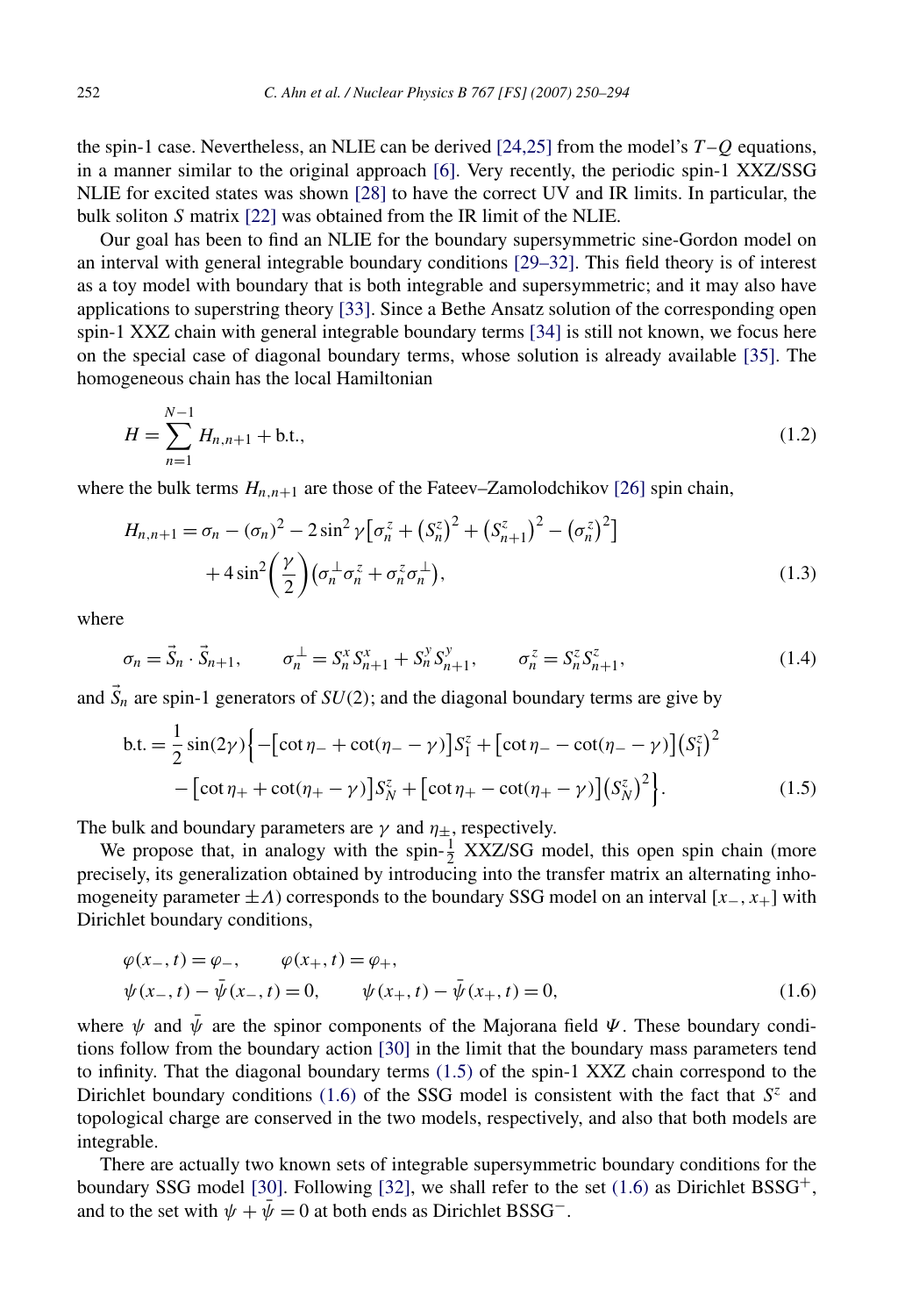<span id="page-3-0"></span>We derive an NLIE for the Dirichlet  $BSSG^+$  model, circumventing (as in [\[25\]\)](#page-43-0) the difficulties posed by the ground-state sea of two-strings by identifying suitable auxiliary functions from the model's *T* –*Q* equations [\[35\],](#page-44-0) and exploiting their analytic properties. By analyzing the IR limit of this NLIE, we compute the soliton boundary *S* matrix, which coincides with the one proposed for the Dirichlet BSSG<sup>+</sup> model by Bajnok et al. [\[32\].](#page-44-0) We propose the "UV  $\leftrightarrow$  IR" relation for the boundary parameters, for the special case of Dirichlet boundary conditions, on the basis of our NLIE and its UV and IR limits. By computing the boundary vacuum energy, we determine a previously unknown parameter in the scattering theory [\[32\].](#page-44-0) We solve the NLIEs numerically for intermediate values of the volume, and find agreement with our analytical result for the effective central charge in the UV limit and with boundary conformal perturbation theory, and confirm the UV–IR relation.

The outline of this paper is as follows. In Section 2 we rederive the NLIE for the spin- $\frac{1}{2}$ XXZ/sine-Gordon model with Dirichlet boundary conditions [\[9\].](#page-42-0) However, we use the method which we apply to the spin-1 case (which differs from the approach used in [\[9\]\)](#page-42-0), and therefore, this serves as a valuable warm-up exercise for the latter problem. In Section [3](#page-11-0) we turn to our main interest, the spin-1 XXZ/supersymmetric sine-Gordon model with Dirichlet boundary conditions. We sketch the derivation of the NLIE, relegating some of the details to [Appendix B.](#page-35-0) In particular, we determine the boundary terms  $P_{bdry}(\theta)$  and  $P_y(\theta)$  which encode boundary effects. Section [4](#page-20-0) is devoted to an analysis of the IR limit of this NLIE. In the course of computing the corresponding boundary *S* matrix, we determine the "lattice  $\leftrightarrow$  IR" relation for the boundary parameters. In Section [5,](#page-24-0) we analyze the UV limit of our NLIE, and compare with the expected CFT result. In this way, we obtain a boundary "UV  $\leftrightarrow$  lattice" relation, and therefore finally the "UV  $\leftrightarrow$  IR" relation for the boundary parameters. In Section [6](#page-28-0) we compute the effective central charge of the Dirichlet SSG model using first-order boundary conformal perturbation theory, and compare with numerical NLIE results. We conclude in Section [7](#page-31-0) with a discussion of our results and with some comments on various open problems. Some important technical details are explained in the appendices.

# **2. Spin- <sup>1</sup> <sup>2</sup> XXZ/SG with Dirichlet boundary conditions**

We rederive here the NLIE for the spin- $\frac{1}{2}$  XXZ/sine-Gordon model with Dirichlet boundary conditions [\[9\].](#page-42-0) However, in contrast to the familiar approach [\[7\]](#page-42-0) used in [\[9\],](#page-42-0) we do not introduce the counting function. Instead, we identify suitable auxiliary functions from the model's *T* –*Q* equation, and exploit their analyticity properties. We shall use the same method to treat the spin-1 XXZ/supersymmetric sine-Gordon model in Section [3.](#page-11-0)

#### *2.1. T –Q equation*

The transfer-matrix eigenvalues  $T(x)$  of the inhomogeneous open spin- $\frac{1}{2}$  XXZ chain with Dirichlet boundary conditions satisfy the *T* –*Q* equation [\[14\]](#page-42-0)

$$
T(x) = T^{(+)}(x) + T^{(-)}(x), \quad T^{(\pm)}(x) \equiv \sinh(2x \pm i\gamma) B^{(\pm)}(x) \phi\left(x \pm \frac{i\gamma}{2}\right) \frac{Q(x \mp i\gamma)}{Q(x)},
$$
\n(2.1)

where

$$
\phi(x) = \sinh^N(x - \Lambda)\sinh^N(x + \Lambda),
$$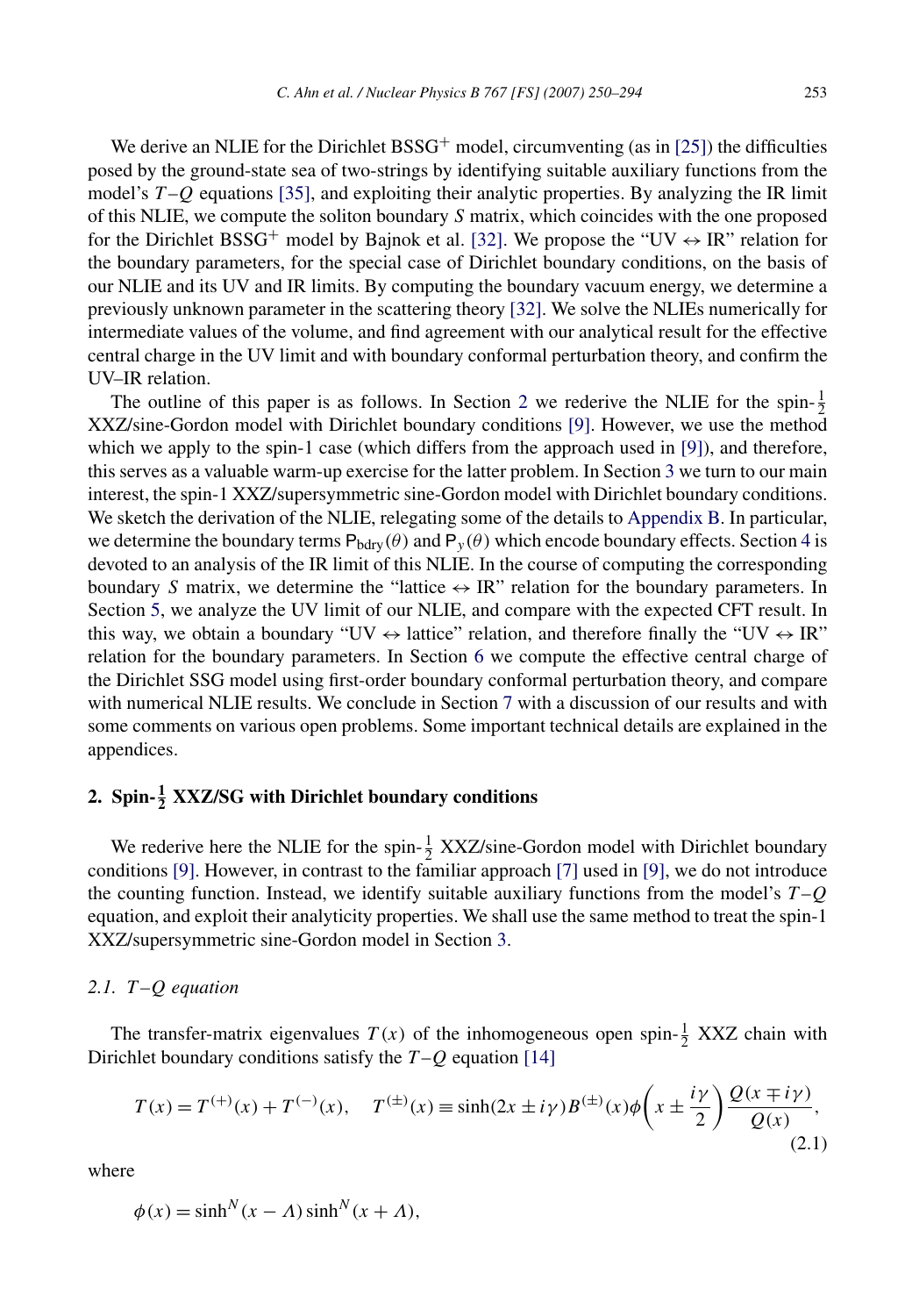<span id="page-4-0"></span>254 *C. Ahn et al. / Nuclear Physics B 767 [FS] (2007) 250–294*

$$
B^{(\pm)}(x) = \sinh\left(x \pm \frac{i\gamma H_{+}}{2}\right) \sinh\left(x \pm \frac{i\gamma H_{-}}{2}\right),
$$
  

$$
Q(x) = \prod_{k=1}^{M} \sinh(x - v_k) \sinh(x + v_k).
$$
 (2.2)

We denote the bulk parameter by  $\gamma$  ( $0 < \gamma < \pi$ ), and the boundary parameters by  $H_+$ . Moreover, *Λ* is the inhomogeneity parameter which provides a mass scale; *N* is the number of spins; and the *M* zeros  $v_k$  of  $Q(x)$  are the Bethe roots. Note that  $T(-x) = -T(x)$ .

For the homogeneous case  $\Lambda = 0$ , a local Hamiltonian is obtained from the first derivative of the transfer matrix  $T(x)$  [\[14\].](#page-42-0) However, for the inhomogeneous case  $\Lambda \neq 0$  which we consider here, the definition of energy is less clear. We shall follow the prescription of Reshetikhin and Saleur [\[36\],](#page-44-0) which implies

$$
E = -\frac{g}{a} \left\{ \frac{d}{dx} \ln T(x) \Big|_{x = A + \frac{iy}{2}} - \frac{d}{dx} \ln T(x) \Big|_{x = A - \frac{iy}{2}} \right\},\tag{2.3}
$$

where *a* is the lattice spacing, and *g* is given by

$$
g = -\frac{i\gamma}{4\pi}.\tag{2.4}
$$

One can verify that this definition has the correct  $\Lambda \to 0$  limit.

#### *2.2. Derivation of NLIE*

We define the auxiliary functions  $a(x)$  and  $\bar{a}(x)$  by

$$
a(x) = \frac{\sinh(2x + i\gamma)B^{(+)}(x)\phi(x + \frac{i\gamma}{2})Q(x - i\gamma)}{\sinh(2x - i\gamma)B^{(-)}(x)\phi(x - \frac{i\gamma}{2})Q(x + i\gamma)}, \qquad \bar{a}(x) = a(-x) = \frac{1}{a(x)}.
$$
 (2.5)

The transfer-matrix eigenvalues can then be written as

$$
T(x) = \sinh(2x - i\gamma)B^{(-)}(x)\phi\left(x - \frac{i\gamma}{2}\right)\frac{Q(x + i\gamma)}{Q(x)}A(x)
$$
  
=  $\sinh(2x + i\gamma)B^{(+)}(x)\phi\left(x + \frac{i\gamma}{2}\right)\frac{Q(x - i\gamma)}{Q(x)}\bar{A}(x),$  (2.6)

where

$$
\bar{A}(x) = 1 + a(x), \qquad \bar{A}(x) = 1 + \bar{a}(x). \tag{2.7}
$$

The Bethe Ansatz equations are given by

$$
A(v_k) = 0, \quad k = 1, ..., M.
$$
\n(2.8)

We consider the ground state. For simplicity, we restrict the boundary parameters  $H_{\pm}$  to the interval

$$
0 < H_{\pm} < \frac{\pi}{\gamma}.\tag{2.9}
$$

We argue in Appendix [A.1](#page-32-0) that the boundary parameters should be further restricted to the range

$$
\frac{\pi}{\gamma} - 2 < H_+ + H_- < \frac{3\pi}{\gamma} - 2\tag{2.10}
$$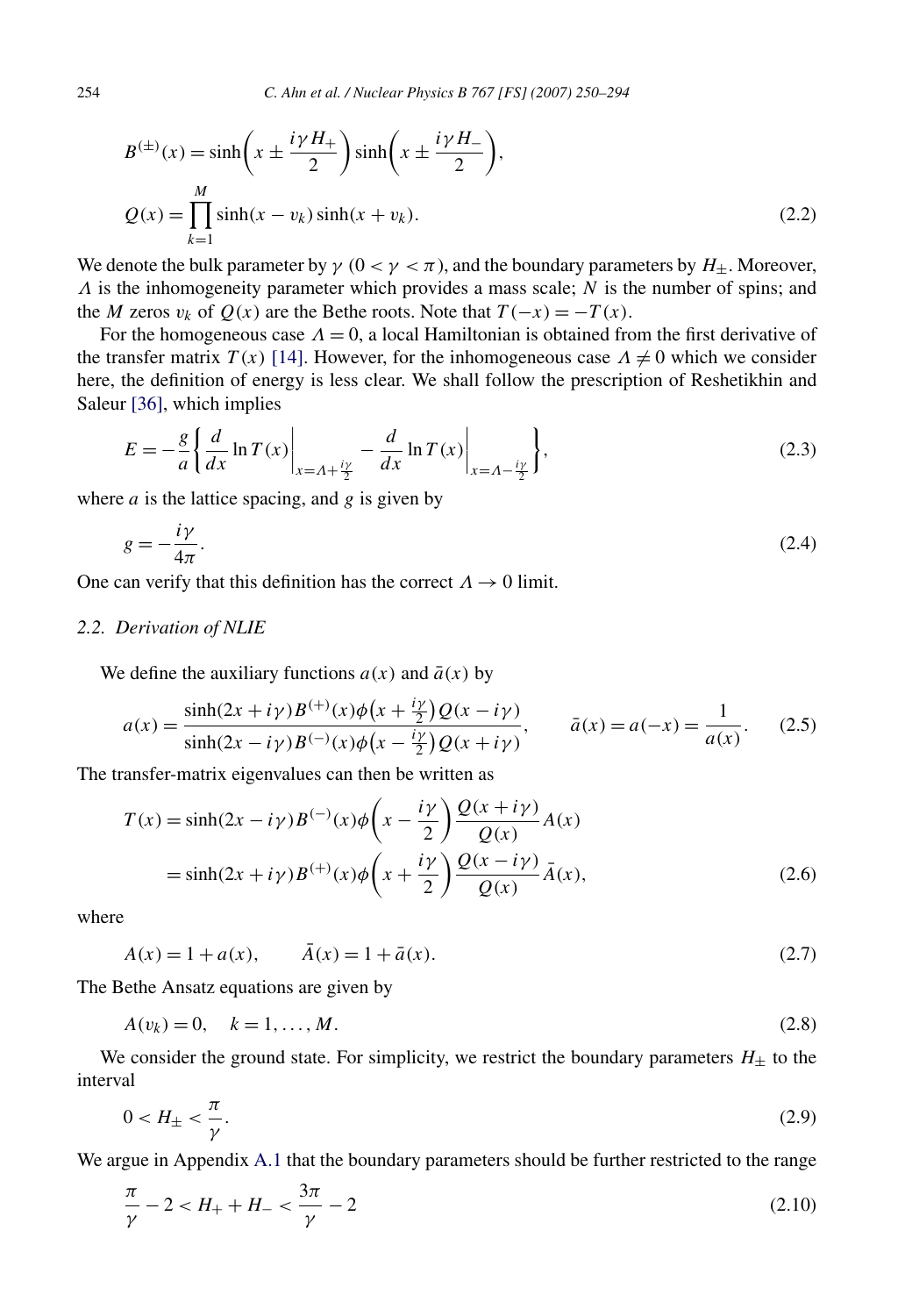<span id="page-5-0"></span>

Fig. 2. Integration contour.

in order for the ground state to have  $M = N/2$  real Bethe roots  $v_k$  and no holes, except for one hole at the origin. That is, *T (x)* does not have zeros near the real axis except for a simple zero at the origin. To remove this root, we define

$$
\check{T}(x) = \frac{T(x)}{\mu(x)},\tag{2.11}
$$

where  $\mu(x)$  is any function whose only real root is a simple zero at the origin, in particular  $\mu(0) = 0$ ,  $\mu'(0) \neq 0$ , so that  $\check{T}(x)$  is analytic and nonzero (ANZ) when *x* is near the real axis. (We use a prime  $(')$  to denote differentiation with respect to  $x$ .) It is convenient to introduce the compact notation

$$
\check{T}(x) = t_{-}(x) \frac{Q(x + i\gamma)}{Q(x)} A(x) = t_{+}(x) \frac{Q(x - i\gamma)}{Q(x)} \bar{A}(x),
$$
\n(2.12)

where

$$
t_{\pm}(x) = \frac{\sinh(2x \pm i\gamma)}{\mu(x)} B^{(\pm)}(x) \phi\left(x \pm \frac{i\gamma}{2}\right). \tag{2.13}
$$

Since  $\ln \check{T}(x)$  is analytic near the real axis, Cauchy's theorem gives<sup>3</sup>

$$
0 = \oint_C dx \left[ \ln \tilde{T}(x) \right]'' e^{ikx},\tag{2.14}
$$

where we choose the contour  $C$  as in Fig. 2.

Dividing the contour  $C = C_1 + C_2$ , where  $C_1$  and  $C_2$  have imaginary parts  $\pm i\epsilon$  with  $\epsilon$  small and positive respectively, this integral can be written as

$$
0 = \int_{C_1} dx \left[\ln t_+(x)\right]'' e^{ikx} + \int_{C_1} dx \left{\ln \left[\frac{\mathcal{Q}(x - i\gamma)}{\mathcal{Q}(x)}\right]\right}'' e^{ikx}
$$

$$
+ \int_{C_1} dx \left[\ln \bar{A}(x)\right]'' e^{ikx} + \int_{C_2} dx \left[\ln t_-(x)\right]'' e^{ikx}
$$

<sup>&</sup>lt;sup>3</sup> Since  $\check{T}(x)$  grows exponentially with *x* for large *x* (as follows from [\(2.1\)\)](#page-3-0), [ln  $\check{T}(x)$ ]''  $\to 0$  for  $x \to \infty$ .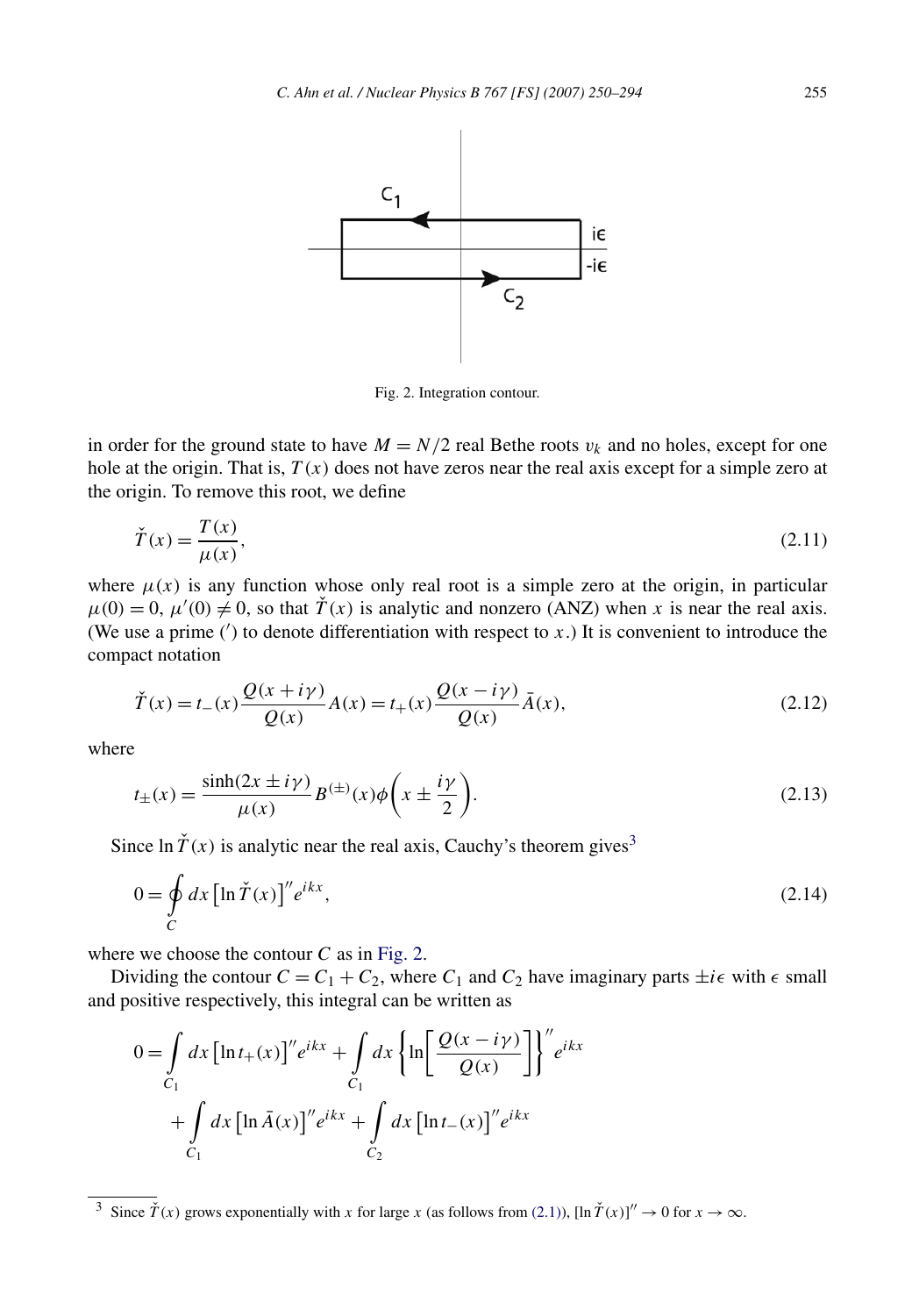<span id="page-6-0"></span>256 *C. Ahn et al. / Nuclear Physics B 767 [FS] (2007) 250–294*

$$
+\int_{C_2} dx \left\{\ln \left[\frac{Q(x+i\gamma)}{Q(x)}\right]\right\}'' e^{ikx} + \int_{C_2} dx \left[\ln A(x)\right]'' e^{ikx}.
$$

In terms of Fourier transforms defined along  $C_2$  and  $C_1$  by

$$
\widehat{Lf''}(k) = \int_{C_2} dx \left[ \ln f(x) \right]'' e^{ikx}, \qquad \widehat{Lf''}(k) = \int_{C_1} dx \left[ \ln f(x) \right]'' e^{ikx}, \tag{2.15}
$$

respectively, we can rewrite

$$
\int_{C_1} dx \left\{ \ln \left[ \frac{\mathcal{Q}(x - i\gamma)}{\mathcal{Q}(x)} \right] \right\}^{"} e^{ikx} = -L\widehat{\mathcal{Q}}^{"}(k) \left( e^{-\gamma k} - e^{-\pi k} \right),
$$
\n
$$
\int_{C_2} dx \left\{ \ln \left[ \frac{\mathcal{Q}(x + i\gamma)}{\mathcal{Q}(x)} \right] \right\}^{"} e^{ikx} = L\widehat{\mathcal{Q}}^{"}(k) \left[ e^{(\gamma - \pi)k} - 1 \right],
$$
\n(2.16)

where we have used the periodicity

 $Q(x) = Q(x - i\pi), \quad x \in C_1, \text{ and } Q(x + i\gamma) = Q(x + i\gamma - i\pi), \quad x \in C_2.$  (2.17)

Defining

$$
C(k) \equiv \int_{C_1} dx \left[ \ln t_+(x) \right]'' e^{ikx} + \int_{C_2} dx \left[ \ln t_-(x) \right]'' e^{ikx}, \tag{2.18}
$$

we obtain

$$
\widehat{LQ}''(k) = \frac{e^{\frac{\pi k}{2}}}{4\cosh(\frac{\gamma k}{2})\sinh((\pi - \gamma)\frac{k}{2})} \big[\widehat{LA''}(k) + \widehat{CA''}(k) + C(k)\big].\tag{2.19}
$$

This is the main consequence of analyticity.

It follows from the definition of  $a(x)$  [\(2.5\)](#page-4-0) that

$$
\widehat{La''}(k) = \int_{C_2} dx \left\{ \ln \left[ \frac{Q(x - i\gamma)}{Q(x + i\gamma)} \right] \right\}'' e^{ikx} + D(k),\tag{2.20}
$$

where  $D(k)$  is defined by

$$
D(k) = \int_{C_2} dx \left\{ \ln \left[ \frac{\sinh(2x + i\gamma)B^{(+)}(x)\phi(x + \frac{i\gamma}{2})}{\sinh(2x - i\gamma)B^{(-)}(x)\phi(x - \frac{i\gamma}{2})} \right] \right\}^{\prime\prime} e^{ikx}.
$$
 (2.21)

Using again the periodicity of  $Q(x)$ , we obtain

$$
\widehat{La''}(k) = \widehat{LQ''}(k) \left[ e^{-\gamma k} - e^{(\gamma - \pi)k} \right] + D(k). \tag{2.22}
$$

Inserting (2.19) into (2.22) yields

$$
\widehat{La''}(k) = \widehat{G}(k) \left[ \widehat{LA''}(k) + \widehat{LA''}(k) \right] + C_T(k),\tag{2.23}
$$

where

$$
\hat{G}(k) = \frac{\sinh((\pi - 2\gamma)\frac{k}{2})}{2\cosh(\frac{\gamma k}{2})\sinh((\pi - \gamma)\frac{k}{2})},\tag{2.24}
$$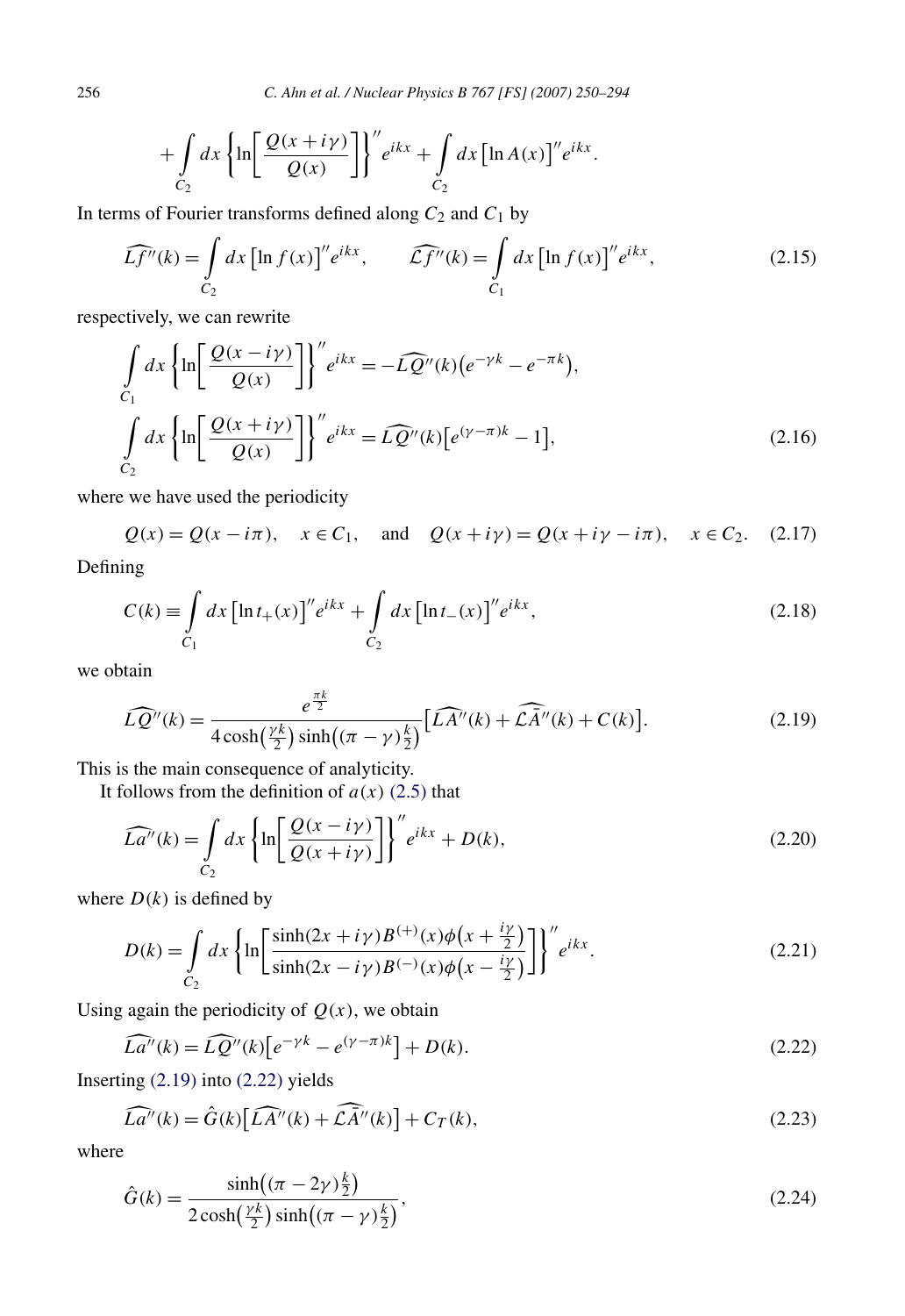<span id="page-7-0"></span>
$$
C_T(k) = \hat{G}(k)C(k) + D(k).
$$
 (2.25)

The evaluation of  $C_T(k)$  is tedious but straightforward. To this end, we make use of the identities

$$
\int_{C_2} \frac{dx}{2\pi} \left[ \ln \sinh(x - i\alpha) \right]'' e^{ikx} = e^{-k(\alpha - n\pi)} \psi(k), \quad \psi(k) \equiv \frac{k}{1 - e^{-\pi k}},\tag{2.26}
$$

where *n* is an integer such that  $0 < \Re(\alpha - n\pi) < \pi$ , and

$$
\int_{C_2} \frac{dx}{2\pi} \left[ \ln \sinh(2x) \right]'' e^{ikx} = \frac{k}{1 - e^{-\frac{\pi k}{2}}} \equiv \psi_2(k). \tag{2.27}
$$

The result is [\(B.6\)](#page-36-0)

$$
C_T(k) = -2\pi k \left\{ \frac{N \cos(\Lambda k)}{\cosh(\frac{\gamma k}{2})} + \frac{\sinh((\gamma H_+ - \pi)\frac{k}{2}) + \sinh((\gamma H_- - \pi)\frac{k}{2})}{2\cosh(\frac{\gamma k}{2})\sinh((\gamma - \pi)\frac{k}{2})} + \frac{\cosh(\frac{\gamma k}{4})\sinh((2\gamma - \pi)\frac{k}{4})}{\cosh(\frac{\gamma k}{2})\sinh((\gamma - \pi)\frac{k}{4})} \right\}.
$$
(2.28)

The result [\(2.23\)](#page-6-0) is the NLIE for the lattice sine-Gordon model with Dirichlet boundary conditions in Fourier space. Passing to coordinate space, and integrating twice, we obtain

$$
\ln a(x) = \int_{-\infty}^{\infty} dx' G(x - x' + i\epsilon) \ln A(x' - i\epsilon)
$$
  
- 
$$
\int_{-\infty}^{\infty} dx' G(x - x' - i\epsilon) \ln \bar{A}(x' + i\epsilon)
$$
  
- 
$$
i 2N \tan^{-1} \left( \frac{\sinh \frac{\pi x}{\gamma}}{\cosh \frac{\pi A}{\gamma}} \right) + i P_{\text{bdry}}(x) + i\pi,
$$
 (2.29)

where  $G(x)$  is the Fourier transform of  $\hat{G}(k)$  [\(2.24\)](#page-6-0)

$$
G(x) = \frac{1}{2\pi} \int_{-\infty}^{\infty} dk \, e^{-ikx} \hat{G}(k),\tag{2.30}
$$

 $P_{\text{bdry}}(x)$  is given by

$$
P_{\text{bdry}}(x) = \int_{0}^{x} dx' R(x') = \frac{1}{2} \int_{-x}^{x} dx' R(x'),
$$
\n(2.31)

and  $R(x)$  is the Fourier transform of  $\hat{R}(k)$ ,

$$
\hat{R}(k) = -2\pi \left\{ \frac{\sinh((\gamma H_{+} - \pi)\frac{k}{2}) + \sinh((\gamma H_{-} - \pi)\frac{k}{2})}{2\cosh(\frac{\gamma k}{2})\sinh((\gamma - \pi)\frac{k}{2})} + \frac{\cosh(\frac{\gamma k}{4})\sinh((2\gamma - \pi)\frac{k}{4})}{\cosh(\frac{\gamma k}{2})\sinh((\gamma - \pi)\frac{k}{4})} \right\}.
$$
\n(2.32)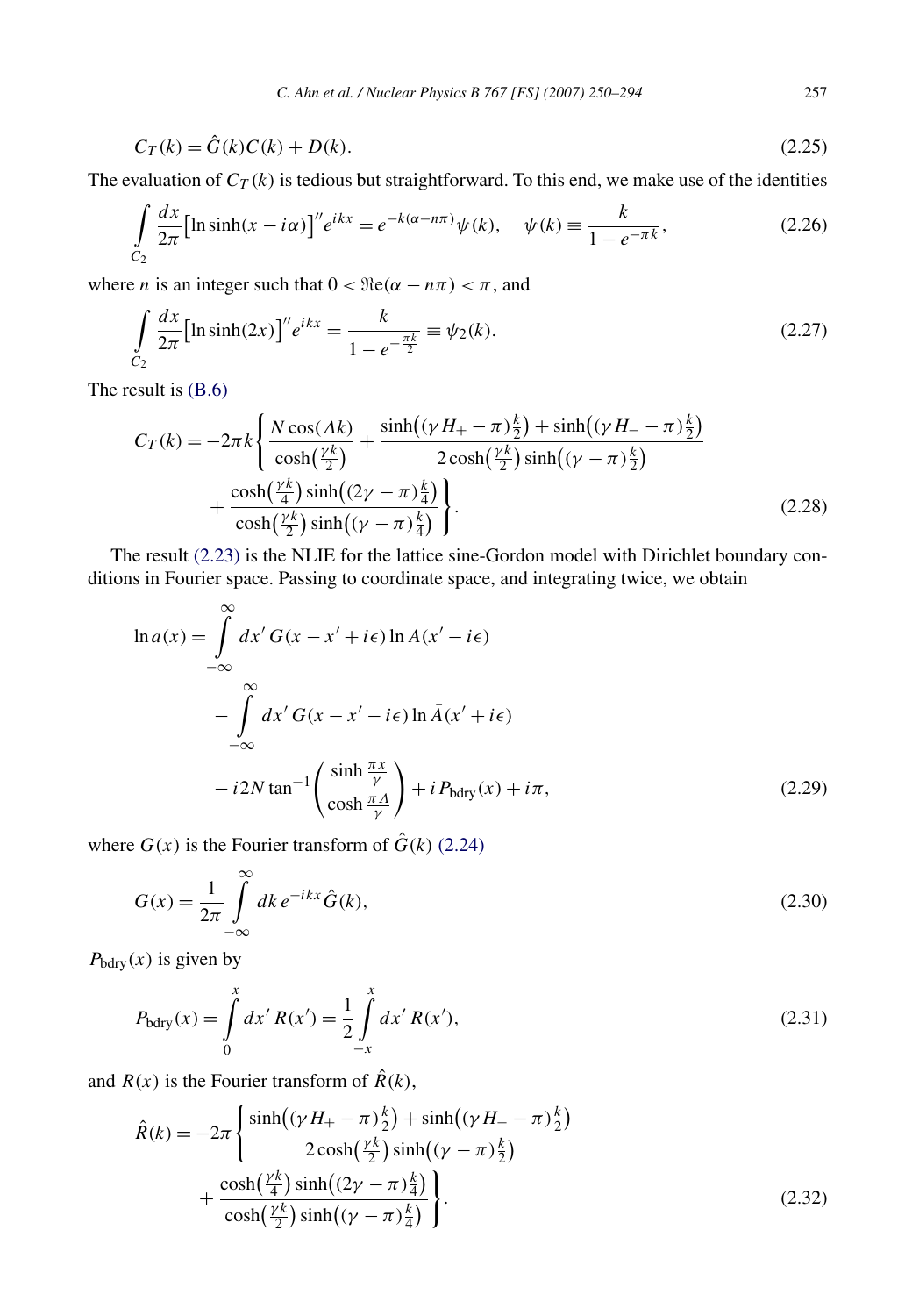<span id="page-8-0"></span>The integration constant is explained in Section [C.1.](#page-38-0)

The continuum limit consists of taking  $\Lambda \to \infty$  (leading to a simplification in the driving term,  $-i2N \tan^{-1}(\frac{\sinh \frac{\pi x}{\gamma}}{\cosh \frac{\pi A}{\gamma}}) \sim -i4Ne^{-\frac{\pi A}{\gamma}} \sinh \frac{\pi x}{\gamma}$ , together with  $N \to \infty$  and lattice spacing *a* → 0, such that the interval length  $L \equiv x_+ - x_-$  and the soliton mass *m* are given by

$$
L = Na, \qquad m = \frac{2}{a}e^{-\frac{\pi A}{\gamma}}.
$$
\n
$$
(2.33)
$$

The driving term therefore becomes  $-i2mL\sinh\theta$ , where the renormalized rapidity  $\theta$  is defined as

$$
\theta = \frac{\pi x}{\gamma}.\tag{2.34}
$$

The resulting NLIE

$$
\ln a(\theta) = \int_{-\infty}^{\infty} d\theta' G(\theta - \theta' + i\varepsilon) \ln A(\theta' - i\varepsilon) - \int_{-\infty}^{\infty} d\theta' G(\theta - \theta' - i\varepsilon) \ln \bar{A}(\theta' + i\varepsilon)
$$
  
-  $i2mL \sinh \theta + iP_{bdry}(\theta) + i\pi,$  (2.35)

where we have defined

$$
\varepsilon = \frac{\pi \epsilon}{\gamma}, \qquad a(\theta) = a\left(\frac{\gamma \theta}{\pi}\right), \qquad A(\theta) = A\left(\frac{\gamma \theta}{\pi}\right),
$$
  
\n
$$
P_{\text{bdry}}(\theta) = P_{\text{bdry}}\left(\frac{\gamma \theta}{\pi}\right), \qquad G(\theta) = \frac{\gamma}{\pi}G\left(\frac{\gamma \theta}{\pi}\right),
$$
\n(2.36)

agrees with [\[9\].](#page-42-0)

#### *2.3. Vacuum and Casimir energies*

Since our approach avoids introducing the counting function and the density of Bethe roots, the energy computation also differs from that of the conventional approach [\[7\].](#page-42-0) The main idea is to express the energy in terms of  $\widehat{LQ}(k)$ , and then make use of the consequence [\(2.19\)](#page-6-0) of analyticity.

The energy is given by [\(2.3\).](#page-4-0) From the *T* – *Q* equation [\(2.1\)](#page-3-0) and the fact  $\phi(\Lambda) = 0$ , we see that

$$
\frac{d}{dx}\ln T(x)\Big|_{x=A\pm\frac{iy}{2}} = \frac{d}{dx}\ln T^{(\pm)}(x)\Big|_{x=A\pm\frac{iy}{2}}.
$$
\n(2.37)

Hence, the energy [\(2.3\)](#page-4-0) can be written as

$$
E = -\frac{g}{a} \frac{d}{dx} \left\{ \ln T^{(+)} \left( x + \frac{i\gamma}{2} \right) - \ln T^{(-)} \left( x - \frac{i\gamma}{2} \right) \right\} \Big|_{x = A}
$$
  
= 
$$
-\frac{g}{a} \int \frac{dk}{2\pi} e^{-ikA} \left[ e^{\frac{\gamma k}{2}} \widehat{LT^{(+)}}'(k) - e^{-\frac{\gamma k}{2}} \widehat{LT^{(-)}}'(k) \right],
$$
 (2.38)

where we used the fact (see  $(2.15)$ )

$$
\left[\ln f(x)\right]' = \int \frac{dk}{2\pi} \widehat{Lf'}(k)e^{-ikx}, \quad x \in C_2.
$$
\n(2.39)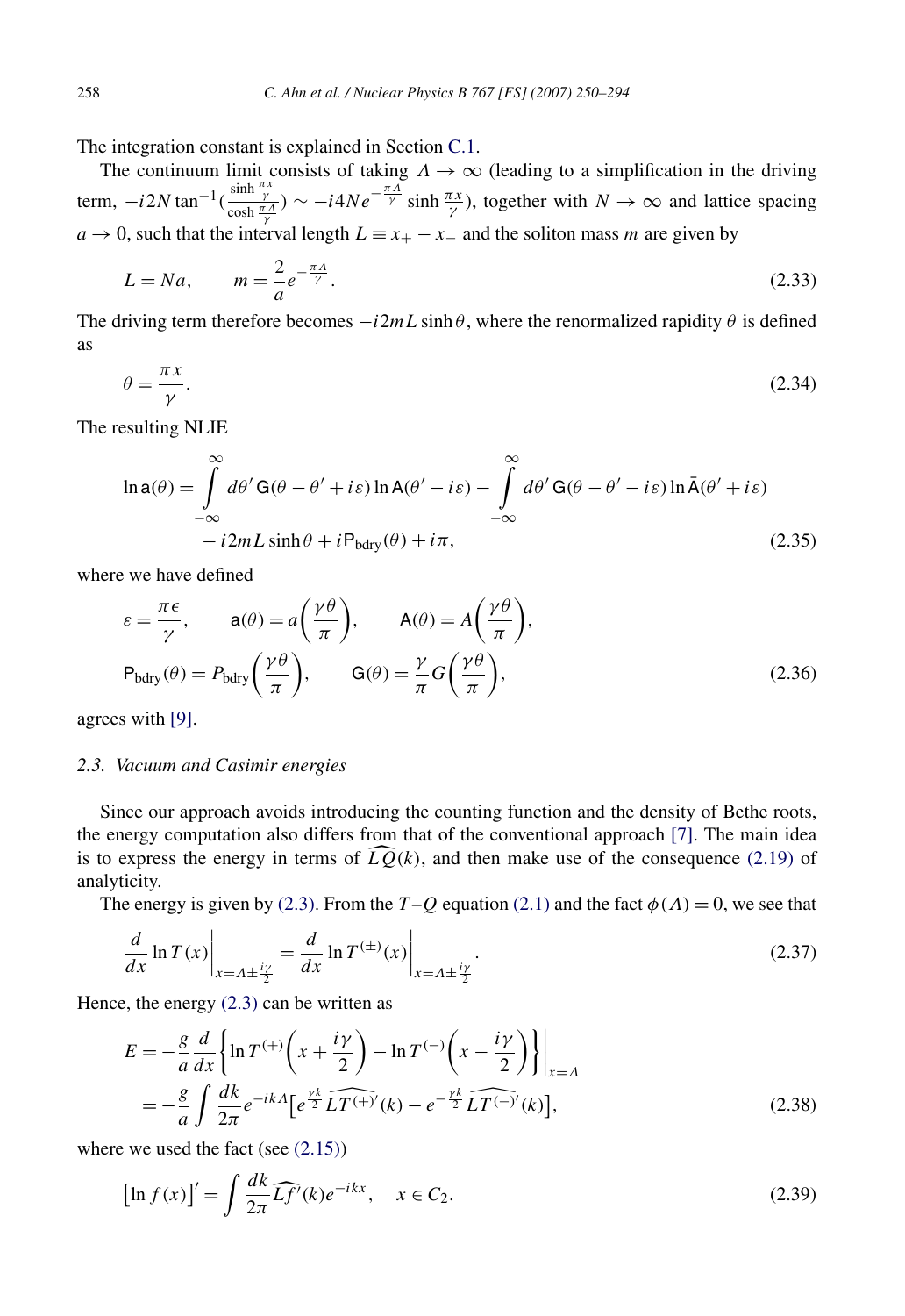<span id="page-9-0"></span>Since

$$
T^{(\pm)}\left(x \pm \frac{i\gamma}{2}\right) = \sinh(2x \pm 2i\gamma)B^{(\pm)}\left(x \pm \frac{i\gamma}{2}\right)\phi(x \pm i\gamma)\frac{Q\left(x \mp \frac{i\gamma}{2}\right)}{Q\left(x \pm \frac{i\gamma}{2}\right)},
$$
(2.40)  
we can compute the Fourier transforms  $e^{\pm \frac{\gamma k}{2}}\widehat{LT^{(\pm)}}'(k)$ ,<sup>4</sup>  

$$
e^{-\frac{\gamma k}{2}}\widehat{LT^{(-)}}'(k) = e^{-\frac{\gamma k}{2}}\widehat{LB^{(-)}}'(k) + e^{-\gamma k}\widehat{L\phi'}(k) + e^{-\gamma k}\frac{2\pi \psi_2(k)}{M}
$$

$$
e^{-\frac{\gamma k}{2}} \widehat{LT^{(-)'}(k)} = e^{-\frac{\gamma k}{2}} \widehat{LB^{(-)'}(k)} + e^{-\gamma k} \widehat{L\phi'}(k) + e^{-\gamma k} \frac{2\pi \psi_2(k)}{(-ik)}
$$
  

$$
-2e^{-\frac{\pi k}{2}} \sinh\left((\pi - \gamma)\frac{k}{2}\right) \widehat{L\phi'}(k),
$$

$$
e^{\frac{\gamma k}{2}} \widehat{LT^{(+)'}(k)} = e^{\frac{\gamma k}{2}} \widehat{LB^{(+)'}(k)} + e^{(\gamma - \pi)k} \widehat{L\phi'}(k) + e^{(\gamma - \frac{\pi}{2})k} \frac{2\pi \psi_2(k)}{(-ik)}
$$

$$
+ 2e^{-\frac{\pi k}{2}} \sinh\left((\pi - \gamma)\frac{k}{2}\right) \widehat{L\phi'}(k).
$$
 (2.41)

We can eliminate  $\widehat{LQ'}(k)$  using [\(2.19\)](#page-6-0) and the fact  $\widehat{Lf'}(k) = \frac{1}{(-ik)} \widehat{Lf''}(k)$ ,

$$
\widehat{LQ'}(k) = \frac{1}{(-ik)} \frac{e^{\frac{\pi k}{2}}}{4\cosh(\frac{\gamma k}{2})\sinh((\pi - \gamma)\frac{k}{2})} \left[ \widehat{L A''}(k) + \widehat{L A''}(k) + C(k) \right]
$$

$$
= \frac{e^{\frac{\pi k}{2}}}{4\cosh(\frac{\gamma k}{2})\sinh((\pi - \gamma)\frac{k}{2})} \left\{ \widehat{L A'}(k) + \widehat{L A'}(k) + \widehat{L B^{(-)}}'(k) - \widehat{L B^{(+)}}'(k) + \left[ e^{-\frac{\gamma k}{2}} - e^{(\frac{\gamma}{2} - \pi)k} \right] \widehat{L \phi'}(k) + \left[ e^{-\frac{\gamma k}{2}} - e^{(\frac{\gamma}{2} - \frac{\pi}{2})k} \right] \frac{2\pi \psi_2(k)}{(-ik)} - 2\pi i \right\}, \quad (2.42)
$$

where we have passed to the second line using (see (B.2), (2.21))  
\n
$$
C(k) = \widehat{LB^{(-)''}}(k) - \widehat{LB^{(+)''}}(k) + \left[e^{-\frac{\gamma k}{2}} - e^{\left(\frac{\gamma}{2} - \pi\right)k}\right] \widehat{L\phi''}(k) + \left[e^{-\frac{\gamma k}{2}} - e^{\left(\frac{\gamma}{2} - \frac{\pi}{2}\right)k}\right] 2\pi \psi_2(k) - \delta(k).
$$
\n(2.43)

We obtain

obtain

\n
$$
e^{\frac{\gamma k}{2}} L T^{(+)}(k) - e^{-\frac{\gamma k}{2}} L T^{(-)}(k)
$$
\n
$$
= \frac{1}{\cosh \frac{\gamma k}{2}} \Big[ \widehat{L A'}(k) + \widehat{L A'}(k) - 2\pi i \Big]
$$
\n
$$
+ \tanh \Big( \frac{\gamma k}{2} \Big) \Big[ 2e^{-\frac{\pi k}{2}} \cosh \Big( \Big( \gamma - \frac{\pi}{2} \Big) k \Big) \widehat{L \phi'}(k) - \frac{2\pi \cosh \Big( (\gamma - \frac{\pi}{4})k \Big)}{i \sinh \frac{\pi k}{4}}
$$
\n
$$
+ e^{-\frac{\gamma k}{2}} L \widehat{B^{(-)}}(k) + e^{\frac{\gamma k}{2}} L \widehat{B^{(+)}}(k) \Big].
$$
\n(2.44)

This is essentially the integrand in the expression [\(2.38\)](#page-8-0) for the energy.

Let us consider this result term by term. The  $\widehat{L\phi'}(k)$  is obtained as before [\(B.5\)](#page-35-0)

$$
\widehat{L\phi'}(k) = 2\pi N \big(e^{iAk} + e^{-iAk}\big) \frac{\psi(k)}{(-ik)}.
$$

<sup>&</sup>lt;sup>4</sup> We assume here that  $0 < \gamma < \pi/2$ .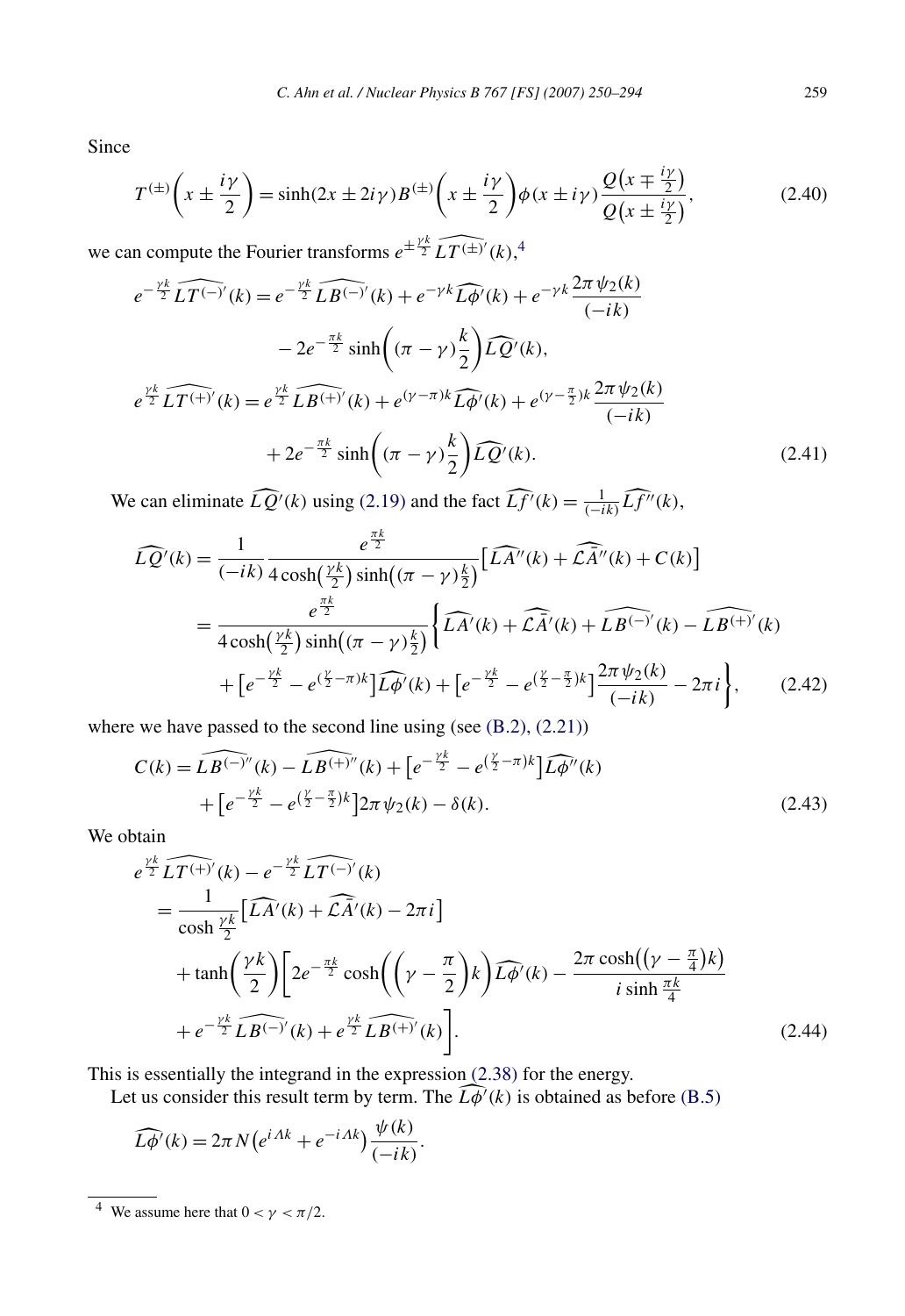Inserting the corresponding order *N* contribution from [\(2.44\)](#page-9-0) into [\(2.38\),](#page-8-0) we obtain the bulk energy

$$
E_B = \frac{Ng}{ia} \int_{-\infty}^{\infty} dk \left(1 + e^{-2iAk}\right) \frac{\sinh\frac{\gamma k}{2}\cosh\left((\gamma - \frac{\pi}{2})k\right)}{\cosh\frac{\gamma k}{2}\sinh\frac{\pi k}{2}}.
$$
 (2.45)

This quantity is divergent in the continuum limit. We adopt the renormalization procedure [\[7\]](#page-42-0) of discarding divergent terms and keeping only the (finite) terms that can be expressed in terms of the physical mass *m* given in [\(2.33\).](#page-8-0) To this end, we discard the *Λ*-independent term, and evaluate the remaining integral by closing the contour in the lower half plane and selecting only the contribution from the pole at  $k = -\frac{i\pi}{\gamma}$ . We arrive at the result [\[7,37\]](#page-42-0)

$$
E_B = -\frac{4\pi g}{i\gamma} \frac{N}{a} e^{-\frac{2\pi A}{\gamma}} \cot \frac{\pi^2}{2\gamma} = \frac{1}{4} Lm^2 \cot \frac{\pi^2}{2\gamma},
$$
\n(2.46)

where we have used  $(2.4)$  and  $(2.33)$ .

We now consider the boundary energy. From (B.5), we have  
\n
$$
e^{-\frac{\gamma k}{2}} \widehat{LB^{(-)}}'(k) + e^{\frac{\gamma k}{2}} \widehat{LB^{(+)}}'(k)
$$
\n
$$
= \frac{2\pi}{(-ik)} \psi(k) \Big[ e^{(\frac{\gamma (H_+ + 1)}{2} - \pi)k} + e^{(\frac{\gamma (H_- + 1)}{2} - \pi)k} + e^{-\frac{\gamma (H_+ + 1)}{2}k} + e^{-\frac{\gamma (H_- + 1)}{2}k} \Big].
$$
\n(2.47)

Substituting this contribution from [\(2.44\)](#page-9-0) into [\(2.38\),](#page-8-0) we obtain the boundary energy

$$
E_b = \frac{g}{ia} \int_{-\infty}^{\infty} dk \, e^{-i\Lambda k} \left\{ \frac{\sinh\frac{\gamma k}{2}}{\cosh\frac{\gamma k}{2}\sinh\frac{\pi k}{2}} \left[ \cosh\left(\left(\gamma \left(H_+ + 1\right) - \pi\right)\frac{k}{2}\right) \right. \right.+ \left(H_+ \to H_-\right) \right] + \frac{\sinh\frac{\gamma k}{2}\cosh\left(\left(\gamma - \frac{\pi}{4}\right)k\right)}{\cosh\frac{\gamma k}{2}\sinh\frac{\pi k}{4}} - \frac{1}{\cosh\frac{\gamma k}{2}} \right\},\tag{2.48}
$$

which can be evaluated using the same contour integral as before,

$$
E_b = \frac{m}{2} \left[ 1 + \cot \frac{\pi^2}{4\gamma} + \frac{\sin(\frac{\pi}{2}(H_+ - \frac{\pi}{\gamma}))}{\sin \frac{\pi^2}{2\gamma}} + \frac{\sin(\frac{\pi}{2}(H_- - \frac{\pi}{\gamma}))}{\sin \frac{\pi^2}{2\gamma}} \right].
$$
 (2.49)

This matches with the result in [\[9\].](#page-42-0)

∞

The Casimir energy is given by (see [\(2.38\), \(2.44\)\)](#page-8-0)

$$
E_C = -\frac{g}{a} \int_{-\infty}^{\infty} \frac{dk}{2\pi} e^{-iAk} \frac{1}{\cosh\frac{\gamma k}{2}} \left[ \widehat{LA'}(k) + \widehat{LA'}(k) \right].
$$
 (2.50)

Passing to coordinate space and taking the continuum limit, we obtain

$$
E_C = \frac{2g}{a\gamma} \Im \text{m} \int_{-\infty}^{\infty} dx \left( \frac{1}{\cosh \frac{\pi}{\gamma} (A - x + i\epsilon)} \right)' \ln A(x - i\epsilon)
$$
  
= 
$$
\frac{m}{2\gamma} \Im \text{m} \int_{-\infty}^{\infty} dx e^{\frac{\pi}{\gamma} (x - i\epsilon)} \ln A(x - i\epsilon) = \frac{m}{2\pi} \Im \text{m} \int_{-\infty}^{\infty} d\theta e^{\theta - i\epsilon} \ln A(\theta - i\epsilon),
$$
 (2.51)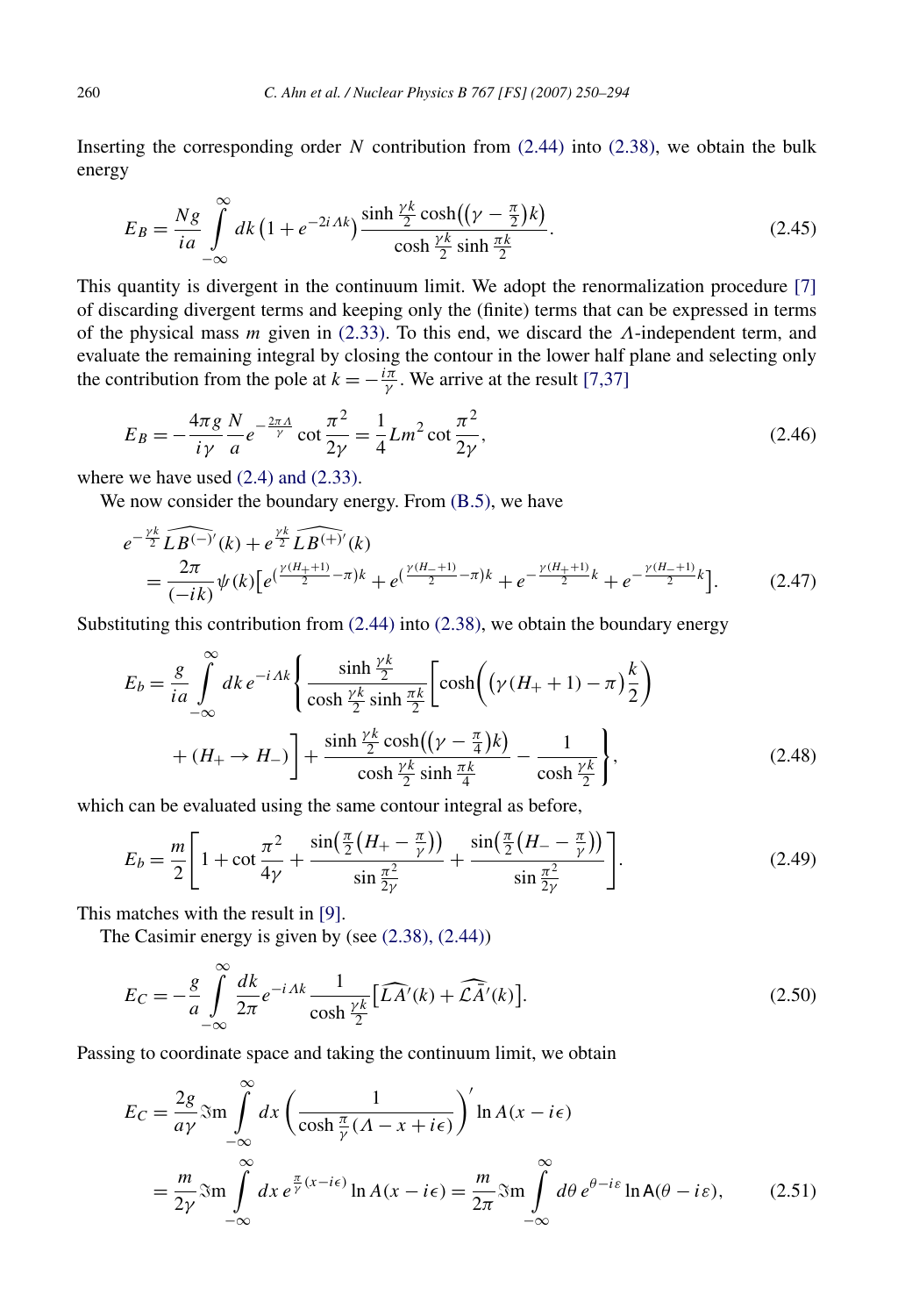<span id="page-11-0"></span>where the renormalized rapidity  $\theta$  is given by [\(2.34\).](#page-8-0) Using  $\bar{A}(x) = A(-x)$  and  $\Im m z = -\Im m \bar{z}$ , the last expression can be rewritten as

$$
E_C = \frac{m}{4\pi} \Im \text{m} \int_{-\infty}^{\infty} d\theta \left[ e^{\theta - i\varepsilon} \ln \mathsf{A}(\theta - i\varepsilon) - e^{-\theta + i\varepsilon} \ln \bar{\mathsf{A}}(-\theta + i\varepsilon) \right]
$$

$$
= \frac{m}{2\pi} \Im \text{m} \int_{-\infty}^{\infty} d\theta \sinh(\theta - i\varepsilon) \ln \mathsf{A}(\theta - i\varepsilon).
$$
(2.52)

#### **3. Spin-1 XXZ/SSG with Dirichlet boundary conditions**

We turn now to our main interest, the spin-1 XXZ/supersymmetric sine-Gordon model with Dirichlet boundary conditions.

# *3.1. T –Q equations*

For the spin-1 chain, there are two relevant commuting transfer matrices:  $T_1(x)$  with a spin- $\frac{1}{2}$ (two-dimensional) auxiliary space, and  $T_2(x)$  with a spin-1 (three-dimensional) auxiliary space. The corresponding eigenvalues (which we denote by the same notation) obey  $T-Q$  equations found in [\[35\]:](#page-44-0)  $T_1(x)$  can be written as<sup>5</sup>

$$
T_1(x) = l_1(x) + l_2(x),
$$
  
\n
$$
l_1(x) = \sinh(2x + i\gamma)B^{(-)}(x)\phi(x + i\gamma)\frac{Q(x - i\gamma)}{Q(x)},
$$
  
\n
$$
l_2(x) = \sinh(2x - i\gamma)B^{(+)}(x)\phi(x - i\gamma)\frac{Q(x + i\gamma)}{Q(x)},
$$
\n(3.1)

and  $T_2(x)$  can be written as

$$
T_2(x) = \lambda_1(x) + \lambda_2(x) + \lambda_3(x),
$$
  
\n
$$
\lambda_1(x) = \sinh(2x - 2i\gamma)B^{(+)}\left(x - \frac{i\gamma}{2}\right)B^{(+)}\left(x + \frac{i\gamma}{2}\right)
$$
  
\n
$$
\times \phi\left(x - \frac{3i\gamma}{2}\right)\phi\left(x - \frac{i\gamma}{2}\right)\frac{Q\left(x + \frac{3i\gamma}{2}\right)}{Q\left(x - \frac{i\gamma}{2}\right)},
$$
  
\n
$$
\lambda_2(x) = \sinh(2x)B^{(-)}\left(x - \frac{i\gamma}{2}\right)B^{(+)}\left(x + \frac{i\gamma}{2}\right)
$$
  
\n
$$
\times \phi\left(x - \frac{i\gamma}{2}\right)\phi\left(x + \frac{i\gamma}{2}\right)\frac{Q\left(x + \frac{3i\gamma}{2}\right)}{Q\left(x - \frac{i\gamma}{2}\right)}\frac{Q\left(x - \frac{3i\gamma}{2}\right)}{Q\left(x + \frac{i\gamma}{2}\right)},
$$

 $5$  In [\[35\],](#page-44-0) the transfer matrices were defined with some multiplicative factors which we omit here.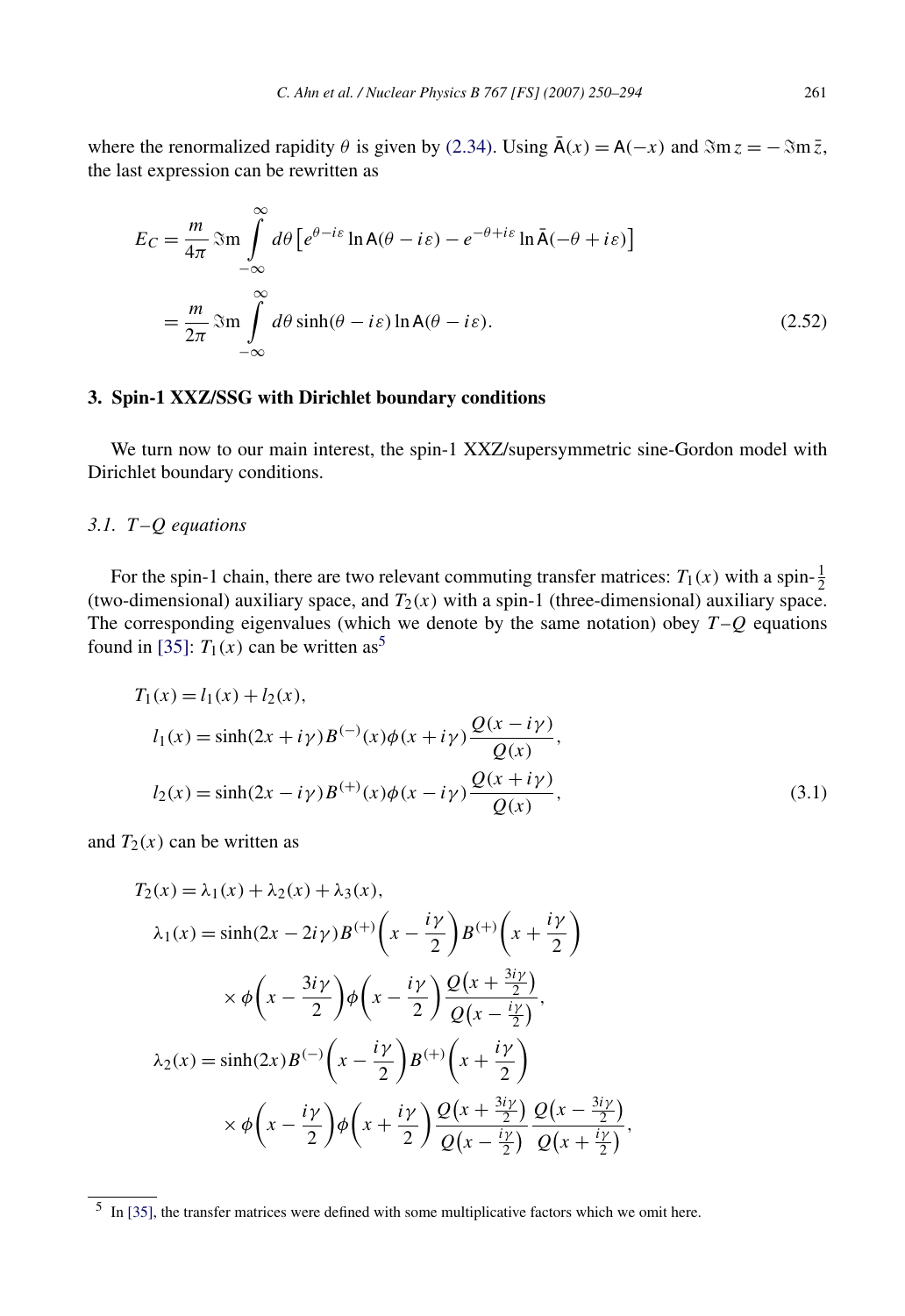$$
\lambda_3(x) = \sinh(2x + 2i\gamma)B^{(-)}\left(x - \frac{i\gamma}{2}\right)B^{(-)}\left(x + \frac{i\gamma}{2}\right)
$$
  
 
$$
\times \phi\left(x + \frac{3i\gamma}{2}\right)\phi\left(x + \frac{i\gamma}{2}\right)\frac{Q(x - \frac{3i\gamma}{2})}{Q(x + \frac{i\gamma}{2})},
$$
 (3.2)

where

$$
\phi(x) = \sinh^N(x - \Lambda) \sinh^N(x + \Lambda),
$$
  
\n
$$
B^{(\pm)}(x) = \sinh(x \pm i\eta_+) \sinh(x \pm i\eta_-),
$$
  
\n
$$
Q(x) = \prod_{k=1}^M \sinh(x - v_k) \sinh(x + v_k).
$$
\n(3.3)

We denote the bulk and boundary parameters by  $\gamma$  and  $\eta_+$ , respectively;  $\Lambda$  is the inhomogeneity parameter which provides a mass scale; *N* is the number of spins; and the *M* zeros  $v_k$  of  $Q(x)$ are the Bethe roots. As we shall see below [\(4.4\),](#page-20-0) it suffices to restrict *γ* to the domain  $0 < \gamma < \frac{\pi}{2}$ . The domains  $(0, \frac{\pi}{3})$  and  $(\frac{\pi}{3}, \frac{\pi}{2})$  correspond to "repulsive" and "attractive" regimes of the SSG model, respectively. Note that  $T_2(-x) = -T_2(x)$ .

The fusion relation

$$
T_1\left(x-\frac{i\gamma}{2}\right)T_1\left(x+\frac{i\gamma}{2}\right) = f(x) + T_0(x)T_2(x),\tag{3.4}
$$

where

$$
T_0(x) = \sinh(2x),
$$
  
\n
$$
f(x) = l_2\left(x - \frac{i\gamma}{2}\right)l_1\left(x + \frac{i\gamma}{2}\right)
$$
  
\n
$$
= \sinh(2x - 2i\gamma)\sinh(2x + 2i\gamma)
$$
  
\n
$$
\times B^{(+)}\left(x - \frac{i\gamma}{2}\right)B^{(-)}\left(x + \frac{i\gamma}{2}\right)\phi\left(x - \frac{3i\gamma}{2}\right)\phi\left(x + \frac{3i\gamma}{2}\right),
$$
\n(3.5)

can be readily verified using the identities

$$
\lambda_1(x) = \frac{1}{T_0(x)} l_2 \left( x - \frac{i\gamma}{2} \right) l_2 \left( x + \frac{i\gamma}{2} \right),
$$
  
\n
$$
\lambda_2(x) = \frac{1}{T_0(x)} l_1 \left( x - \frac{i\gamma}{2} \right) l_2 \left( x + \frac{i\gamma}{2} \right),
$$
  
\n
$$
\lambda_3(x) = \frac{1}{T_0(x)} l_1 \left( x - \frac{i\gamma}{2} \right) l_1 \left( x + \frac{i\gamma}{2} \right).
$$
\n(3.6)

For the homogeneous case  $\Lambda = 0$ , the local Hamiltonian [\(1.2\)](#page-2-0) is obtained from the first derivative of the transfer matrix  $T_2(x)$  [\[35\].](#page-44-0) For the inhomogeneous case  $\Lambda \neq 0$ , as in the spin-1/2 case [\(2.3\),](#page-4-0) we define the energy by

$$
E = -\frac{g}{a} \left\{ \frac{d}{dx} \ln T_2(x) \Big|_{x = A + \frac{iy}{2}} - \frac{d}{dx} \ln T_2(x) \Big|_{x = A - \frac{iy}{2}} \right\},\tag{3.7}
$$

where  $a$  is the lattice spacing, and  $g$  is given by  $(2.4)$ .

<span id="page-12-0"></span>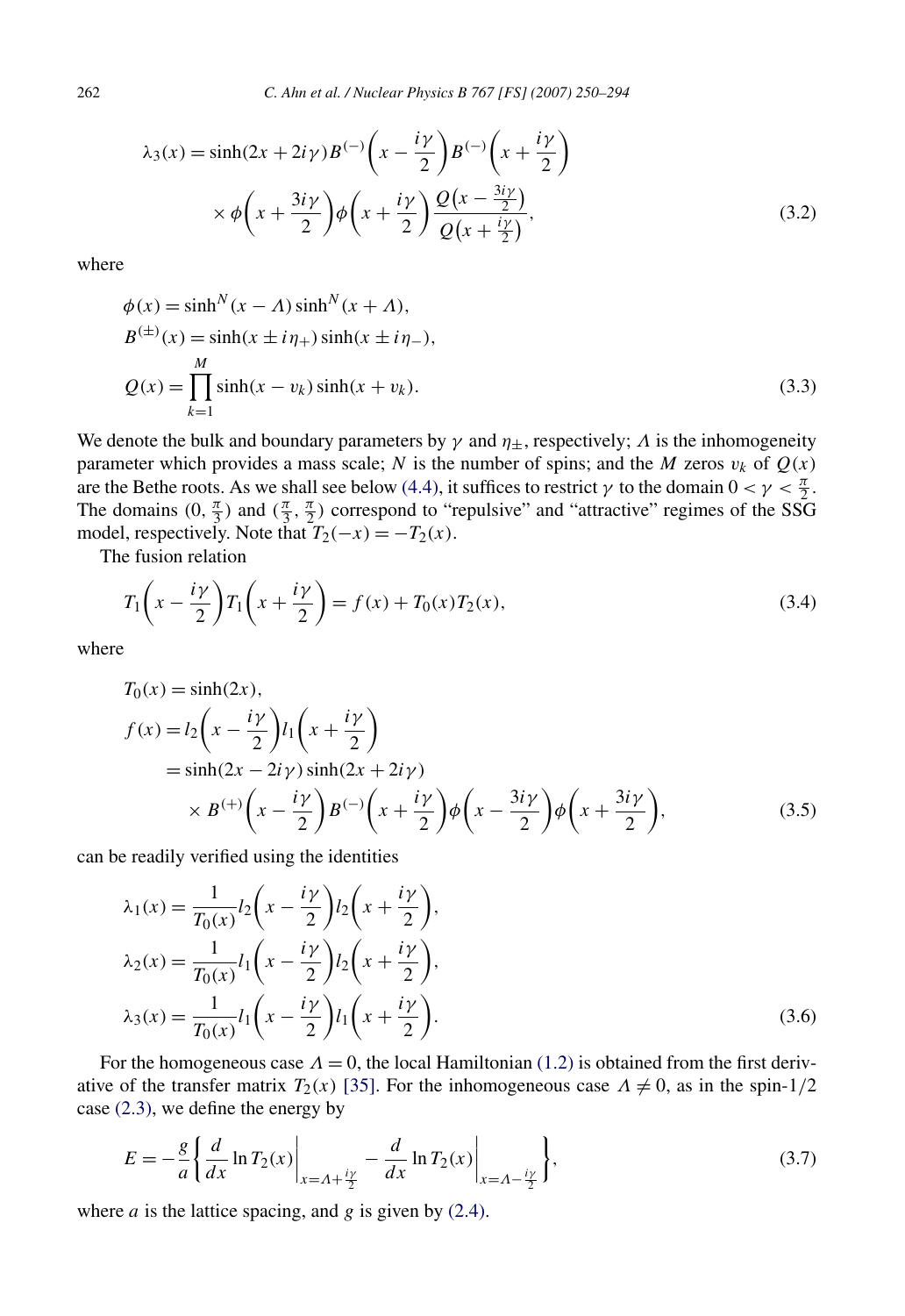<span id="page-13-0"></span>

Fig. 3. Schematic depiction of zeros of  $O(x)$  and  $q(x)$ , respectively.

We consider the ground state. For simplicity, we restrict the boundary parameters  $\eta_{\pm}$  to the interval

$$
\frac{\pi}{2} < \eta_{\pm} < \pi. \tag{3.8}
$$

We argue in Appendix [A.2](#page-34-0) that the boundary parameters should be further restricted to the range

$$
\frac{2\pi}{3} + \gamma < \eta_+ + \eta_- < \frac{4\pi}{3} + \gamma,\tag{3.9}
$$

in order for the ground state to have  $M = N$  Bethe roots  $v_k$  which form approximate two-strings; that is, pairs  $x_k \pm iy_k$  with real centers  $x_k$  and imaginary parts  $y_k$  satisfying  $0 < y_k - \frac{\gamma}{2} \ll 1$ , as shown on the left-hand side of Fig. 3.

Since  $Q(x)$  can have zeros near the real axis (namely, when  $\gamma$  is close to zero), it is convenient to work instead with the shifted quantity  $q(x)$  defined by

$$
q(x) = Q\left(x + \frac{i\pi}{2}\right),\tag{3.10}
$$

which is ANZ near the real axis. Also, one can check numerically that  $T_1(x)$  and  $T_2(x)$  do not have zeros near the real axis except for a simple zero at the origin. To remove this root, we define

$$
\check{T}_1(x) = \frac{T_1(x)}{\mu(x)}, \qquad \check{T}_2(x) = \frac{T_2(x)}{\mu(x)}, \tag{3.11}
$$

where again  $\mu(x)$  is any function whose only real root is a simple zero at the origin, in particular  $\mu(0) = 0$ ,  $\mu'(0) \neq 0$ , so that  $\check{T}_1(x)$  and  $\check{T}_2(x)$  are ANZ when *x* is near the real axis.

#### *3.2. Auxiliary functions*

It is convenient to define the auxiliary functions [\[25\]](#page-43-0)

$$
b(x) = \frac{\lambda_1(x) + \lambda_2(x)}{\lambda_3(x)}, \qquad \bar{b}(x) = \frac{\lambda_3(x) + \lambda_2(x)}{\lambda_1(x)} = b(-x). \tag{3.12}
$$

Since  $b(x)$  is the complex conjugate of  $b(x)$  for real x, we shall generally refrain from writing equations for  $b(x)$ , as they can be readily obtained by conjugation of corresponding equations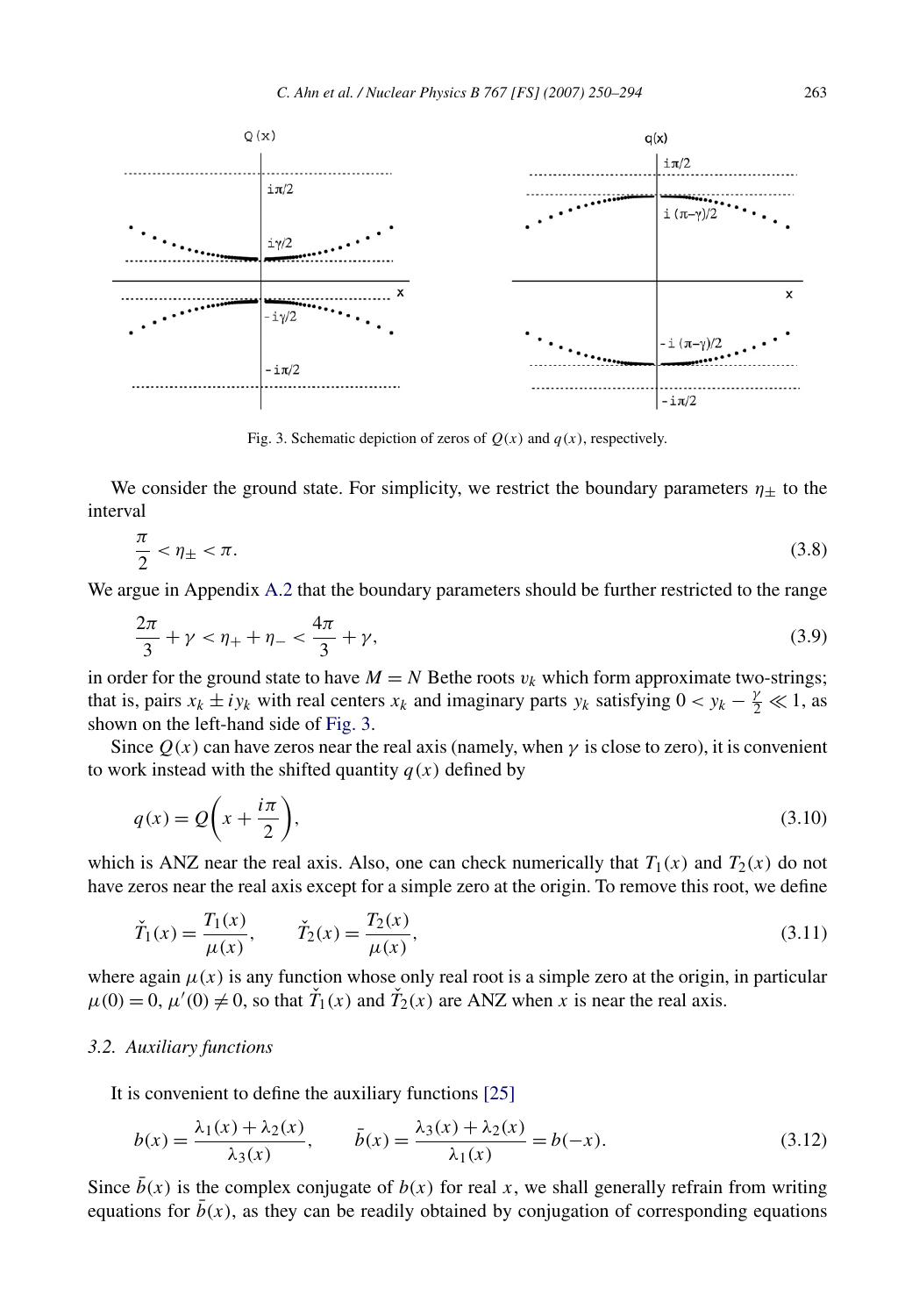<span id="page-14-0"></span>for  $b(x)$ . With the help of [\(3.6\),](#page-12-0) we obtain

$$
b(x) = \frac{\left[l_1\left(x - \frac{iy}{2}\right) + l_2\left(x - \frac{iy}{2}\right)\right]l_2\left(x + \frac{iy}{2}\right)}{l_1\left(x - \frac{iy}{2}\right)l_1\left(x + \frac{iy}{2}\right)}
$$
  
= 
$$
\frac{T_1\left(x - \frac{iy}{2}\right)}{\sinh(2x + 2iy)} \frac{\phi\left(x - \frac{iy}{2}\right)}{\phi\left(x + \frac{iy}{2}\right)\phi\left(x + \frac{3iy}{2}\right)} \frac{B^{(+)}\left(x + \frac{iy}{2}\right)}{B^{(-)}\left(x - \frac{iy}{2}\right)B^{(-)}\left(x + \frac{iy}{2}\right)} \frac{Q\left(x + \frac{3iy}{2}\right)}{Q\left(x - \frac{3iy}{2}\right)}. \tag{3.13}
$$

In terms of the quantities  $(3.10)$ ,  $(3.11)$ , we rewrite this relation in the compact form

$$
b(x) = C_b(x)\check{T}_1\left(x - \frac{i\gamma}{2}\right)\frac{q\left(x + \frac{3i\gamma}{2} - \frac{i\pi}{2}\right)}{q\left(x - \frac{3i\gamma}{2} + \frac{i\pi}{2}\right)},
$$
\n(3.14)

with

$$
C_b(x) = \frac{\mu\left(x - \frac{i\gamma}{2}\right)\phi\left(x - \frac{i\gamma}{2}\right)}{\sinh(2x + 2i\gamma)\phi\left(x + \frac{i\gamma}{2}\right)\phi\left(x + \frac{3i\gamma}{2}\right)} \frac{B^{(+)}\left(x + \frac{i\gamma}{2}\right)}{B^{(-)}\left(x - \frac{i\gamma}{2}\right)B^{(-)}\left(x + \frac{i\gamma}{2}\right)}.\tag{3.15}
$$

Defining

$$
B(x) = 1 + b(x), \qquad \bar{B}(x) = 1 + \bar{b}(x) = B(-x), \tag{3.16}
$$

we also obtain

$$
T_2(x) = \lambda_3(x)B(x) = \lambda_1(x)\bar{B}(x).
$$
\n(3.17)

In terms of the quantities  $(3.10)$ ,  $(3.11)$ , we can re-express  $(3.17)$  as

$$
\tilde{T}_2(x) = t_-(x) \frac{q\left(x - \frac{3i\gamma}{2} + \frac{i\pi}{2}\right)}{q\left(x + \frac{i\gamma}{2} - \frac{i\pi}{2}\right)} B(x)
$$
\n(3.18)

$$
=t_{+}(x)\frac{q\left(x+\frac{3iy}{2}-\frac{i\pi}{2}\right)}{q\left(x-\frac{iy}{2}+\frac{i\pi}{2}\right)}\bar{B}(x),
$$
\n(3.19)

with

$$
t_{\pm}(x) = \frac{\sinh(2x \mp 2i\gamma)}{\mu(x)} B^{(\pm)}\left(x - \frac{i\gamma}{2}\right) B^{(\pm)}\left(x + \frac{i\gamma}{2}\right) \phi\left(x \mp \frac{3i\gamma}{2}\right) \phi\left(x \mp \frac{i\gamma}{2}\right). \tag{3.20}
$$

We note that  $B(x)$  has zeros just above the real axis, and  $B(x)$  has zeros just below the real axis. Indeed, due to the factor  $Q(x + \frac{i\gamma}{2})$  in the definition of  $\lambda_3(x)$  [\(3.2\),](#page-12-0) and the fact that the imaginary parts of the Bethe roots have magnitude  $> \frac{\gamma}{2}$ , we see that  $\lambda_3(x)$  has poles just above the real axis (and also just below the line  $\Im m x = -\gamma$ ). It follows from (3.17) that *B(x)* must have corresponding zeros to cancel these poles, since the product  $\lambda_3(x)B(x) = T_2(x)$  is analytic. Similarly, since  $\lambda_1(x)$  has poles just below the real axis (and also just above the line  $\Im \text{m x} = \gamma$ ),  $B(x)$  has corresponding zeros to cancel these poles.

Finally, we define the auxiliary functions  $y(x)$  and  $Y(x)$ ,

$$
y(x) = \frac{T_0(x)T_2(x)}{f(x)}, \qquad Y(x) = 1 + y(x), \tag{3.21}
$$

in terms of which the fusion relation [\(3.4\)](#page-12-0) becomes

$$
\check{T}_1\left(x-\frac{i\gamma}{2}\right)\check{T}_1\left(x+\frac{i\gamma}{2}\right) = \frac{f(x)Y(x)}{\mu\left(x-\frac{i\gamma}{2}\right)\mu\left(x+\frac{i\gamma}{2}\right)}.\tag{3.22}
$$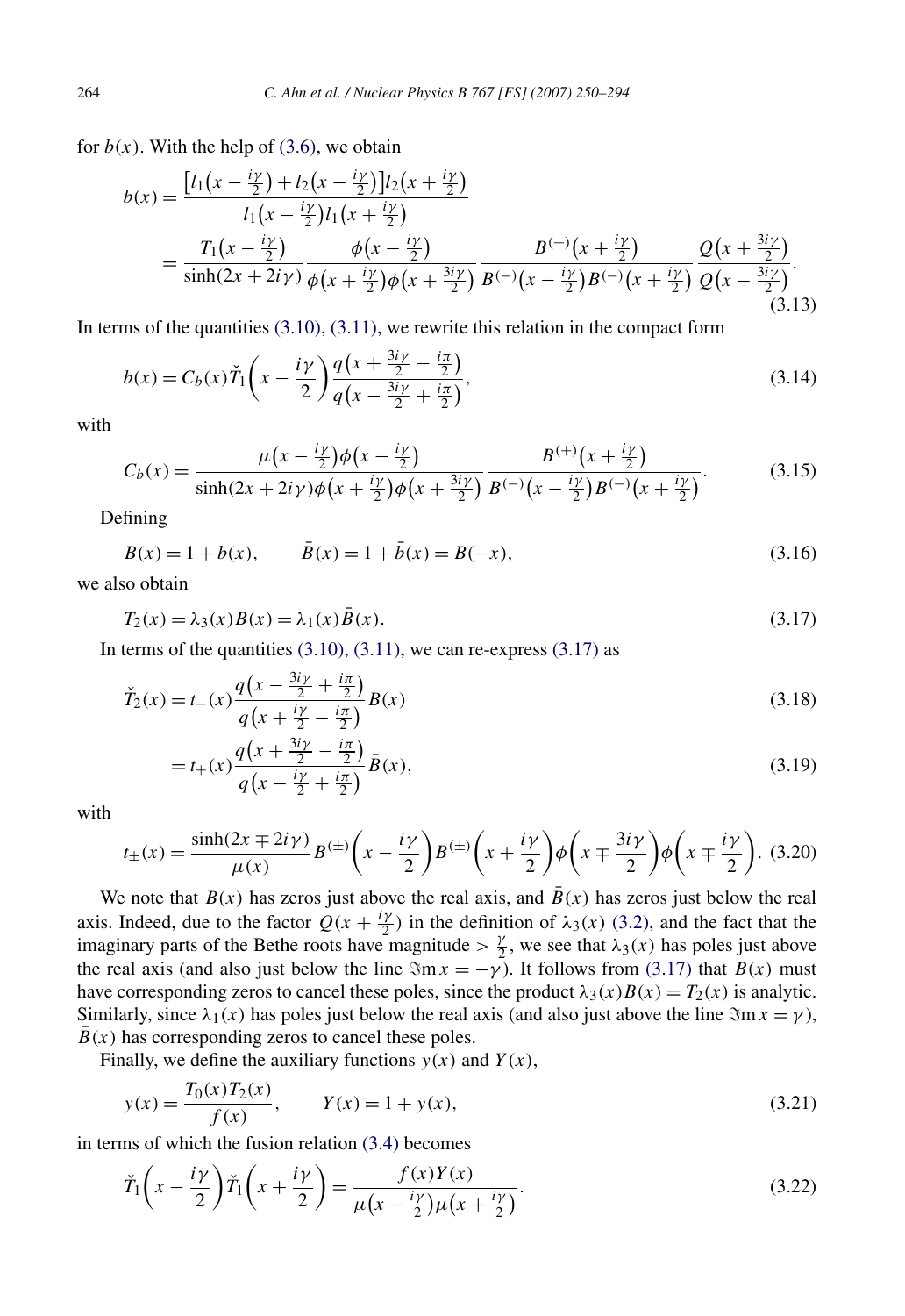#### <span id="page-15-0"></span>*3.3. Derivation of NLIE*

Since  $\ln \tilde{T}_2(x)$  is analytic near the real axis, Cauchy's theorem gives

$$
0 = \oint_C dx \left[ \ln \tilde{T}_2(x) \right]'' e^{ikx} = \int_{C_1} \left[ \ln \tilde{T}_2(x) \right]'' e^{ikx} dx + \int_{C_2} \left[ \ln \tilde{T}_2(x) \right]'' e^{ikx} dx, \tag{3.23}
$$

where we choose the contour *C* as in [Fig. 2,](#page-5-0) with  $\epsilon$  such that max  $\{y_k\} - \frac{\gamma}{2} < \epsilon$ . These integrals can be written using  $(3.18)$  and  $(3.19)$  as

$$
\int_{C_1} [\ln \check{T}_2(x)]'' e^{ikx} dx
$$
\n
$$
= \int_{C_1} dx \{ \ln t_{-}(x) \}'' e^{ikx} + \int_{C_1} dx \{ \ln \left[ \frac{q(x - \frac{3iy}{2} + \frac{i\pi}{2})}{q(x + \frac{iy}{2} - \frac{i\pi}{2})} \right] \}'' e^{ikx}
$$
\n
$$
+ \int_{C_1} dx \{ \ln B(x) \}'' e^{ikx},
$$
\n
$$
\int_{C_2} [\ln \check{T}_2(x)]'' e^{ikx} dx
$$
\n
$$
= \int_{C_2} dx \{ \ln t_{+}(x) \}'' e^{ikx} + \int_{C_2} dx \{ \ln \left[ \frac{q(x + \frac{3iy}{2} - \frac{i\pi}{2})}{q(x - \frac{iy}{2} + \frac{i\pi}{2})} \right] \}'' e^{ikx}
$$
\n
$$
+ \int_{C_2} dx \{ \ln \check{B}(x) \}'' e^{ikx},
$$
\n(3.25)

so that the quantities  $q(x + \frac{i\gamma}{2} - \frac{i\pi}{2})$  and  $q(x - \frac{i\gamma}{2} + \frac{i\pi}{2})$  are integrated along  $C_1$  and  $C_2$ , respectively, and not the other way around.<sup>6</sup>

In terms of Fourier transforms defined by  $(2.15)$ , we can rewrite  $(3.24)$  and  $(3.25)$  as<sup>7</sup>

$$
\widehat{\mathcal{L}\mathcal{I}}_{2}^{\prime\prime}(k) = \widehat{\mathcal{L}\mathcal{t}}_{-}^{\prime\prime}(k) + \left[e^{\left(\frac{\gamma}{2} - \frac{\pi}{2}\right)k} - e^{\left(\frac{\pi}{2} - \frac{3\gamma}{2}\right)k}\right] \widehat{Lq}^{\prime\prime}(k) + \widehat{\mathcal{L}B}^{\prime\prime}(k),\tag{3.26}
$$

$$
\widehat{L\tilde{T}}_{2}^{"}(k) = \widehat{Lt}_{+}^{"}(k) + \left[e^{(\frac{3\gamma}{2} - \frac{\pi}{2})k} - e^{(\frac{\pi}{2} - \frac{\gamma}{2})k}\right] \widehat{Lq}^{"}(k) + \widehat{L\bar{B}}^{"}(k),\tag{3.27}
$$

respectively. In obtaining these results, we use the periodicity of  $q(x)$  as in [\(2.17\)](#page-6-0) to make the imaginary part of the argument negative.

Adding (3.26) and (3.27), and remembering the fact (3.23)

$$
\widehat{\mathcal{L}}\widetilde{T}''_2(k) + \widehat{L}\widetilde{T}''_2(k) = 0,\tag{3.28}
$$

<sup>6</sup> Because of our choice of  $\epsilon$ , the quantities  $q(x + \frac{i\gamma}{2} - \frac{i\pi}{2})$  and  $B(x)$  are nonzero along  $C_1$ , and  $q(x - \frac{i\gamma}{2} + \frac{i\pi}{2})$  and  $\overline{B}(x)$  are nonzero along  $C_2$ .<br><sup>7</sup> Note that all the integrals of *q* have been expressed in terms of  $\widehat{Lq''}(k)$ . This would not have been possible if we had

interchanged  $C_1$  and  $C_2$  in (3.24) and (3.25).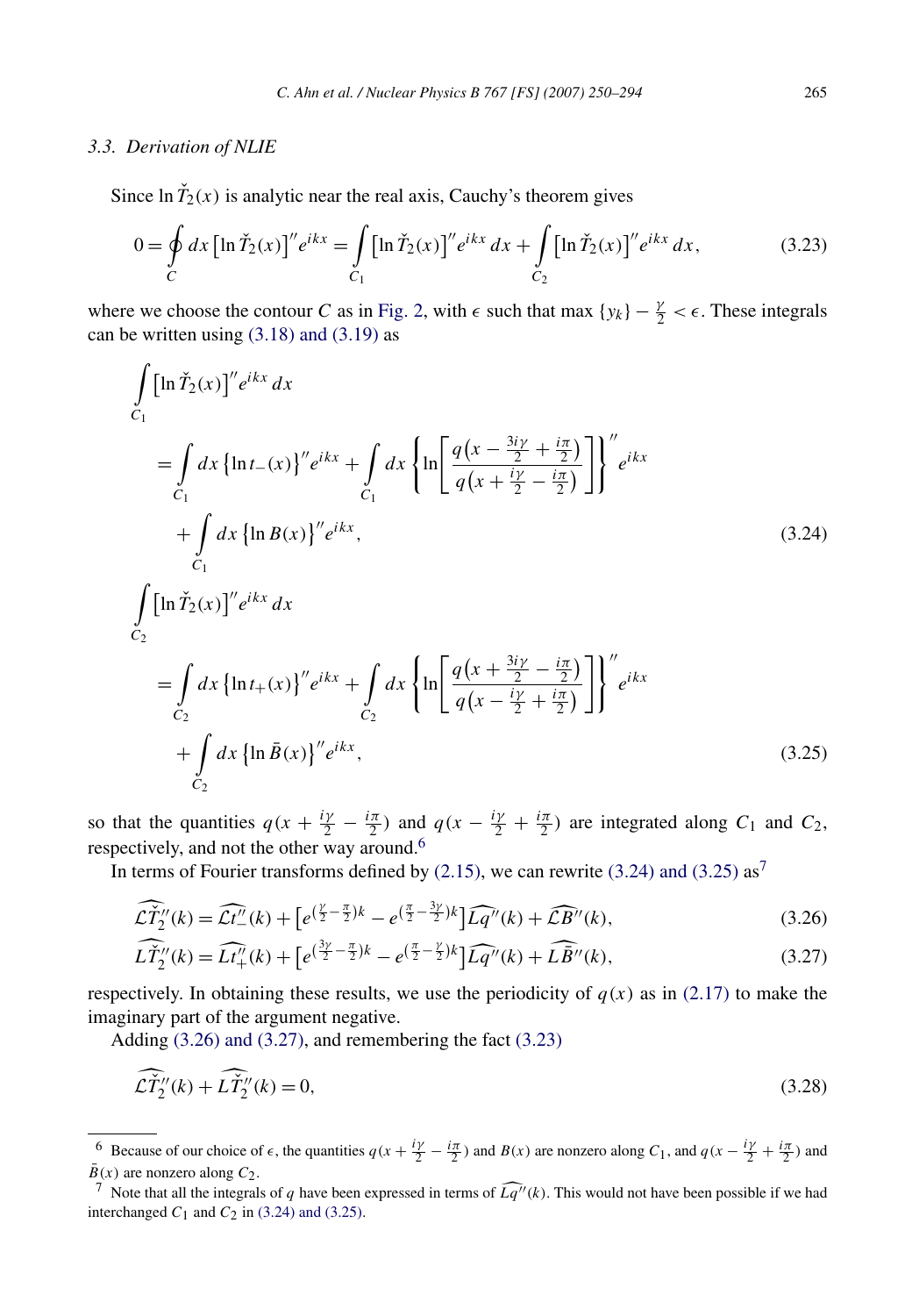<span id="page-16-0"></span>we obtain an expression for  $\widehat{Lq''}(k)$ ,

$$
\left[e^{(\frac{\pi}{2}-\frac{3\gamma}{2})k} - e^{(\frac{\gamma}{2}-\frac{\pi}{2})k} - e^{(\frac{3\gamma}{2}-\frac{\pi}{2})k} + e^{(\frac{\pi}{2}-\frac{\gamma}{2})k}\right] \widehat{Lq''}(k) = \widehat{L\bar{B}''}(k) + \widehat{L\bar{B}''}(k) + D_q(k),\tag{3.29}
$$

where we define

$$
D_q(k) = \widehat{Lt''_+}(k) + \widehat{\mathcal{Lt}''_-}(k). \tag{3.30}
$$

From the expression [\(3.14\)](#page-14-0) for  $b(x)$  and the fact that  $\tilde{T}_1(x)$  is ANZ near the real axis, we obtain

$$
\widehat{Lb''}(k) = e^{-\frac{\gamma k}{2}} \widehat{LT_1''}(k) + \widehat{Lq''}(k) \left[ e^{\left(\frac{3\gamma}{2} - \frac{\pi}{2}\right)k} - e^{\left(\frac{\pi}{2} - \frac{3\gamma}{2}\right)k} \right] + \widehat{LC_b''}(k). \tag{3.31}
$$

From the fusion relation [\(3.22\),](#page-14-0) we obtain

$$
\left(e^{\frac{\gamma k}{2}} + e^{-\frac{\gamma k}{2}}\right) \widehat{L\tilde{T}_1''}(k) = \widehat{LY''}(k) + \widehat{Lf''}(k) - \left(e^{\frac{\gamma k}{2}} + e^{-\frac{\gamma k}{2}}\right) \widehat{L\mu''}(k) + e^{\frac{\gamma k}{2}}\delta(k),\tag{3.32}
$$

where  $\delta(k)$  is again given by [\(B.3\).](#page-35-0) Substituting Eqs. (3.29) and (3.32) into Eq. (3.31), we obtain

$$
\widehat{Lb''}(k) = \frac{e^{(\frac{3\gamma}{2} - \frac{\pi}{2})k} - e^{(\frac{\pi}{2} - \frac{3\gamma}{2})k}}{e^{(\frac{\pi}{2} - \frac{3\gamma}{2})k} - e^{(\frac{\gamma}{2} - \frac{\pi}{2})k} - e^{(\frac{3\gamma}{2} - \frac{\pi}{2})k} + e^{(\frac{\pi}{2} - \frac{\gamma}{2})k}} \left[ \widehat{L\tilde{B}''}(k) + \widehat{L\tilde{B}''}(k) + D_q(k) \right] + \frac{e^{-\frac{\gamma k}{2}}}{e^{\frac{\gamma k}{2}} + e^{-\frac{\gamma k}{2}}} \left[ \widehat{LY''}(k) + \widehat{Lf''}(k) \right] + \widehat{LC''}_b(k) - e^{-\frac{\gamma k}{2}} \widehat{L\mu''}(k) + \frac{\delta(k)}{e^{\frac{\gamma k}{2}} + e^{-\frac{\gamma k}{2}}} = -\hat{G}(k) \left[ \widehat{L\tilde{B}''}(k) + \widehat{L\tilde{B}''}(k) \right] + \hat{G}_2(k) \widehat{LY''}(k) + C(k), \tag{3.33}
$$

where

$$
\hat{G}(k) = \frac{\sinh((\pi - 3\gamma)\frac{k}{2})}{2\cosh\frac{\gamma k}{2}\sinh((\pi - 2\gamma)\frac{k}{2})},
$$
\n(3.34)

$$
\hat{G}_2(k) = \frac{e^{-\frac{\gamma k}{2}}}{e^{\frac{\gamma k}{2}} + e^{-\frac{\gamma k}{2}}},\tag{3.35}
$$

$$
C(k) = -\hat{G}(k)D_q(k) + \hat{G}_2(k)\widehat{Lf''}(k) + \widehat{LC''_b}(k) - e^{-\frac{\gamma k}{2}}\widehat{L\mu''}(k) + \frac{\delta(k)}{e^{\frac{\gamma k}{2}} + e^{-\frac{\gamma k}{2}}}.
$$
 (3.36)

We find that  $C(k)$  is given by  $(B.11)$ 

$$
C(k) = 2\pi k \left\{ N \left( \frac{e^{i\Lambda k} + e^{-i\Lambda k}}{2\cosh\frac{\gamma k}{2}} \right) + \frac{\left[ \sinh\left( (\eta_{+} - \frac{\pi}{2})k \right) + \sinh\left( (\eta_{-} - \frac{\pi}{2})k \right) \right]}{2\cosh\frac{\gamma k}{2}\sinh\left( (\frac{\pi}{2} - \gamma)k \right)} + \frac{\cosh\frac{\gamma k}{4}\sinh\left( (3\gamma - \pi) \frac{k}{4} \right)}{\cosh\frac{\gamma k}{2}\sinh\left( (2\gamma - \pi) \frac{k}{4} \right)} \right\}.
$$
\n(3.37)

We now turn to the third and final NLIE equation. From the definitions of  $y(x)$  [\(3.21\)](#page-14-0) and  $\check{T}_2(x)$  [\(3.11\),](#page-13-0) we obtain

$$
\widehat{Ly''}(k) = \widehat{L\widetilde{T}_2''}(k) + \widehat{LT_0''}(k) + \widehat{L\mu''}(k) - \widehat{Lf''}(k).
$$
\n(3.38)

To evaluate  $L\check{T}''_2(k)$ , we combine Eqs. [\(3.26\) and \(3.27\)](#page-15-0) to cancel  $\widehat{Lq}''(k)$ , namely,

$$
-e^{\frac{\gamma k}{2}}\widehat{\mathcal{L}}\widehat{\check{T}}''_2(k)+e^{-\frac{\gamma k}{2}}\widehat{\mathcal{L}}\widehat{\check{T}}''_2(k),
$$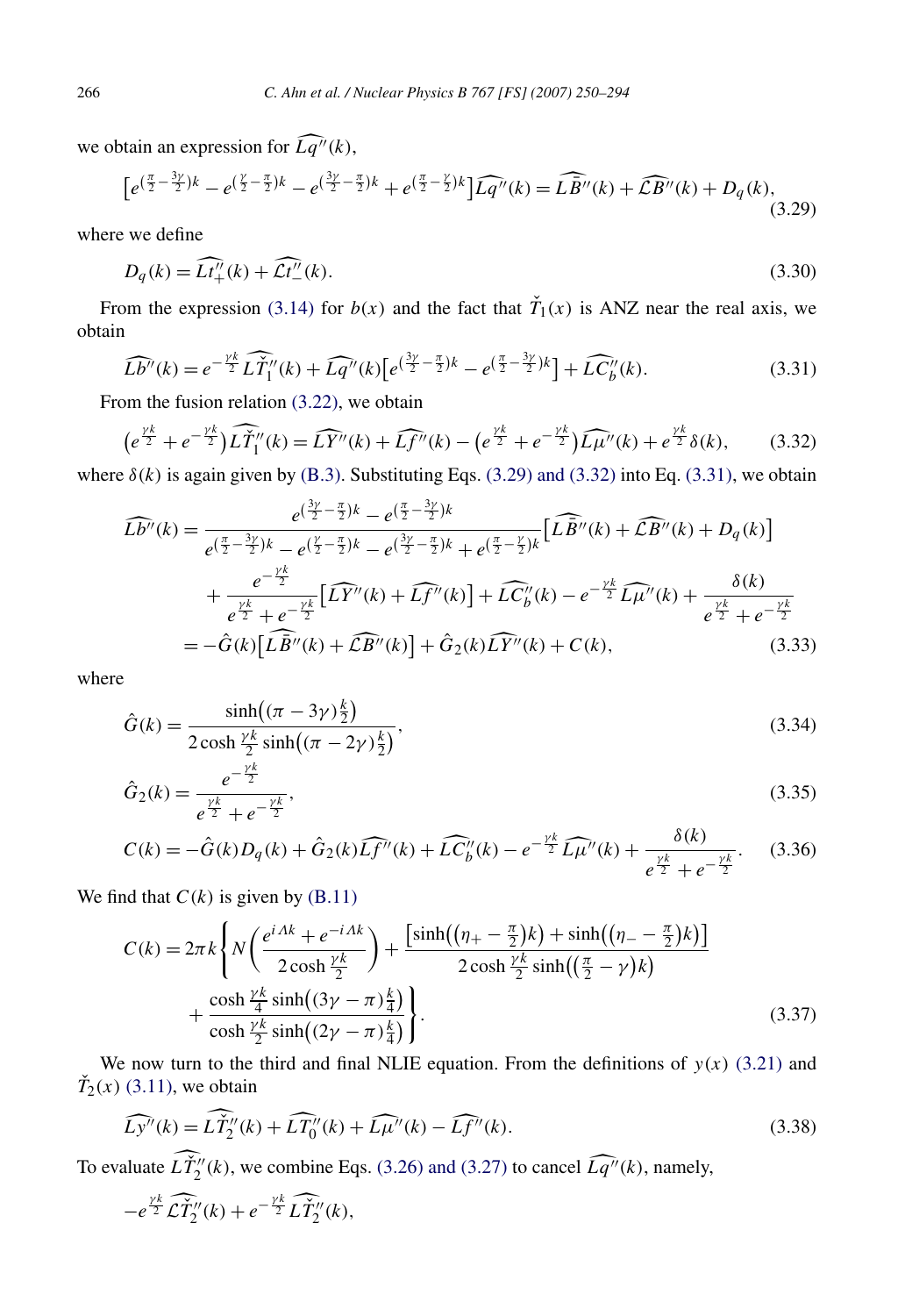<span id="page-17-0"></span>which together with [\(3.28\)](#page-15-0) gives

∞

$$
\left(e^{\frac{\gamma k}{2}} + e^{-\frac{\gamma k}{2}}\right) \widehat{L\tilde{T}_2}''(k) = e^{-\frac{\gamma k}{2}} \widehat{L\tilde{B}''}(k) - e^{\frac{\gamma k}{2}} \widehat{L\tilde{B}''}(k) + D_T(k),\tag{3.39}
$$

where we define

$$
D_T(k) = e^{-\frac{\gamma k}{2}} \widehat{Lt''_+(k)} - e^{\frac{\gamma k}{2}} \widehat{Lt''_-(k)}.
$$
 (3.40)

Substituting the result (3.39) for  $L\tilde{T}_2''(k)$  into [\(3.38\),](#page-16-0) we obtain

$$
\widehat{Ly''}(k) = -\widehat{G}_2(-k)\widehat{\mathcal{LB}''}(k) + \widehat{G}_2(k)\widehat{L\widehat{B}''}(k) + C_y(k),\tag{3.41}
$$

where we define

$$
C_{y}(k) = \frac{D_{T}(k)}{e^{\frac{\gamma k}{2}} + e^{-\frac{\gamma k}{2}}} + \widehat{LT}_{0}^{\prime\prime}(k) + \widehat{L\mu}^{\prime\prime}(k) - \widehat{Lf}^{\prime\prime}(k).
$$
 (3.42)

We find  $(B.13)$ 

$$
C_y(k) = 4\pi k \hat{G}_2(-k). \tag{3.43}
$$

In summary, the NLIEs of the lattice SSG model with Dirichlet boundary conditions in Fourier space are

$$
\widehat{L}\widehat{b''}(k) = -\widehat{G}(k)\left[\widehat{L}\widehat{B''}(k) + \widehat{L}\widehat{B''}(k)\right] + \widehat{G}_2(k)\widehat{L}\widehat{Y''}(k) + C(k),\tag{3.44}
$$

$$
\widehat{Ly''}(k) = \widehat{G}_2(k)\widehat{L}\widehat{B''}(k) - \widehat{G}_2(-k)\widehat{L}\widehat{B''}(k) + C_y(k),\tag{3.45}
$$

where  $C(k)$  and  $C<sub>y</sub>(k)$  are given by Eqs. [\(3.37\) and \(3.43\),](#page-16-0) respectively. Passing to coordinate space, integrating twice, and taking the continuum limit, we obtain

$$
\ln b(\theta) = \int_{-\infty}^{\infty} d\theta' G(\theta - \theta' - i\varepsilon) \ln B(\theta' + i\varepsilon)
$$

$$
- \int_{-\infty}^{\infty} d\theta' G(\theta - \theta' + i\varepsilon) \ln \bar{B}(\theta' - i\varepsilon)
$$

$$
+ \int_{-\infty}^{\infty} d\theta' G_2(\theta - \theta' + i\varepsilon) \ln \Upsilon(\theta' - i\varepsilon)
$$

$$
+ i2mL \sinh \theta + iP_{bdry}(\theta) - i\pi,
$$

$$
\ln \bar{b}(\theta) = - \int_{-\infty}^{\infty} d\theta' G(\theta - \theta' - i\varepsilon) \ln B(\theta' + i\varepsilon)
$$

$$
+ \int_{-\infty}^{\infty} d\theta' G(\theta - \theta' + i\varepsilon) \ln \bar{B}(\theta' - i\varepsilon)
$$

$$
+ \int_{-\infty}^{\infty} d\theta' G_2(\theta' - \theta + i\varepsilon) \ln \Upsilon(\theta' + i\varepsilon)
$$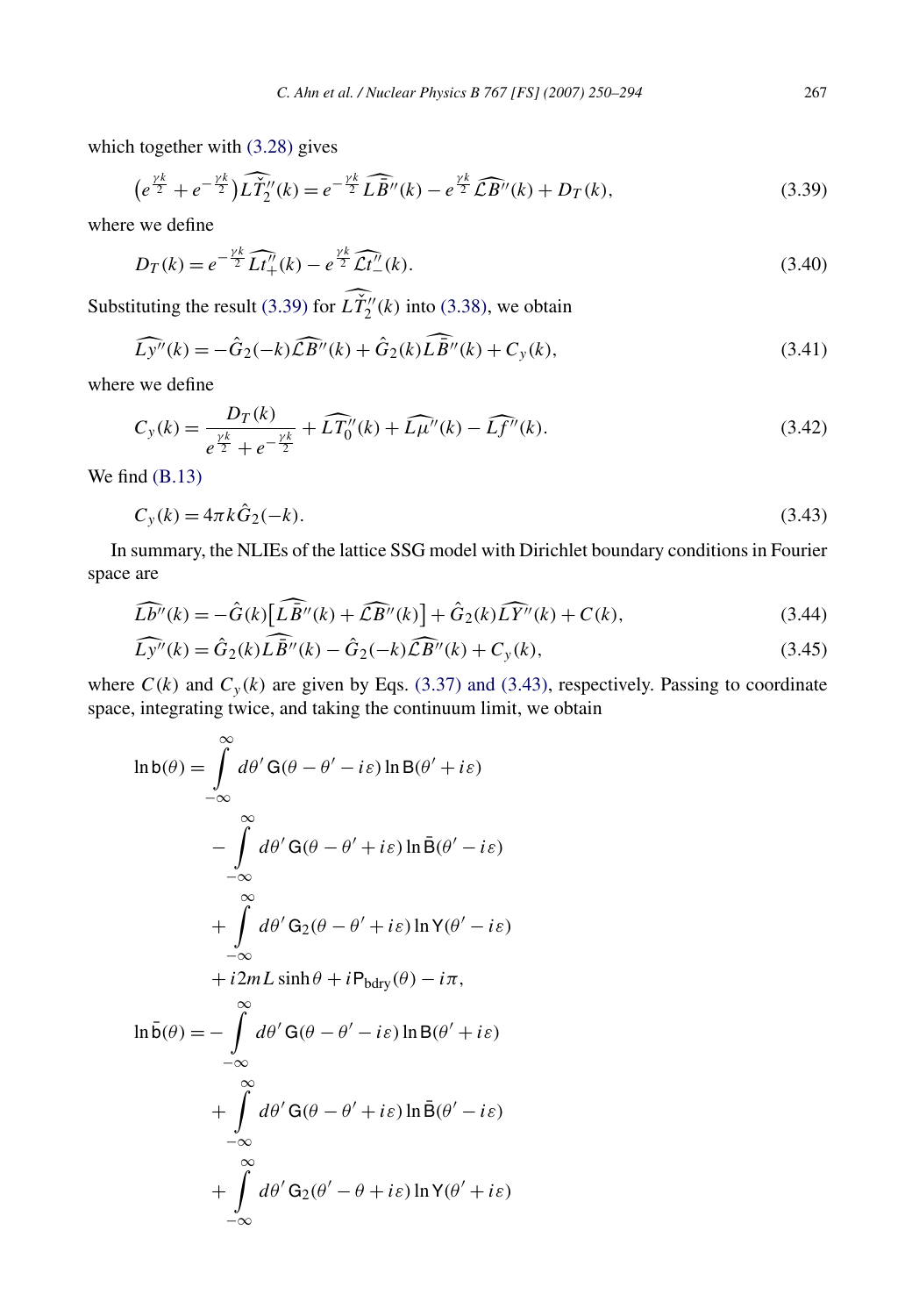<span id="page-18-0"></span>
$$
-i2mL\sinh\theta - iP_{bdry}(\theta) + i\pi,
$$
  
\n
$$
\ln y(\theta) = \int_{-\infty}^{\infty} d\theta' G_2(\theta - \theta' + i\varepsilon) \ln \bar{B}(\theta' - i\varepsilon)
$$
  
\n
$$
+ \int_{-\infty}^{\infty} d\theta' G_2(\theta' - \theta + i\varepsilon) \ln B(\theta' + i\varepsilon) + iP_y(\theta).
$$
\n(3.46)

As in the spin-1/2 case, the continuum limit consists of taking  $\Lambda \to \infty$ ,  $N \to \infty$  and lattice spacing  $a \to 0$ , such that the interval length  $L \equiv x_+ - x_-$  and the soliton mass *m* are given by [\(2.33\).](#page-8-0) The renormalized rapidity  $\theta$  is again given by [\(2.34\),](#page-8-0) and we have defined  $b(\theta) = b(\frac{\gamma \theta}{\pi})$ , etc. as in [\(2.36\).](#page-8-0) Hence, the kernel  $G(\theta)$  is given by

$$
G(\theta) = \frac{\gamma}{2\pi^2} \int_{-\infty}^{\infty} dk \, e^{-ik\gamma\theta/\pi} \hat{G}(k),\tag{3.47}
$$

where  $\hat{G}(k)$  is given by [\(3.34\);](#page-16-0) and  $G_2(\theta)$  is defined similarly in terms of  $\hat{G}_2(k)$  [\(3.35\),](#page-16-0)

$$
G_2(\theta) = \frac{\gamma}{2\pi^2} \int_{-\infty}^{\infty} dk \, e^{-ik\gamma\theta/\pi} \hat{G}_2(k) = \frac{i}{2\pi \sinh\theta},\tag{3.48}
$$

where  $\theta$  has a slightly positive imaginary part. Finally,  $P_{bdry}(\theta)$  is given by

$$
P_{bdry}(\theta) = \int_{0}^{\frac{\gamma \theta}{\pi}} dx' R(x') = \frac{1}{2} \int_{-\frac{\gamma \theta}{\pi}}^{\frac{\gamma \theta}{\pi}} dx' R(x') = \frac{\gamma}{4\pi^2} \int_{-\theta}^{\theta} d\theta' \int_{-\infty}^{\infty} dk \, e^{-ik\gamma \theta'/\pi} \, \hat{R}(k), \tag{3.49}
$$

where  $\hat{R}(k)$  is given by

$$
\hat{R}(k) = 2\pi \left\{ \frac{\left[\sinh\left((\eta_{+} - \frac{\pi}{2})k\right) + \sinh\left((\eta_{-} - \frac{\pi}{2})k\right)\right]}{2\cosh\frac{\gamma k}{2}\sinh\left((\pi - 2\gamma)\frac{k}{2}\right)} + \frac{\cosh\frac{\gamma k}{4}\sinh\left((3\gamma - \pi)\frac{k}{4}\right)}{\cosh\frac{\gamma k}{2}\sinh\left((2\gamma - \pi)\frac{k}{4}\right)} \right\};\tag{3.50}
$$

and  $P_y(\theta)$  is given by

$$
P_y(\theta) = 4\pi \int_{-\infty}^{\theta} d\theta' G_2(-\theta') = -2i \ln \tanh \frac{\theta}{2} - 2\pi,
$$
\n(3.51)

where  $\theta$  has a slightly negative imaginary part. The integration constants are explained in Section [C.2.](#page-40-0)

These NLIE equations are similar to those for the periodic chain [\[23,25,28\],](#page-43-0) with additional boundary terms involving  $P_{\text{bdry}}(\theta)$  or  $P_y(\theta)$ . These terms constitute one of our main results. As we shall see, these boundary terms make essential contributions to the boundary *S* matrix (IR limit) and to the effective central charge (UV limit).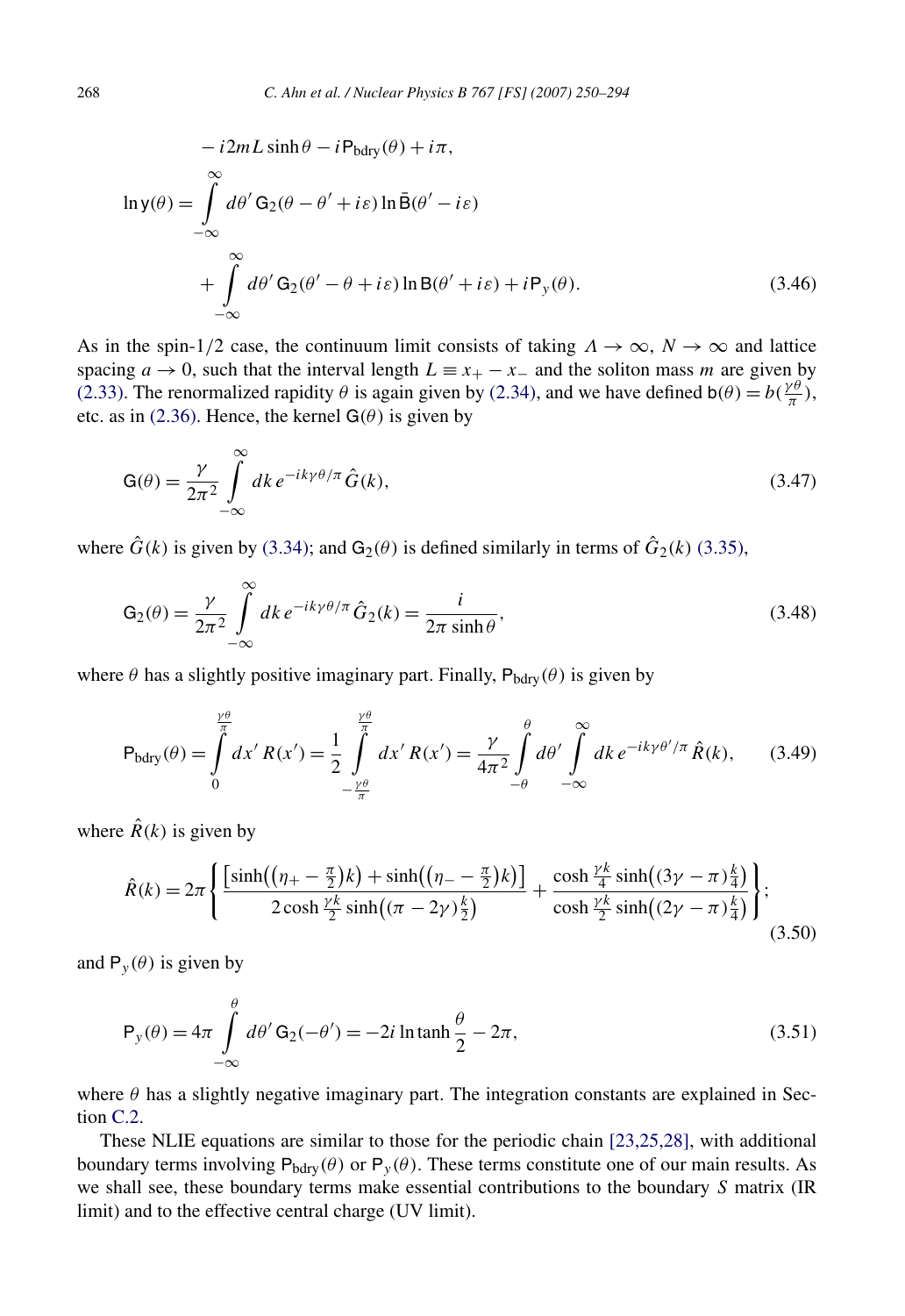# <span id="page-19-0"></span>*3.4. Vacuum and Casimir energies*

The energy computation is similar to the one for the spin-1*/*2 case in Section [2.3.](#page-8-0) We see from  $(3.21)$  that  $T_2(x)$  can be expressed in terms of  $y(x)$ ,

$$
T_2(x) = \frac{f(x)y(x)}{T_0(x)}.
$$
\n(3.52)

It follows from the energy definition [\(3.7\)](#page-12-0) together with the fact [\(2.39\)](#page-8-0) that

$$
E = -\frac{g}{a} \int \frac{dk}{2\pi} \left[ e^{-ik\left(A + \frac{iy}{2}\right)} - e^{-ik\left(A - \frac{iy}{2}\right)} \right] \left[ \widehat{Lf'}(k) + \widehat{Ly'}(k) - \widehat{LT'_0}(k) \right].\tag{3.53}
$$

Recalling the results for  $\widehat{Lf''(k)}$  [\(B.9\)](#page-37-0) and  $\widehat{Ly''(k)}$  [\(3.45\),](#page-17-0) we obtain

$$
E = -\frac{g}{a} \int \frac{dk}{2\pi} e^{-ikA} \left\{ \widehat{L\phi'}(k) (e^{\gamma k} - 1) (e^{(\gamma - \pi)k} + e^{-2\gamma k}) + 2 \sinh\left(\frac{\gamma k}{2}\right) \left[ e^{-\frac{\gamma k}{2}} \widehat{L} \widehat{B^{(+)'}}(k) + e^{\frac{\gamma k}{2}} \widehat{L} \widehat{B^{(-)}}'(k) + 4\pi i \widehat{G}_2(-k) + 2\pi \frac{\psi_2(k)}{(-ik)} (e^{-\gamma k} + e^{(\gamma - \frac{\pi}{2})k} - 1) \right] + \frac{1}{\cosh\frac{\gamma k}{2}} \left[ \widehat{L} \widehat{B'}(k) + \widehat{L} \widehat{B'}(k) \right] \right\}.
$$
 (3.54)

The first term gives the bulk vacuum energy, which can be written explicitly as

$$
E_B = \frac{2Ng}{ia} \int_{-\infty}^{\infty} dk \, e^{-2iAk} \frac{\sinh\frac{\gamma k}{2}\cosh\left(\left(\frac{3\gamma}{2} - \frac{\pi}{2}\right)k\right)}{\sinh\frac{\pi k}{2}}.\tag{3.55}
$$

The second term gives (with the help of [\(B.10\)\)](#page-37-0) the boundary vacuum energy

$$
E_b = \frac{2g}{ia} \int_{-\infty}^{\infty} dk \, e^{-iAk} \sinh\left(\frac{\gamma k}{2}\right) \left\{ \frac{1}{\sinh\frac{\pi k}{2}} \left[ \cosh\left(\left(\eta_+ - \frac{\gamma}{2} - \frac{\pi}{2}\right)k\right) + (\eta_+ \to \eta_-) \right] \right. \\ + \left. \frac{e^{\frac{\gamma k}{2}}}{\cosh\frac{\gamma k}{2}} + \frac{e^{(\frac{\pi}{4} - \gamma)k} + e^{(\gamma - \frac{\pi}{4})k} - e^{\frac{\pi k}{4}}}{2\sinh\frac{\pi k}{4}} \right\}, \tag{3.56}
$$

and the third term gives the Casimir energy,

$$
E_C = -\frac{g}{a} \int_{-\infty}^{\infty} \frac{dk}{2\pi} e^{-iAk} \frac{1}{\cosh\frac{\gamma k}{2}} \left[ \widehat{L}\widehat{B}'(k) + \widehat{L}B'(k) \right].
$$
 (3.57)

In order to take the continuum limit, we adopt (as in the spin-1*/*2 case) the renormalization procedure of keeping only the (finite) terms that can be expressed in terms of the physical mass *m* [\(2.33\).](#page-8-0) We implement this procedure by closing the integral contours in the lower half plane, and selecting only the contribution from the residue at  $k = -\frac{i\pi}{\gamma}$ . Since the integrand in (3.55) is analytic at  $k = -\frac{i\pi}{\gamma}$ , the bulk energy vanishes,

$$
E_B = 0,\t\t(3.58)
$$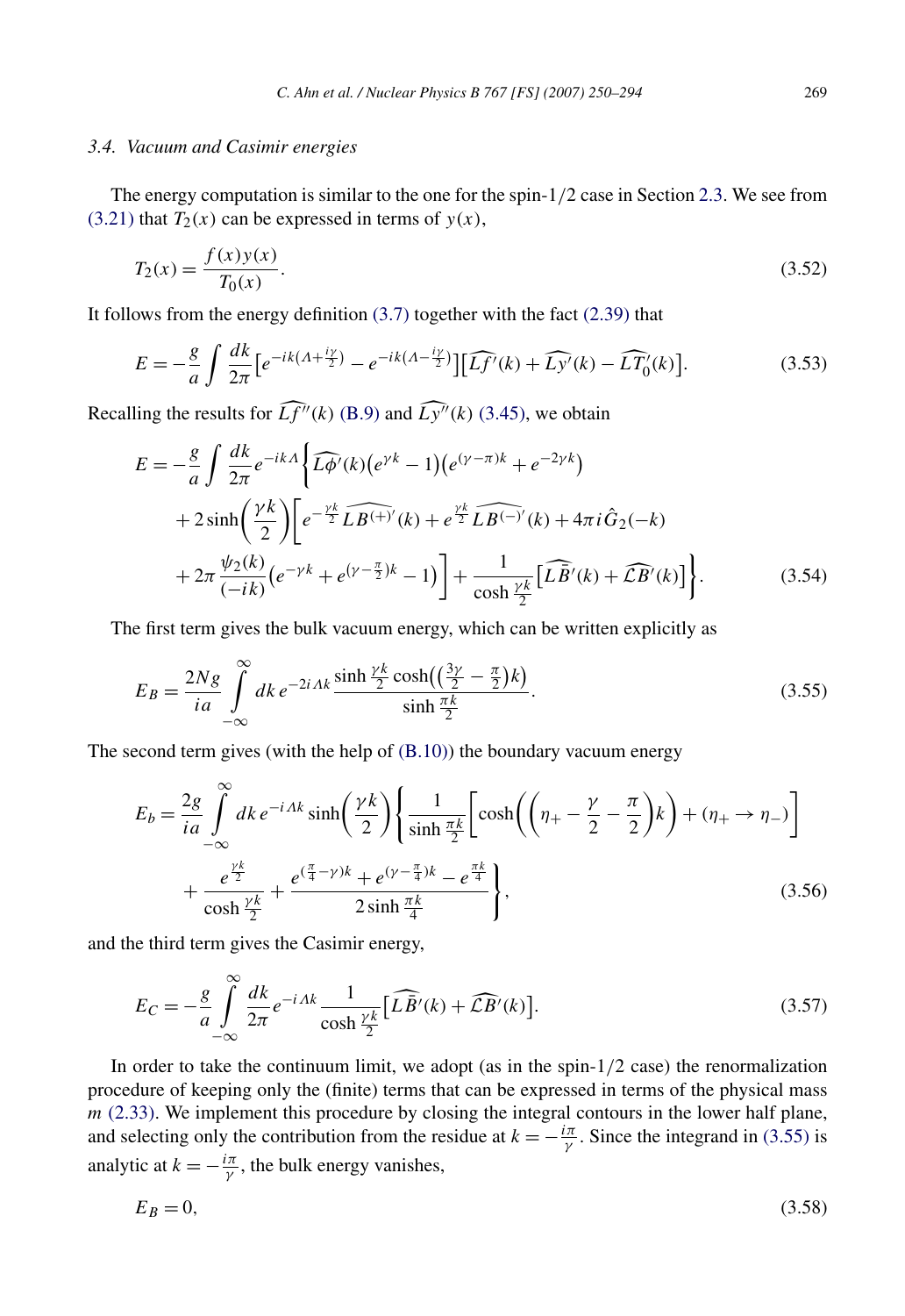<span id="page-20-0"></span>in agreement with known results (see, e.g., the second reference in [\[23\]\)](#page-43-0). We obtain from [\(3.56\)](#page-19-0) that the boundary vacuum energy does *not* vanish, however, and is given by

$$
E_b = m.\tag{3.59}
$$

That is, each boundary contributes the vacuum energy  $m/2$ . Note that this result is independent of the boundary parameters. We shall present further support for this result in Section [6.](#page-28-0) Finally, we find that the Casimir energy [\(3.57\)](#page-19-0) is given by

$$
E_C = \frac{m}{2\pi} \mathfrak{Im} \int_{-\infty}^{\infty} d\theta \sinh(\theta - i\varepsilon) \ln \bar{\mathsf{B}}(\theta - i\varepsilon).
$$
 (3.60)

#### **4. Infrared limit**

In this section we analyze the IR limit  $mL \to \infty$ . In particular, we compute the SSG soliton boundary *S* matrix [\(4.27\),](#page-23-0) and show that it coincides with one proposed by Bajnok et al. [\[32\].](#page-44-0) In making this identification, we determine the "lattice  $\leftrightarrow$  IR" relation for the boundary SSG parameters [\(4.25\).](#page-23-0)

Before starting this computation, we note the relations among the three *bulk* SSG parameters (see [Fig. 1\)](#page-1-0). Let  $\lambda$  denote the IR bulk SSG parameter, and recall that  $\beta$  and  $\gamma$  are our UV and lattice bulk SSG parameters, respectively. (See Eqs. [\(1.1\), \(1.3\).](#page-1-0)) The SSG soliton bulk *S* matrix [\[22\]](#page-43-0) has the product form  $SG(\theta; \lambda) \otimes RSOS(\theta)$ , where  $SG(\theta; \lambda)$  is the SG soliton bulk *S* matrix [\[1\],](#page-41-0) and  $RSOS(\theta)$  is the quantum-group restricted SG model bulk *S* matrix [\[2\].](#page-42-0) The bulk "UV  $\leftrightarrow$  IR" relation is given by [\[22\],](#page-43-0)

$$
\frac{2\pi}{\beta^2} - \frac{1}{2} = \lambda.
$$
\n<sup>(4.1)</sup>

The bulk "lattice  $\leftrightarrow$  IR" relation is given by

$$
\frac{1}{\frac{\pi}{\gamma} - 2} = \lambda. \tag{4.2}
$$

This relation can be readily inferred from a comparison of the kernel  $\hat{G}(k)$  [\(3.34\)](#page-16-0) with the integral representation of the SG soliton-soliton scattering amplitude  $SG_{++}(\theta; \lambda)$ ,

$$
\frac{1}{i}\frac{d}{d\theta}\ln SG_{++}(\theta;\lambda) = \int\limits_{-\infty}^{\infty} dk \, e^{-ik\theta} \frac{\sinh\left(\left(\frac{1}{\lambda} - 1\right)\frac{\pi k}{2}\right)}{2\cosh\frac{\pi k}{2}\sinh\frac{\pi k}{2\lambda}}.\tag{4.3}
$$

The relations (4.1), (4.2) imply the bulk "UV  $\leftrightarrow$  lattice" relation

$$
\beta^2 = 4(\pi - 2\gamma). \tag{4.4}
$$

The condition  $0 < \beta^2 < 4\pi$  therefore implies  $0 < \gamma < \frac{\pi}{2}$ . The free Fermion point  $\lambda = 1$  corresponds to  $\gamma = \frac{\pi}{3}$ . In the "repulsive" domain  $\gamma \in (0, \frac{\pi}{3})$ , the particle spectrum consists only of supersymmetric multiplets of solitons and antisolitons. In the "attractive" domain  $\gamma \in (\frac{\pi}{3}, \frac{\pi}{2})$ , the spectrum also includes bound states, namely, supersymmetric multiplets of breathers of mass [\[22\]](#page-43-0)

$$
m_n = 2m \sin\left(\frac{n\pi}{2\lambda}\right), \quad n = 1, 2, \dots, \lfloor \lambda \rfloor. \tag{4.5}
$$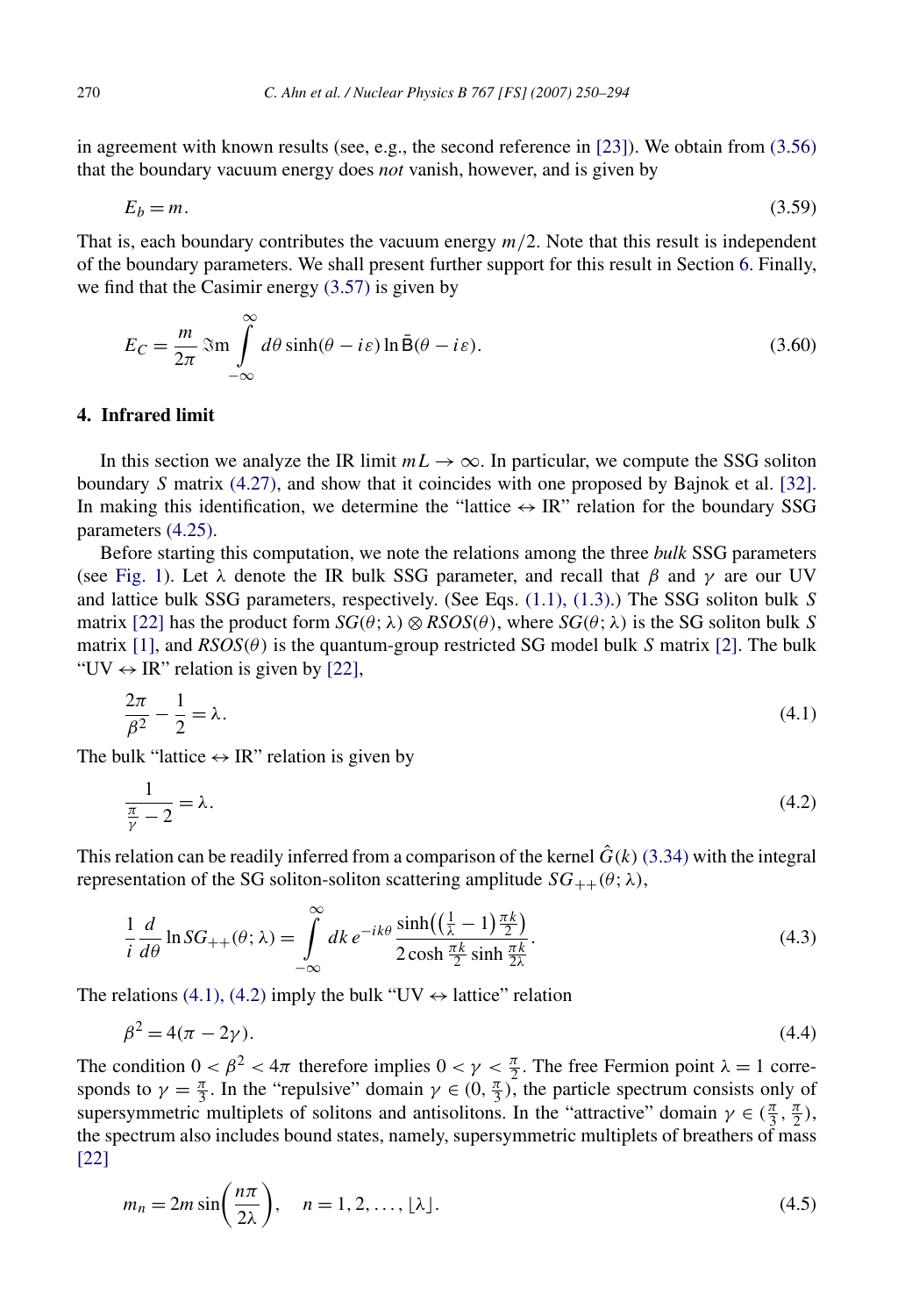<span id="page-21-0"></span>We turn now to the boundary theory. Let  $\xi_{\pm}$  denote the IR boundary SSG parameters, and recall that  $\varphi_{\pm}$  and  $\eta_{\pm}$  are our UV and lattice boundary SSG parameters, respectively. (See Eqs. [\(1.6\), \(1.5\).](#page-2-0))

We define the boundary *S* matrices (reflection factors)  $R(\theta_h; \lambda, \xi_+)$  for a soliton with mass *m* and rapidity  $\theta_h$  by the Yang equation for a single soliton on an interval of length  $L \gg 1/m$ ,

$$
e^{i2mL\sinh\theta_h}R(\theta_h;\lambda,\xi_-)R(\theta_h;\lambda,\xi_+) = 1.
$$
\n(4.6)

We shall compute these *S* matrices by deriving a similar relation from the IR limit  $mL \to \infty$  of the NLIE for a state of one hole with rapidity  $\theta_h$ ,

$$
\ln b(\theta) = i2mL \sinh \theta + iP_{bdry}(\theta) + i\chi(\theta - \theta_h) + i\chi(\theta + \theta_h)
$$
  
+ 
$$
\int_{-\infty}^{\infty} d\theta' G_2(\theta - \theta' + i\varepsilon) \ln Y(\theta' - i\varepsilon) - i\pi,
$$
 (4.7)

$$
\ln y(\theta) = iP_y(\theta) + ig_y(\theta - \theta_h) + ig_y(\theta + \theta_h),
$$
\n(4.8)

where  $\chi(\theta)$  and  $g_y(\theta)$  are the hole source terms [\[25,28\]](#page-43-0)

$$
\chi(\theta) = 2\pi \int_{0}^{\theta} d\theta' \mathbf{G}(\theta'), \qquad g_{y}(\theta) = -i \ln \tanh \frac{\theta}{2} + \frac{\pi}{2}, \tag{4.9}
$$

and where, in the latter equation,  $\theta$  has a slightly negative imaginary part. Indeed, since  $\ln b(\theta_h)$ is  $i\pi$  times an odd integer (see, e.g., [\[25,28\]\)](#page-43-0), evaluating Eq. (4.7) at  $\theta_h$  and exponentiating both sides gives

$$
e^{i2mL\sinh\theta_h}e^{i\mathbf{P}_{\text{bdry}}(\theta_h) + i\chi(2\theta_h) + \mathcal{K}(\theta_h)} = 1,
$$
\n(4.10)

where  $\mathcal{K}(\theta)$  is the convolution term in (4.7),

$$
\mathcal{K}(\theta) \equiv \int_{-\infty}^{\infty} d\theta' \mathbf{G}_2(\theta - \theta' + i\varepsilon) \ln \mathbf{Y}(\theta' - i\varepsilon).
$$
\n(4.11)

Comparing (4.10) with the Yang equation (4.6), we conclude that the product of boundary *S* matrices is given by

$$
R(\theta_h; \lambda, \xi_-) R(\theta_h; \lambda, \xi_+) = e^{i \mathbf{P}_{\text{bdry}}(\theta_h) + i \chi(2\theta_h) + \mathcal{K}(\theta_h)}.
$$
\n(4.12)

We evaluate first the factor  $e^{K(\theta_h)}$  which, as we shall see, is the RSOS factor. To this end, we observe from [\(3.51\), \(4.8\) and \(4.9\)](#page-18-0) that  $y(\theta)$  is given by

$$
y(\theta) = -\tanh^2\frac{\theta}{2}\tanh\frac{1}{2}(\theta - \theta_h)\tanh\frac{1}{2}(\theta + \theta_h). \tag{4.13}
$$

It follows that

$$
\ln Y(\theta) = \ln(1 + y(\theta)) = \ln\left[\frac{\cosh^2 \frac{\theta_h}{2} \cosh \theta}{\cosh^2 \frac{\theta}{2} \cosh \frac{1}{2} (\theta - \theta_h) \cosh \frac{1}{2} (\theta + \theta_h)}\right].
$$
\n(4.14)

The convolution term  $(4.11)$  is therefore given by

$$
\mathcal{K}(\theta) = \ln \cosh \frac{\theta_h}{2} + Q_1(\theta) - 2Q_2(\theta) - Q_2(\theta - \theta_h) - Q_2(\theta + \theta_h),\tag{4.15}
$$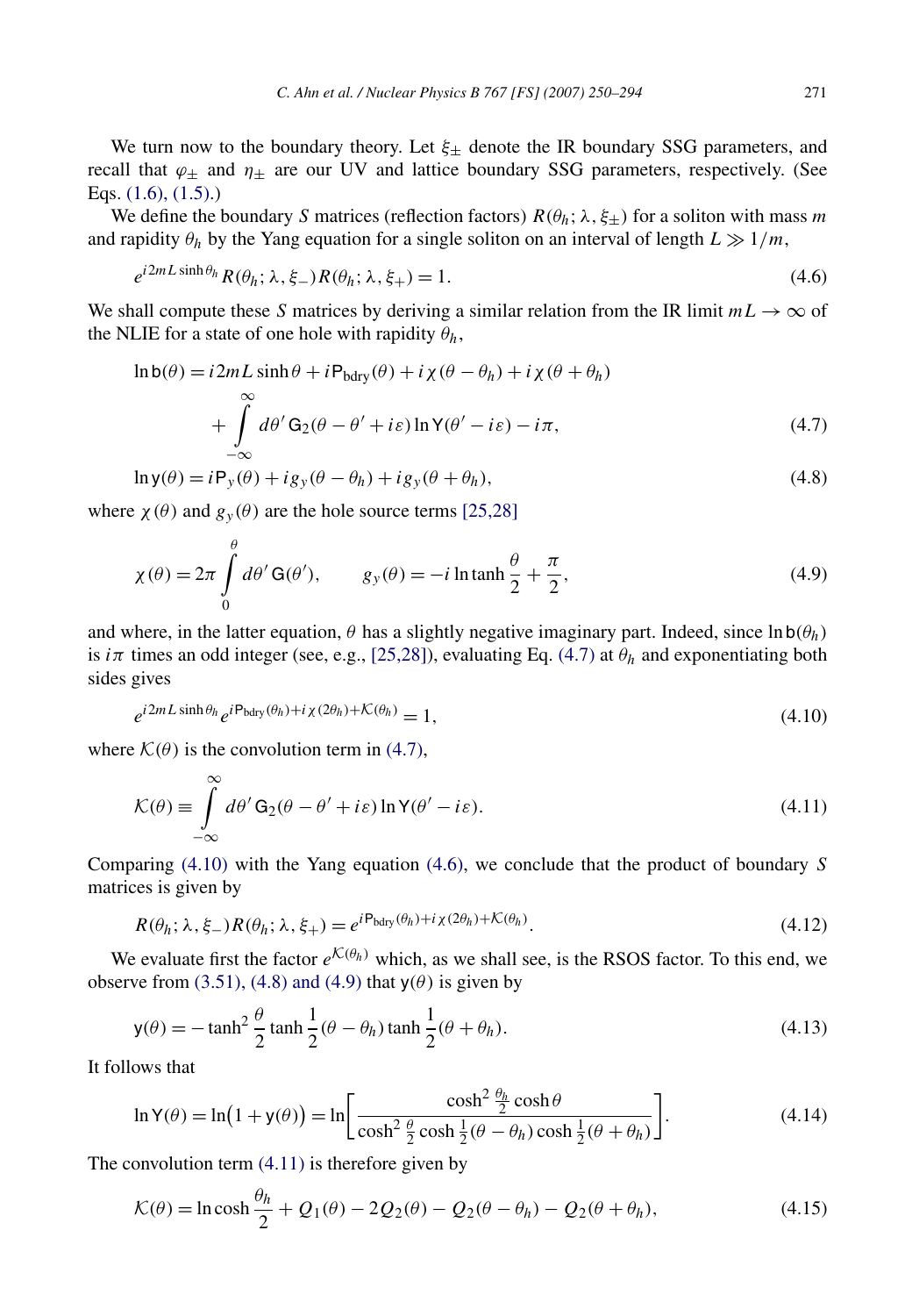where [\[28\]](#page-43-0)

$$
Q_1(\theta) = \int_{-\infty}^{\infty} d\theta' G_2(\theta - \theta' + i\varepsilon) \ln \cosh(\theta' - i\varepsilon) = -\frac{i}{2} \tan^{-1} \sinh \theta + \frac{1}{2} \ln \cosh \theta,
$$
  

$$
Q_2(\theta) = \int_{-\infty}^{\infty} d\theta' G_2(\theta - \theta' + i\varepsilon) \ln \cosh \frac{1}{2} (\theta' - i\varepsilon) = -\frac{i}{2} \chi_2(\theta) + \frac{1}{2} \ln \cosh \frac{\theta}{2}, \qquad (4.16)
$$

with

$$
\chi_2'(\theta) = \int_{-\infty}^{\infty} dk \, e^{-ik\theta} \frac{1}{4\cosh^2 \frac{\pi k}{2}}, \qquad \chi_2(0) = 1.
$$
 (4.17)

It follows that

$$
\mathcal{K}(\theta_h) = \frac{i}{2} \big[ \chi_2(2\theta_h) + 2\chi_2(\theta_h) - \tan^{-1}\sinh\theta_h \big].
$$
\n(4.18)

Differentiating with respect to *θh*, and then making use of (4.17) and the Fourier transform result

$$
\frac{1}{\cosh \theta} = \int_{-\infty}^{\infty} dk \, e^{-ik\theta} \frac{1}{2 \cosh \frac{\pi k}{2}},\tag{4.19}
$$

we obtain

$$
\frac{d}{d\theta_h}\mathcal{K}(\theta_h) = \frac{i}{2}\bigg[2\chi_2'(2\theta_h) + 2\chi_2'(\theta_h) - \frac{1}{\cosh\theta_h}\bigg] = \frac{i}{4}\int\limits_{-\infty}^{\infty} dk \, \frac{e^{-2ik\theta_h}}{\cosh^2\frac{\pi k}{2}\cosh^2\pi k}.
$$
 (4.20)

Upon integrating, we conclude that  $8$ 

∞

$$
e^{\mathcal{K}(\theta_h)} \sim P_{\min}(\theta_h)^2,\tag{4.21}
$$

where  $P_{\text{min}}(\theta)$  is a reflection factor of the boundary tricritical Ising model [\[31\],](#page-43-0) whose integral representation is given by [\[39\]](#page-44-0)

$$
P_{\min}(\theta) \sim \exp\left\{\frac{i}{8} \int_{0}^{\infty} \frac{dt}{t} \frac{\sin(2t\theta/\pi)}{\cosh^2 \frac{t}{2} \cosh^2 t}\right\}.
$$
\n(4.22)

We stress that the boundary term  $P_y(\theta)$  in [\(4.8\)](#page-21-0) is essential for obtaining this result. Since  $P_y(\theta)$ is independent of the boundary parameters, so is the result (4.21).

We turn now to the remaining factor  $e^{i\mathbf{P}_{\text{bdry}}(\theta_h)+i\chi(2\theta_h)}$  in [\(4.12\)](#page-21-0) which, as we shall see, is the sine-Gordon factor. Differentiating with respect to  $\theta_h$ , and recalling the Fourier transform results [\(3.34\), \(3.50\),](#page-16-0) we obtain

$$
\frac{d}{d\theta_h} \Big[ \mathsf{P}_{\text{bdry}}(\theta_h) + \chi(2\theta_h) \Big] = \mathsf{P}_{\text{bdry}}'(\theta_h) + 2\chi'(2\theta_h)
$$

<sup>&</sup>lt;sup>8</sup> We use ∼ to denote equality up to crossing factors of the form *e*<sup>const *θ*</sup>. Such factors have also not been obtained in the bulk case [\[28\].](#page-43-0)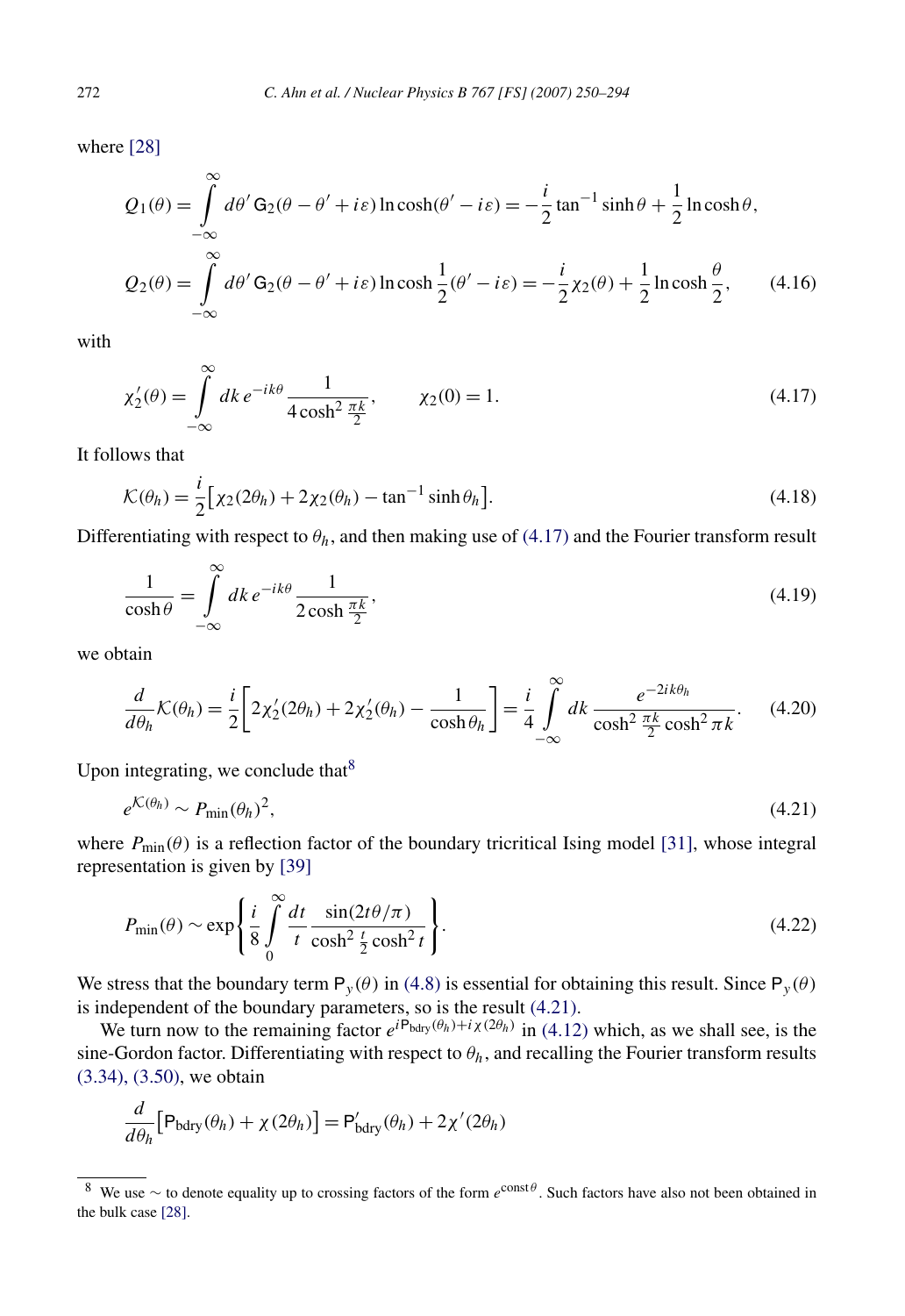*C. Ahn et al. / Nuclear Physics B 767 [FS] (2007) 250–294* 273

<span id="page-23-0"></span>
$$
= \int_{-\infty}^{\infty} dk \, e^{-ik\theta_h} \left\{ \frac{\sinh\left(\left(\eta_+ - \frac{\pi}{2}\right)\frac{\pi k}{\gamma}\right) + \sinh\left(\left(\eta_- - \frac{\pi}{2}\right)\frac{\pi k}{\gamma}\right)}{2\cosh\frac{\pi k}{2}\sinh\left(\left(\frac{\pi}{\gamma} - 2\right)\frac{\pi k}{2}\right)} + 2\frac{\sinh\frac{3\pi k}{4}\sinh\left(\left(\frac{\pi}{\gamma} - 3\right)\frac{\pi k}{4}\right)}{\sinh\pi k \sinh\left(\left(\frac{\pi}{\gamma} - 2\right)\frac{\pi k}{4}\right)} \right\}.
$$
\n(4.23)

Let us compare this result with the soliton reflection amplitude  $P_+(\theta, \xi)$  of the boundary SG model with Dirichlet boundary conditions [\[3\],](#page-42-0) which has the integral representation [\[38\]](#page-44-0)

$$
\frac{1}{i}\frac{d}{d\theta}\ln P_{+}(\theta,\xi) = \int_{-\infty}^{\infty} dk \, e^{-ik\theta} \left[ \frac{\sinh((1+\frac{2\xi}{\pi\lambda})\frac{\pi k}{2})}{2\cosh\frac{\pi k}{2}\sinh\frac{\pi k}{2\lambda}} + \frac{\sinh\frac{3\pi k}{4}\sinh((\frac{1}{\lambda}-1)\frac{\pi k}{4})}{\sinh\pi k\sinh\frac{\pi k}{4\lambda}} \right],
$$
\n(4.24)

where  $\lambda$  and  $\xi$  are the bulk and boundary IR parameters, respectively. Recalling the bulk "lattice  $\leftrightarrow$  IR" relation [\(4.2\),](#page-20-0) and assuming the boundary "lattice  $\leftrightarrow$  IR" relation

$$
\eta_{\pm} = \frac{1}{2}(\pi + \gamma) + \left(1 - \frac{2\gamma}{\pi}\right)\xi_{\pm},\tag{4.25}
$$

we conclude that

$$
e^{iP_{\text{bdry}}(\theta_h) + i \chi(2\theta_h)} = P_+(\theta_h, \xi_-) P_+(\theta_h, \xi_+).
$$
\n(4.26)

Combining the results  $(4.12)$ ,  $(4.21)$  and  $(4.26)$ , we conclude that the NLIE generates the following SSG soliton boundary *S* matrices

$$
R(\theta_h; \lambda, \xi_{\pm}) \sim P_+(\theta_h, \xi_{\pm}) P_{\min}(\theta_h). \tag{4.27}
$$

This is the boundary *S* matrix which was proposed by Bajnok et al. [\[32\]](#page-44-0) for the Dirichlet BSSG<sup>+</sup> model. This is another of our main results. Similarly to the bulk case, the SSG boundary *S* matrix is a product of SG and RSOS boundary *S* matrices.

For general values of boundary parameters, the BSSG<sup>+</sup> model with one boundary has the conserved supercharge [\[30–32\]](#page-43-0)

$$
\tilde{Q}_{+} = Q + \bar{Q} + \gamma' \Gamma, \tag{4.28}
$$

where  $\Gamma = (-1)^F$  is the Fermionic parity operator, and  $\gamma'$  is an undetermined parameter.<sup>9</sup> Bajnok et al. also propose the relation

$$
\tilde{Q}^2_+ = 2(\tilde{H} + m\tilde{Z}),\tag{4.29}
$$

where  $\tilde{H}$  is the Hamiltonian, and  $\tilde{Z}$  is the topological charge. Since the ground state has  $\tilde{Q}_+ = \gamma'$ and  $\tilde{Z} = 0$ , it has energy  $\tilde{H} = \gamma'^2/2$ . Our result [\(3.59\)](#page-20-0) that each boundary contributes vacuum energy *m/*2 implies that

$$
\gamma' = \pm \sqrt{m},\tag{4.30}
$$

at least for the Dirichlet case. That is, we have succeeded to fix the undetermined parameter in the scattering theory proposed in [\[32\].](#page-44-0)

<sup>9</sup> This parameter is called *γ* in [\[32\];](#page-44-0) however, here we add a prime in order to distinguish it from our bulk lattice parameter.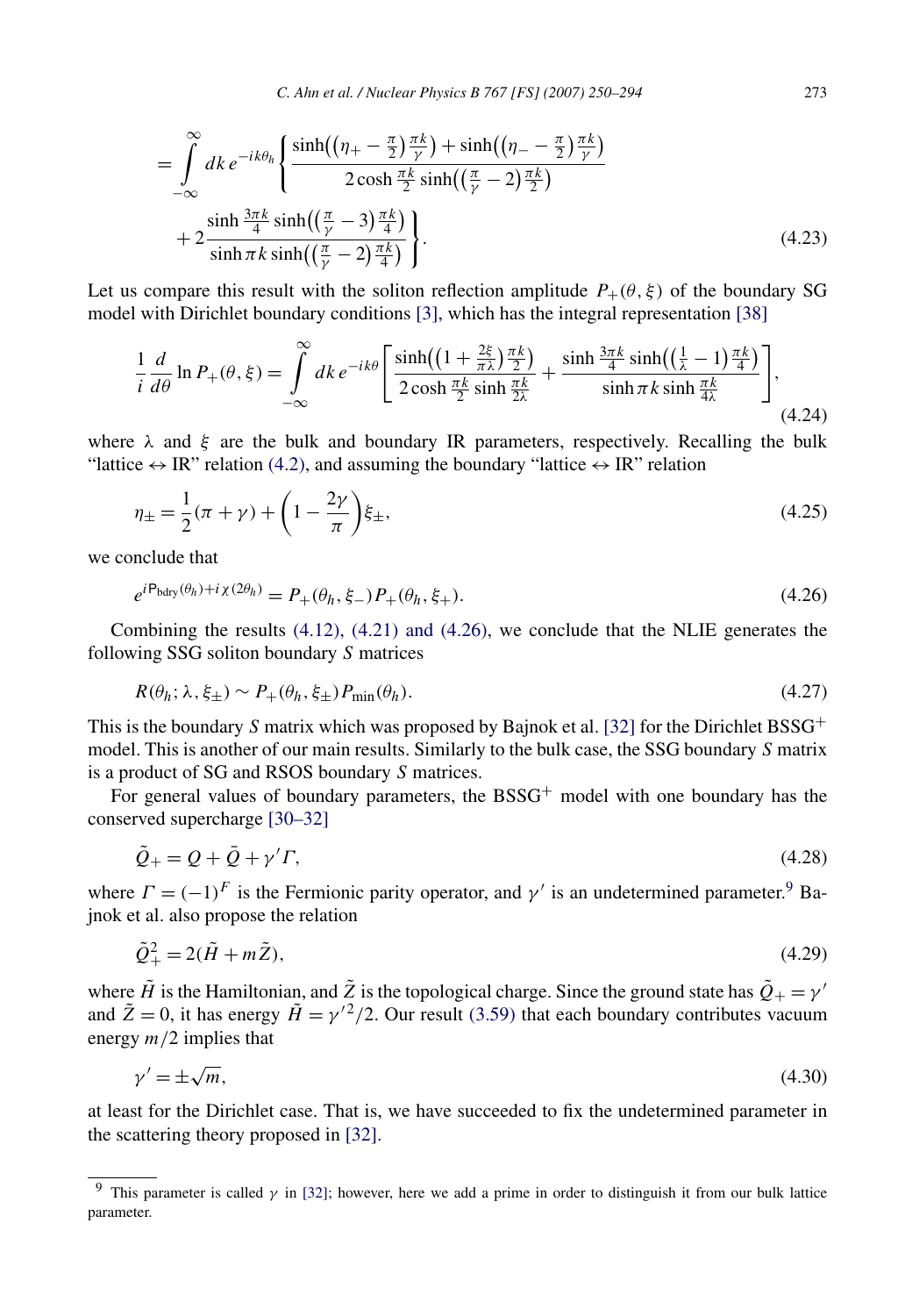# <span id="page-24-0"></span>**5. Ultraviolet limit**

In this section we first analytically compute the Casimir energy  $E_C(L)$  [\(3.60\)](#page-20-0) in the UV limit  $mL \rightarrow 0$ . The result [\(5.17\)](#page-26-0) is proportional to the effective central charge

$$
E_C(0) = -\frac{\pi}{24L} c_{\text{eff}}(0),\tag{5.1}
$$

where  $c_{\text{eff}}(0) = c - 24\Delta_0$ , *c* is the central charge, and  $\Delta_0$  is the *L*<sub>0</sub> eigenvalue of the ground state. We then compare this result for  $c_{\text{eff}}(0)$  to the value for the conformal limit of the SSG model with Dirichlet boundary conditions. In this way, we obtain a boundary "UV  $\leftrightarrow$  lattice" relation [\(5.22\).](#page-27-0) When combined with the boundary "lattice  $\leftrightarrow$  IR" relation from the previous section [\(4.25\),](#page-23-0) we obtain the boundary "UV  $\leftrightarrow$  IR" relation [\(5.23\).](#page-27-0)

#### *5.1. NLIE computation*

We now proceed to analytically evaluate the Casimir energy in the UV limit  $mL \rightarrow 0$ . As is well known, only large values of  $|\theta|$  contribute in this limit. Let us first consider  $\theta \gg 1$ , and define the finite rapidity  $\hat{\theta}$  by

$$
\theta = \hat{\theta} - \ln(mL). \tag{5.2}
$$

The corresponding contribution  $E_C^+$  to the Casimir energy [\(3.60\)](#page-20-0) is given by

$$
LE_C^+ = \frac{1}{16\pi} \int_{-\infty}^{\infty} d\hat{\theta} \, 2i e^{\hat{\theta}} \left[ \ln \mathbf{B}_+(\hat{\theta}) - \ln \bar{\mathbf{B}}_+(\hat{\theta}) \right],\tag{5.3}
$$

where the auxiliary functions  $B_+(\hat{\theta}) \equiv B(\hat{\theta} - \ln(mL))$ , etc. satisfy the NLIE equations

$$
\ln b_{+}(\hat{\theta}) = \int_{-\infty}^{\infty} d\hat{\theta}' G(\hat{\theta} - \hat{\theta}' - i\varepsilon) \ln B_{+}(\hat{\theta}' + i\varepsilon)
$$
  
\n
$$
- \int_{-\infty}^{\infty} d\hat{\theta}' G(\hat{\theta} - \hat{\theta}' + i\varepsilon) \ln \bar{B}_{+}(\hat{\theta}' - i\varepsilon)
$$
  
\n
$$
+ \int_{-\infty}^{\infty} d\hat{\theta}' G_{2}(\hat{\theta} - \hat{\theta}' + i\varepsilon) \ln Y_{+}(\hat{\theta}' - i\varepsilon) + i\varepsilon \hat{\theta} + iP_{bdry}(\infty) - i\pi,
$$
  
\n
$$
\ln \bar{b}_{+}(\hat{\theta}) = - \int_{-\infty}^{\infty} d\hat{\theta}' G(\hat{\theta} - \hat{\theta}' - i\varepsilon) \ln B_{+}(\hat{\theta}' + i\varepsilon)
$$
  
\n
$$
+ \int_{-\infty}^{\infty} d\hat{\theta}' G(\hat{\theta} - \hat{\theta}' + i\varepsilon) \ln \bar{B}_{+}(\hat{\theta}' - i\varepsilon)
$$
  
\n
$$
+ \int_{-\infty}^{\infty} d\hat{\theta}' G_{2}(\hat{\theta}' - \hat{\theta} + i\varepsilon) \ln Y_{+}(\hat{\theta}' + i\varepsilon) - i\varepsilon \hat{\theta} - iP_{bdry}(\infty) + i\pi,
$$
 (5.4)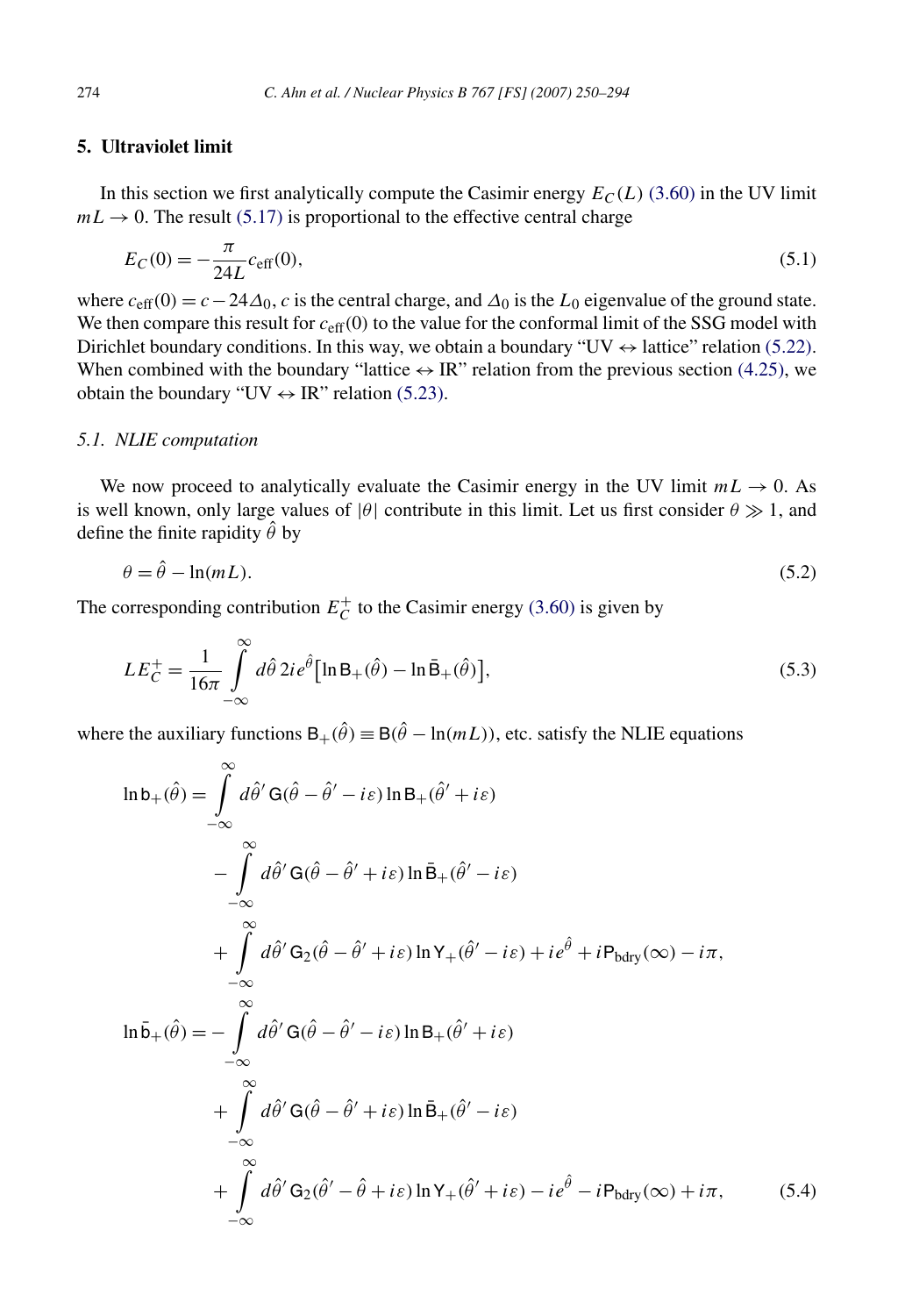<span id="page-25-0"></span>
$$
\ln y_{+}(\hat{\theta}) = \int_{-\infty}^{\infty} d\hat{\theta}' \mathbf{G}_{2}(\hat{\theta} - \hat{\theta}' + i\varepsilon) \ln \bar{\mathbf{B}}(\hat{\theta}' - i\varepsilon)
$$

$$
+ \int_{-\infty}^{\infty} d\hat{\theta}' \mathbf{G}_{2}(\hat{\theta}' - \hat{\theta} + i\varepsilon) \ln \mathbf{B}(\hat{\theta}' + i\varepsilon),
$$

which are independent of  $mL$ . The  $P<sub>y</sub>$  term [\(3.51\)](#page-18-0) does not appear in the third equation due to the fact  $P_y(\infty) = 0 \mod 2\pi$ . We note here for later reference that

$$
P_{\text{bdry}}(\infty) = \frac{1}{2}\hat{R}(0) = \frac{\pi}{\pi - 2\gamma}(\eta + \eta - 3\gamma).
$$
\n(5.5)

We use the so-called dilogarithm trick [\[6,24\].](#page-42-0) We first rewrite the NLIE equations [\(5.4\)](#page-24-0) in matrix form,

$$
u = v + K * w,\tag{5.6}
$$

where

$$
u = \begin{pmatrix} \ln b_+ \\ \ln \bar{b}_+ \\ \ln y_+ \end{pmatrix}, \qquad v = \begin{pmatrix} ie^{\hat{\theta}} + iP_{bdry}(\infty) - i\pi \\ -ie^{\hat{\theta}} - iP_{bdry}(\infty) + i\pi \\ 0 \end{pmatrix}, \qquad w = \begin{pmatrix} \ln B_+ \\ \ln \bar{B}_+ \\ \ln Y_+ \end{pmatrix}, \tag{5.7}
$$

the kernel *K* is symmetric (i.e.,  $K_{ij}(\hat{\theta}, \hat{\theta}') = K_{ji}(\hat{\theta}', \hat{\theta})$ ), and the star  $*$  denotes convolution. We see from  $(5.6)$  that<sup>10</sup>

$$
\int_{-\infty}^{\infty} d\hat{\theta} \left( w^T u' - w'^T u \right) = \int_{-\infty}^{\infty} d\hat{\theta} \left( w^T v' - w'^T v \right),\tag{5.8}
$$

since the symmetry of the kernel implies that

$$
\int_{-\infty}^{\infty} d\hat{\theta} \left( w^T K' * w - w'^T K * w \right) = 0.
$$
\n(5.9)

It follows from (5.8) that

$$
\int_{-\infty}^{\infty} d\hat{\theta} \left\{ (\ln b_{+})' \ln B_{+} - \ln b_{+} (\ln B_{+})' + (\ln \bar{b}_{+})' \ln \bar{B}_{+} - \ln \bar{b}_{+} (\ln \bar{B}_{+})' \right\} \n+ (\ln y_{+})' \ln Y_{+} - \ln y_{+} (\ln Y_{+})' \right\} \n= \int_{-\infty}^{\infty} d\hat{\theta} 2i e^{\hat{\theta}} (\ln B_{+} - \ln \bar{B}_{+}) - i (e^{\hat{\theta}} + P_{bdry}(\infty) - \pi) (\ln B_{+} - \ln \bar{B}_{+}) \Big|_{\hat{\theta} = -\infty}^{\hat{\theta} = \infty}.
$$
\n(5.10)

<sup>10</sup> Here the prime denotes differentiation with respect to  $\hat{\theta}$ .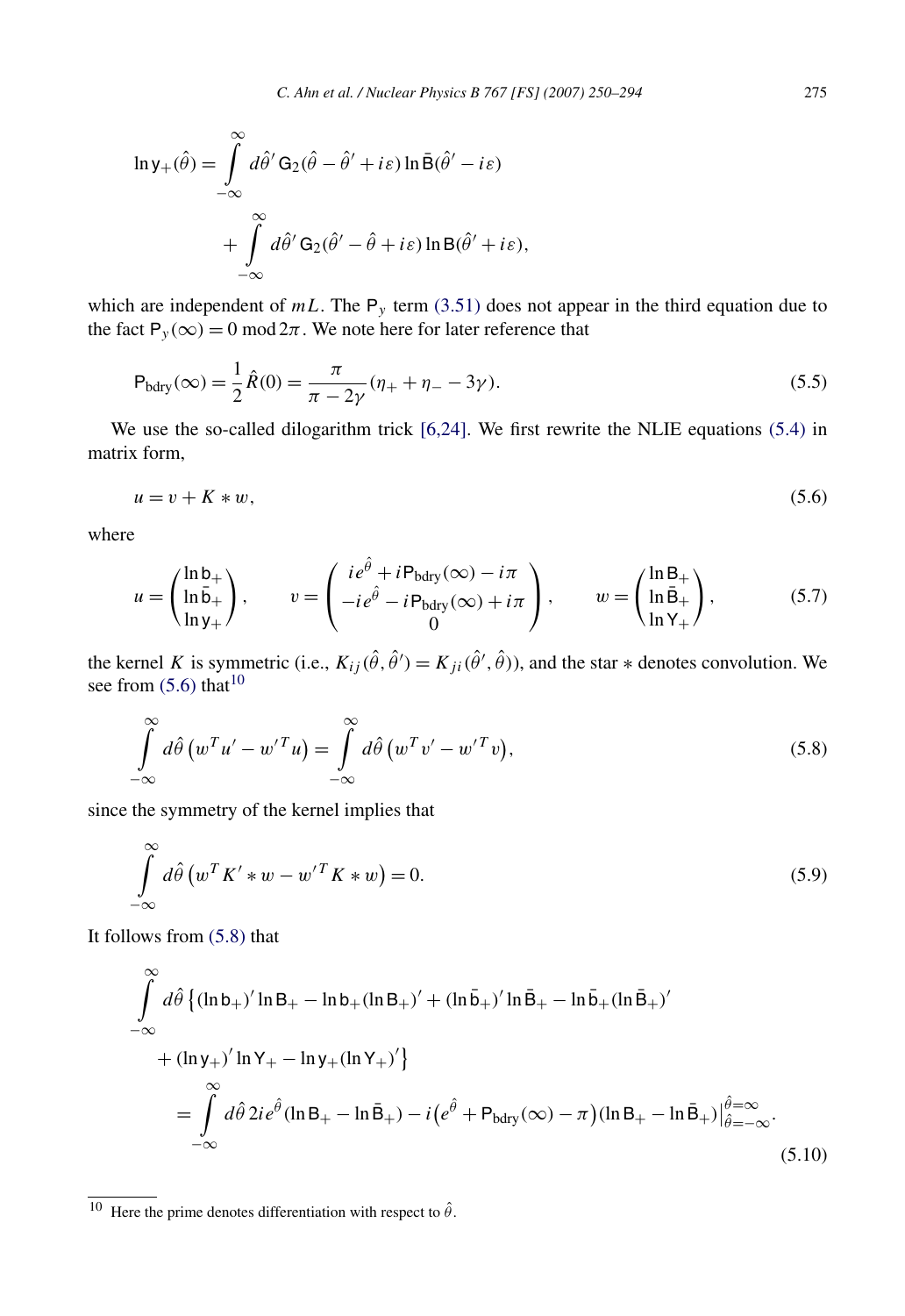<span id="page-26-0"></span>Since  $B_+ = 1 + b_+$ , etc., the LHS of [\(5.10\)](#page-25-0) can be expressed in terms of the dilogarithm function  $L_{+}(x)$ , defined by

$$
L_{+}(x) = \frac{1}{2} \int_{0}^{x} dy \left[ \frac{1}{y} \ln(1+y) - \frac{1}{1+y} \ln y \right].
$$
 (5.11)

The integral on the RHS of [\(5.10\)](#page-25-0) is essentially the sought-after quantity  $LE_C^+$  [\(5.3\).](#page-24-0) We conclude that

$$
LE_C^+ = \frac{1}{8\pi} \Biggl\{ L_+ (b_+ (\infty)) - L_+ (b_+ (-\infty)) + L_+ (\bar{b}_+ (\infty)) - L_+ (\bar{b}_+ (-\infty))
$$
  
+  $L_+ (y_+ (\infty)) - L_+ (y_+ (-\infty))$   
+  $\frac{i}{2} (e^{\hat{\theta}} + P_{bdry} (\infty) - \pi) (\ln B_+ - \ln \bar{B}_+) \Big|_{\hat{\theta} = -\infty}^{\hat{\theta} = \infty} \Biggr\}.$  (5.12)

The plateau values of the auxiliary functions can be obtained from the NLIE equations [\(5.4\).](#page-24-0) For  $\hat{\theta} \rightarrow \infty$ , we readily obtain

$$
b_{+}(\infty) = \bar{b}_{+}(\infty) = 0, \qquad y_{+}(\infty) = 1.
$$
\n(5.13)

To determine the plateau values for  $\hat{\theta} \rightarrow -\infty$  is less trivial, as the corresponding plateau equations are nonlinear. We make the Ansatz

$$
b_{+}(-\infty) = e^{i\omega} (1 + e^{i\omega}), \qquad \bar{b}_{+}(-\infty) = e^{-i\omega} (1 + e^{-i\omega}),
$$
  
\n
$$
y_{+}(-\infty) = 1 + e^{i\omega} + e^{-i\omega},
$$
\n(5.14)

where  $\omega$  is still to be determined. We indeed find a solution with

$$
\omega = \frac{P_{bdry}(\infty) - \pi}{2\left[\frac{3}{4} - \hat{G}(0)\right]} = 2(\eta_+ + \eta_- - \gamma - \pi),\tag{5.15}
$$

where we have used the result  $(5.5)$ . For the plateau values  $(5.14)$ , the following sum rule holds [\[25\]](#page-43-0)

$$
L_{+}(b_{+}(-\infty)) + L_{+}(\bar{b}_{+}(-\infty)) + L_{+}(y_{+}(-\infty)) - L_{+}(1) = \frac{\pi^{2}}{4}, \quad |\omega| < \frac{2\pi}{3}.
$$
 (5.16)

The above bound is satisfied when the boundary parameters are in the domain [\(3.9\).](#page-13-0) Noting also that  $L_{+}(0) = 0$ , we conclude that the Casimir energy is given by

$$
LE_C(0) = 2LE_C^+ = -\frac{\pi}{24} \left[ \frac{3}{2} - \frac{12}{\pi(\pi - 2\gamma)} (\eta_+ + \eta_- - \gamma_- - \pi)^2 \right].
$$
 (5.17)

In obtaining the first equality, we have used the fact that the contribution  $E_C^{\text{-}}$  from  $\theta \ll -1$  is the same as  $E_C^+$ , and that  $E_C(0) = E_C^+ + E_C^-$ .

#### *5.2. CFT analysis and UV–IR relation*

Our result for the Casimir energy (5.17) together with the relation [\(5.1\)](#page-24-0) evidently imply that the effective central charge has the value

$$
c_{\text{eff}}(0) = c - 24\Delta_0 = \frac{3}{2} - \frac{12}{\pi(\pi - 2\gamma)}(\eta_+ + \eta_- - \gamma - \pi)^2.
$$
 (5.18)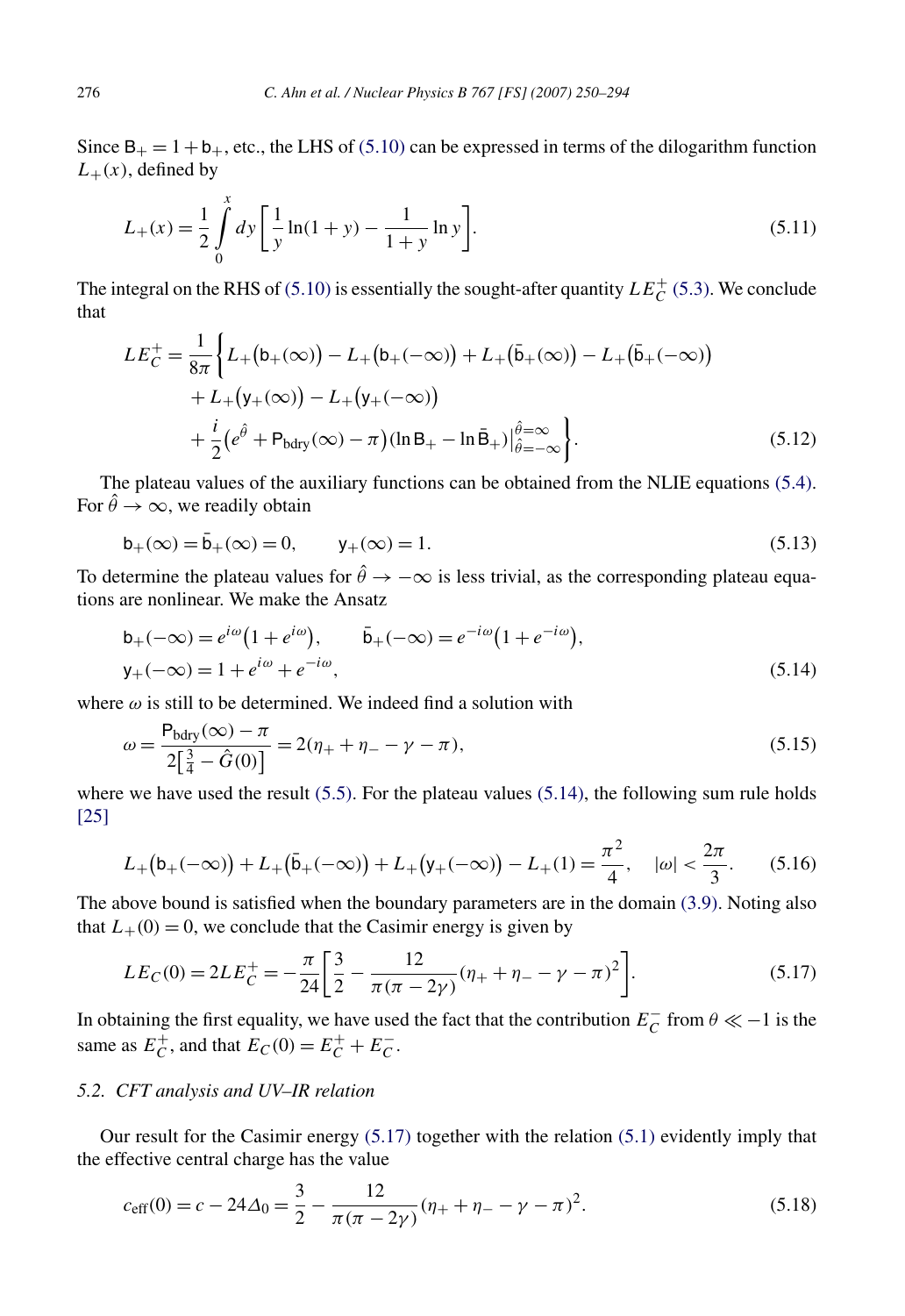<span id="page-27-0"></span>We remark that for boundary parameter values  $\eta_{+} = \eta_{-} = \frac{1}{2}(\pi + \gamma)$ , the boundary terms in the Hamiltonian [\(1.5\)](#page-2-0) which are proportional to  $S^z$  vanish; and also  $\Delta_0$  vanishes, so that  $c_{\text{eff}}(0)$  =  $c = 3/2$ . A similar phenomenon was observed for the spin-1/2 case in [\[9\].](#page-42-0)

In the UV limit, the boundary SSG model with Dirichlet boundary conditions [\(1.1\), \(1.6\)](#page-1-0) evidently reduces to a system of one free Boson and one free Majorana Fermion, each with Dirichlet boundary conditions. For the former model, the central charge and lowest dimension are given by [\[40\]](#page-44-0)

$$
c_B = 1,
$$
  $\Delta_B = \frac{1}{2\pi} (\varphi_- - \varphi_+)^2,$  (5.19)

while for the latter model<sup>11</sup>

$$
c_F = \frac{1}{2}, \qquad \Delta_F = 0. \tag{5.20}
$$

It follows that the SSG model with Dirichlet boundary conditions should have

$$
c = c_B + c_F = \frac{3}{2}, \qquad \Delta_0 = \Delta_B + \Delta_F = \frac{1}{2\pi} (\varphi_- - \varphi_+)^2.
$$
 (5.21)

Comparing this CFT result with the NLIE result [\(5.18\)](#page-26-0) and recalling the *bulk* "UV  $\leftrightarrow$  lattice" relation [\(4.4\),](#page-20-0) we obtain the *boundary* "UV  $\leftrightarrow$  lattice" relation

$$
\eta_{\pm} = \frac{1}{2}(\pi + \gamma) \pm \frac{\beta}{2}\varphi_{\pm}.
$$
\n(5.22)

Combining this result with the boundary "lattice  $\leftrightarrow$  IR" relation [\(4.25\),](#page-23-0) we finally arrive at the SSG boundary "UV  $\leftrightarrow$  IR" relation

$$
\xi_{\pm} = \pm \frac{2\pi}{\beta} \varphi_{\pm}.\tag{5.23}
$$

This is another of our main results.

The relation (5.23) is similar to the one found by Ghoshal and Zamolodchikov [\[3\]](#page-42-0) for the SG model (namely,  $\xi = \frac{4\pi}{\beta} \varphi_0$ ), and it can be understood in a similar way. Indeed, for the SSG model, it is also plausible to assume a linear relation between these parameters,

$$
\xi_{\pm} = a + b\varphi_{\pm}.\tag{5.24}
$$

When  $\varphi_+ = 0$ , the model has the symmetry  $\varphi \mapsto -\varphi$ ; and, since the RSOS factor of the boundary *S* matrix is proportional to the identity for  $BSSG^+$  [\[32\],](#page-44-0) the soliton and antisoliton reflection amplitudes should be equal, which corresponds to  $\xi_{\pm} = 0$ . Thus,  $a = 0$ . Furthermore, as in the SG model, there are boundary bound states corresponding to poles of the boundary *S* matrix at  $\theta = i v_n$ , where

$$
\nu_n = \frac{\xi_{\pm}}{\lambda} - \frac{(2n+1)\pi}{2\lambda}, \quad n = 0, 1, ....
$$
\n(5.25)

Moreover, these states satisfy [\[32\]](#page-44-0)

$$
\tilde{Q}_{+}^{2} = 2\left(\frac{\gamma'^{2}}{2} + m\cos\nu_{n} + m\right),
$$
\n(5.26)

<sup>&</sup>lt;sup>11</sup> Since both the left and right boundaries have the same (Dirichlet) boundary condition, the operator content includes the identity operator, which has dimension zero.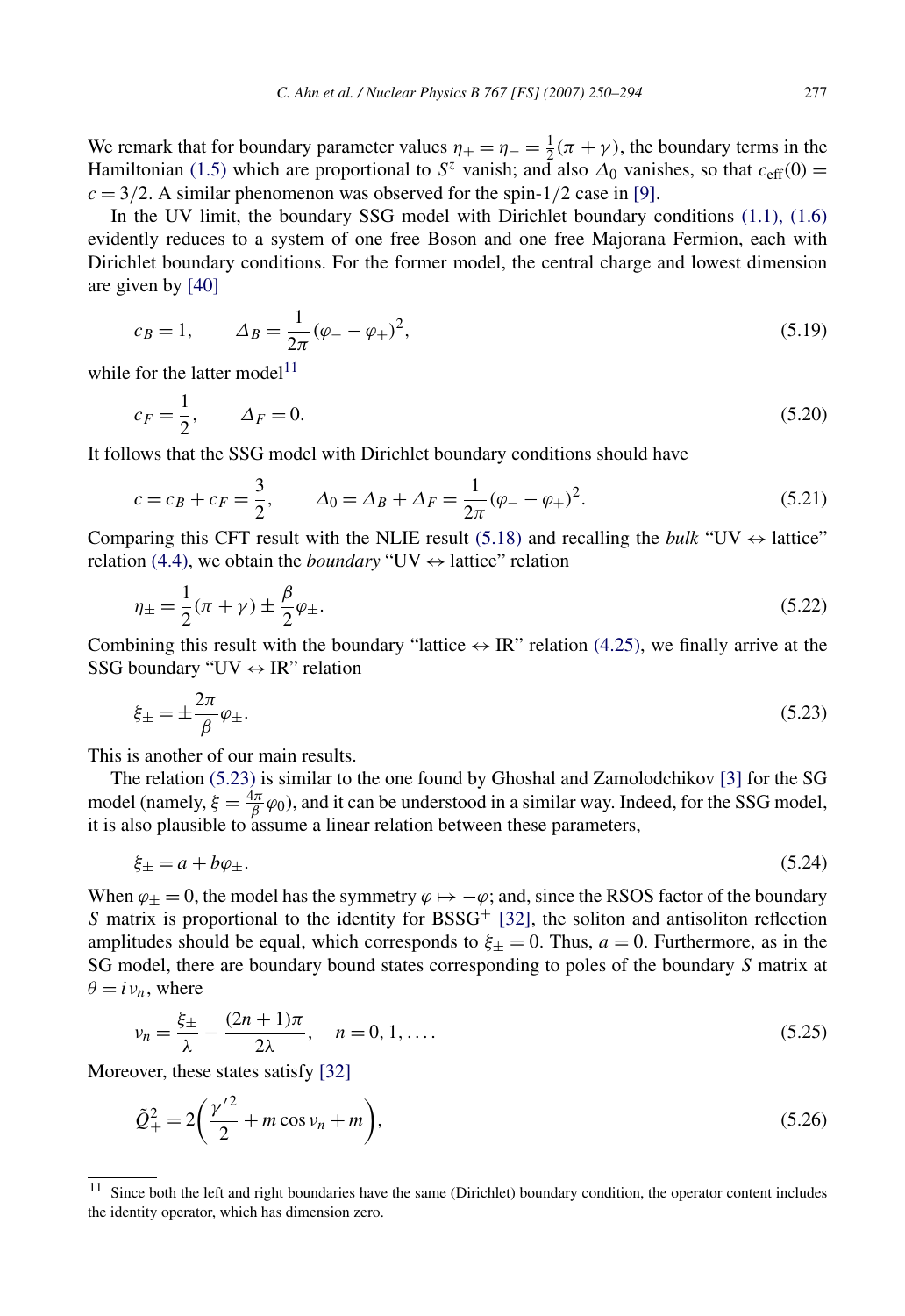<span id="page-28-0"></span>

Fig. 4. *c*<sub>eff</sub> vs. ln*l*, for *γ* =  $2π/7$ ,  $η$ <sub>+</sub> =  $η$ <sub>−</sub> =  $(π + γ)/2$  (solid line) and  $η$ <sub>+</sub> =  $η$ <sub>−</sub> =  $π/2 + 3γ/4$  (dotted line).

which is consistent with [\(4.29\),](#page-23-0) since these states have  $\tilde{Z} = 1$ . When  $\varphi_{+}$  have the half-period values  $\varphi_{\pm} = \pm \pi/\beta$ ,<sup>12</sup> the *n* = 0 bound state should have the same  $\tilde{Q}^2_+$  eigenvalue as the ground state. From [\(5.26\),](#page-27-0) we see that this condition corresponds to  $v_0 = \pi$ , which in turn implies  $\xi_{\pm} =$  $\pi(\lambda + \frac{1}{2}) = 2\pi^2/\beta^2$ , as follows from [\(5.25\)](#page-27-0) and the bulk UV–IR relation [\(4.1\).](#page-20-0) It follows that  $b = \pm 2\pi/\beta$ , and so we recover the boundary UV–IR relation [\(5.23\).](#page-27-0)

#### **6. Intermediate volume and BCPT**

For intermediate values of volume  $l \equiv mL$ , the Casimir energy cannot be computed analytically. Nevertheless, it is possible to solve the NLIEs [\(3.46\)](#page-18-0) numerically by iteration, and evaluate the Casimir energy through [\(3.60\).](#page-20-0) Two sample plots of  $c_{\text{eff}}(l) \equiv -24LE_C(L)/\pi$  vs. lnl are shown in Fig. 4. The numerical result for  $c_{\text{eff}}(l)$  in the UV region  $l \rightarrow 0$  coincides with the analytical result [\(5.18\).](#page-26-0) Also, as expected, *c*eff*(l)* decreases monotonically to 0 as *l* varies from the UV region to the IR region  $l \to \infty$ .

For small values of *l*, these numerical results can be compared with those from boundary conformal perturbation theory (BCPT). We shall follow closely the presentation in the appendix of the second reference in [\[11\].](#page-42-0) We regard the SSG model [\(1.1\)](#page-1-0) as a perturbed boundary CFT,

$$
L = L_{\text{BCFT}} + L_{\text{pertb}}, \quad L_{\text{pertb}} = -\frac{m_0}{2} \int_0^L dx \, \Phi(x, t), \tag{6.1}
$$

where  $L_{\text{BCFT}}$  is the Lagrangian for a free scalar field  $\varphi$  and a free Majorana Fermion field  $\Psi$ obeying Dirichlet boundary conditions [\(1.6\).](#page-2-0) We restrict our attention here to the particular case  $\varphi = \varphi_+ \equiv \varphi_0$ , in order to avoid introducing boundary-changing operators. The bulk perturbing operator  $\Phi(x, t) = \cos(\beta \varphi) \overline{\Psi} \Psi$  is a primary field with weights  $(\Delta, \Delta)$ , where

$$
\Delta = \frac{1}{2} + \frac{\beta^2}{8\pi}, \quad \frac{1}{2} < \Delta < 1.
$$
\n(6.2)

<sup>&</sup>lt;sup>12</sup> The Lagrangian [\(1.1\)](#page-1-0) has the periodicity  $\varphi \mapsto \varphi + 2\pi/\beta$ .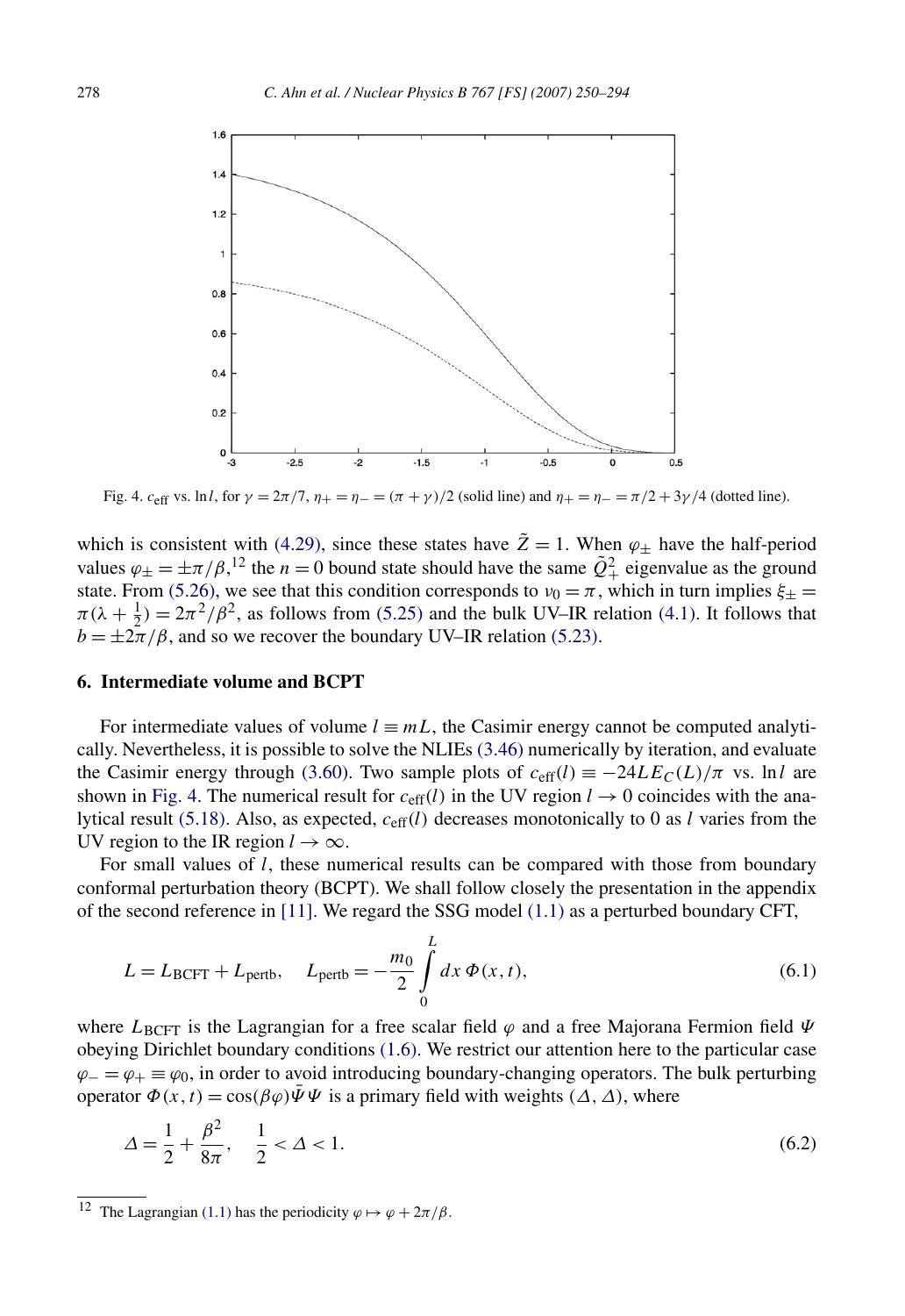<span id="page-29-0"></span>The corresponding Hamiltonian is

$$
H(L) = H_{\text{BCFT}} + \frac{m_0}{2} \int_0^L dx \, \Phi(x, t).
$$
 (6.3)

We map the infinitely long strip of width *L* to the upper half plane by setting  $z = e^{i\frac{\pi}{L}(x+t)}$ , where  $t = -iy$  is the Euclidean time. Taking the Hamiltonian at  $t = 0$  and changing the integration variable to  $\theta = \frac{\pi}{L}x$ , we have

$$
H(L) = \frac{\pi}{L} \left( L_0 - \frac{c}{24} \right) + \frac{m_0}{2} \left( \frac{\pi}{L} \right)^{2\Delta - 1} \int_0^{\pi} d\theta \, \Phi(e^{i\theta}, e^{-i\theta}), \tag{6.4}
$$

with  $c = 3/2$ . First-order perturbation theory implies that the ground-state energy is given by

$$
E_0(L) = \frac{\pi}{L} \left( \Delta_0 - \frac{c}{24} \right) + \frac{m_0}{2} \left( \frac{\pi}{L} \right)^{2\Delta - 1} \int_0^{\pi} d\theta \, \langle 0 | \Phi(e^{i\theta}, e^{-i\theta}) | 0 \rangle + O(m_0^2), \tag{6.5}
$$

where  $|0\rangle$  is the ground state of the unperturbed theory. Using the fact that the bulk one-point function has the form

$$
\langle 0|\Phi\left(e^{i\theta}, e^{-i\theta}\right)|0\rangle = \frac{c_{\text{bulk}}}{(2\sin\theta)^{2\Delta}},\tag{6.6}
$$

and performing the  $\theta$  integration, we obtain

$$
E_0(L) = -\frac{\pi}{24L} c_{\text{eff}}(0) + \frac{m_0}{4} \left(\frac{\pi}{2L}\right)^{2\Delta - 1} \frac{\Gamma(\frac{1}{2} - \Delta)\Gamma(\frac{1}{2})}{\Gamma(1 - \Delta)} c_{\text{bulk}} + O(m_0^2),\tag{6.7}
$$

where  $c_{\text{eff}}(0) = c - 24\Delta_0$ , as before. The energy  $E_0(L)$  is the sum of bulk, boundary and Casimir energies

$$
E_0(L) = E_B L + E_b + E_C(L), \quad E_C(L) = -\frac{\pi}{24L} c_{\text{eff}}(l). \tag{6.8}
$$

Recalling the bulk and boundary energy results [\(3.58\), \(3.59\),](#page-19-0) we obtain

$$
c_{\text{eff}}(l) = c_{\text{eff}}(0) + \frac{24l}{\pi} - 3m_0 \left(\frac{\pi}{2L}\right)^{2\Delta - 2} \frac{\Gamma(\frac{1}{2} - \Delta)\Gamma(\frac{1}{2})}{\Gamma(1 - \Delta)} c_{\text{bulk}} + O(m_0^2). \tag{6.9}
$$

Following Cardy and Lewellen [\[42\],](#page-44-0) the coefficient of the bulk one-point function can be expressed as a ratio of scalar products,

$$
c_{\text{bulk}} = \frac{\langle \langle \Phi | D \rangle}{\langle \langle 0 | D \rangle} = \frac{\langle \langle \cos(\beta \varphi) | B_D(\varphi_0) \rangle}{\langle 0, 0 | B_D(\varphi_0) \rangle} \bigg|_{c=1} \cdot \frac{\langle \langle \bar{\Psi} \Psi | \tilde{0} \rangle}{\langle \langle 0 | \tilde{0} \rangle} \bigg|_{\text{Ising}}.
$$
(6.10)

Here  $|B_D(\varphi_0)\rangle$  is the  $c = 1$  Dirichlet boundary state [\[40\]](#page-44-0)

$$
|B_D(\varphi_0)| = \mathcal{N}_D \sum_{k=-\infty}^{\infty} e^{ik\beta\varphi_0} e^{-\sum_{n=1}^{\infty} \frac{1}{n} \alpha_{-n} \bar{\alpha}_{-n}} |0, k\rangle,
$$
\n(6.11)

where  $|0, k\rangle$  is annihilated by  $\alpha_n$  and  $\bar{\alpha}_n$  for  $n > 0$ , and has weight  $h_{0,k} = \frac{k^2 \beta^2}{8\pi}$ ; and  $\mathcal{N}_D$  is a normalization factor. Hence,  $e^{\pm \beta \varphi}$  (which have weight  $\frac{\beta^2}{8\pi}$ ) are identified with  $|0, \pm 1\rangle$ . Thus,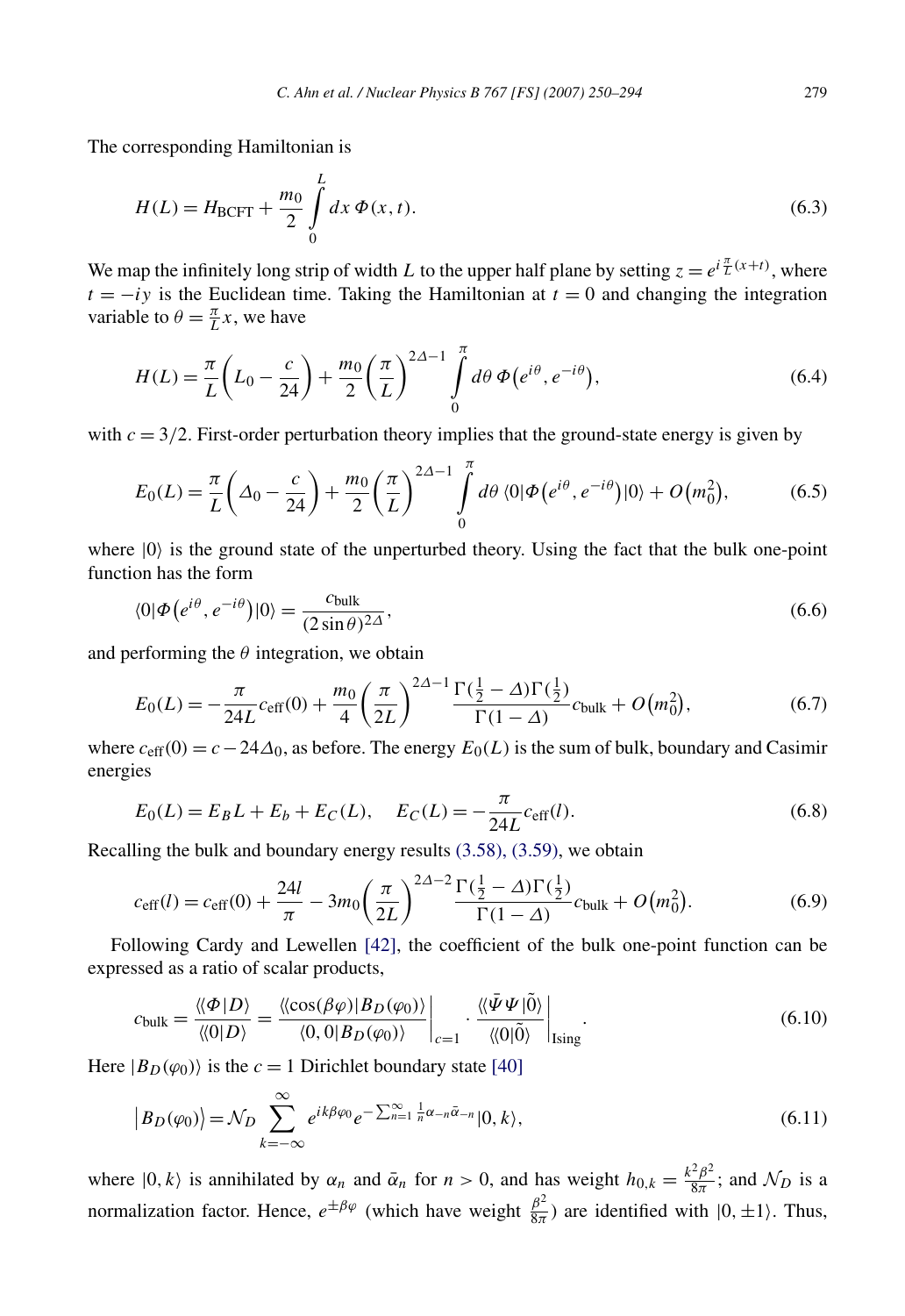<span id="page-30-0"></span> $|\cos(\beta\varphi)\rangle = \frac{1}{2}(|0, 1\rangle + |0, -1\rangle)$ , and we conclude that

$$
\left. \frac{\langle \langle \cos(\beta \varphi) | B_D(\varphi_0) \rangle}{\langle 0, 0 | B_D(\varphi_0) \rangle} \right|_{c=1} = \cos(\beta \varphi_0). \tag{6.12}
$$

Moreover,  $\bar{\Psi}\Psi = -\frac{1}{\pi}\varepsilon$ , where  $\varepsilon$  is the Ising energy density operator. Recalling the expressions [\[43\]](#page-44-0) for the boundary states corresponding to fixed boundary conditions in terms of Ishibashi states

$$
|\tilde{0}\rangle = \frac{1}{\sqrt{2}}|0\rangle\rangle + \frac{1}{\sqrt{2}}|\varepsilon\rangle\rangle + \frac{1}{\sqrt{2}}|\sigma\rangle\rangle,
$$
  

$$
\left|\frac{\tilde{1}}{2}\right\rangle = \frac{1}{\sqrt{2}}|0\rangle\rangle + \frac{1}{\sqrt{2}}|\varepsilon\rangle\rangle - \frac{1}{\sqrt{2}}|\sigma\rangle\rangle,
$$
(6.13)

we obtain<sup>13</sup>

$$
\frac{\langle \langle \varepsilon | \tilde{0} \rangle}{\langle \langle 0 | \tilde{0} \rangle} \Big|_{\text{Ising}} = 1. \tag{6.14}
$$

We conclude from  $(6.10)$ ,  $(6.12)$  and  $(6.14)$  that the coefficient of the bulk one-point function is given by

$$
c_{\text{bulk}} = -\frac{1}{\pi} \cos(\beta \varphi_0). \tag{6.15}
$$

Moreover, the parameter  $m_0$  is related to the SSG soliton mass  $m$  by the so-called mass-gap formula [\[41\]](#page-44-0)

$$
m_0 = \frac{8\Gamma(\Delta)}{\Gamma(1-\Delta)} \left[ \frac{\pi m}{8} \left( \frac{2\Delta - 1}{1-\Delta} \right) \right]^{2-2\Delta}.
$$
 (6.16)

This relation has the correct classical limit  $\beta \to 0$ , namely  $m_0 \to m_1$ , where  $m_1$  is the mass of the first breather [\(4.5\).](#page-20-0)

Substituting (6.15) and (6.16) into [\(6.9\),](#page-29-0) we obtain the result

$$
c_{\text{eff}}(l) \approx c_{\text{eff}}(0) + \frac{24}{\pi} \left( l - \alpha_1 l^{2 - 2\Delta} + \alpha_2 l^{4 - 4\Delta} \right), \quad l \ll 1,
$$
\n(6.17)

where

$$
\alpha_1 = -\left[\frac{2\Delta - 1}{4(1-\Delta)}\right]^{2-2\Delta} \frac{\Gamma(\frac{1}{2} - \Delta)\Gamma(\frac{1}{2})\Gamma(\Delta)}{\Gamma(1-\Delta)^2} \cos(\beta \varphi_0). \tag{6.18}
$$

We have not attempted to compute the second-order correction  $\alpha_2$ . In [Table 1,](#page-31-0) we compare the analytical BCPT result for  $\alpha_1$  (6.18) with results obtained by fitting numerical NLIE values for  $c_{\text{eff}}(l)$  to the curve (6.17). The excellent agreement between the analytical and numerical values further supports the validity of our NLIE [\(3.46\),](#page-18-0) as well as the boundary energy result [\(3.59\)](#page-20-0) and the boundary "UV  $\leftrightarrow$  lattice" relation [\(5.22\).](#page-27-0)

<sup>&</sup>lt;sup>13</sup> We evidently obtain the same result if we consider  $|\frac{1}{2}\rangle$  instead of  $|\tilde{0}\rangle$ .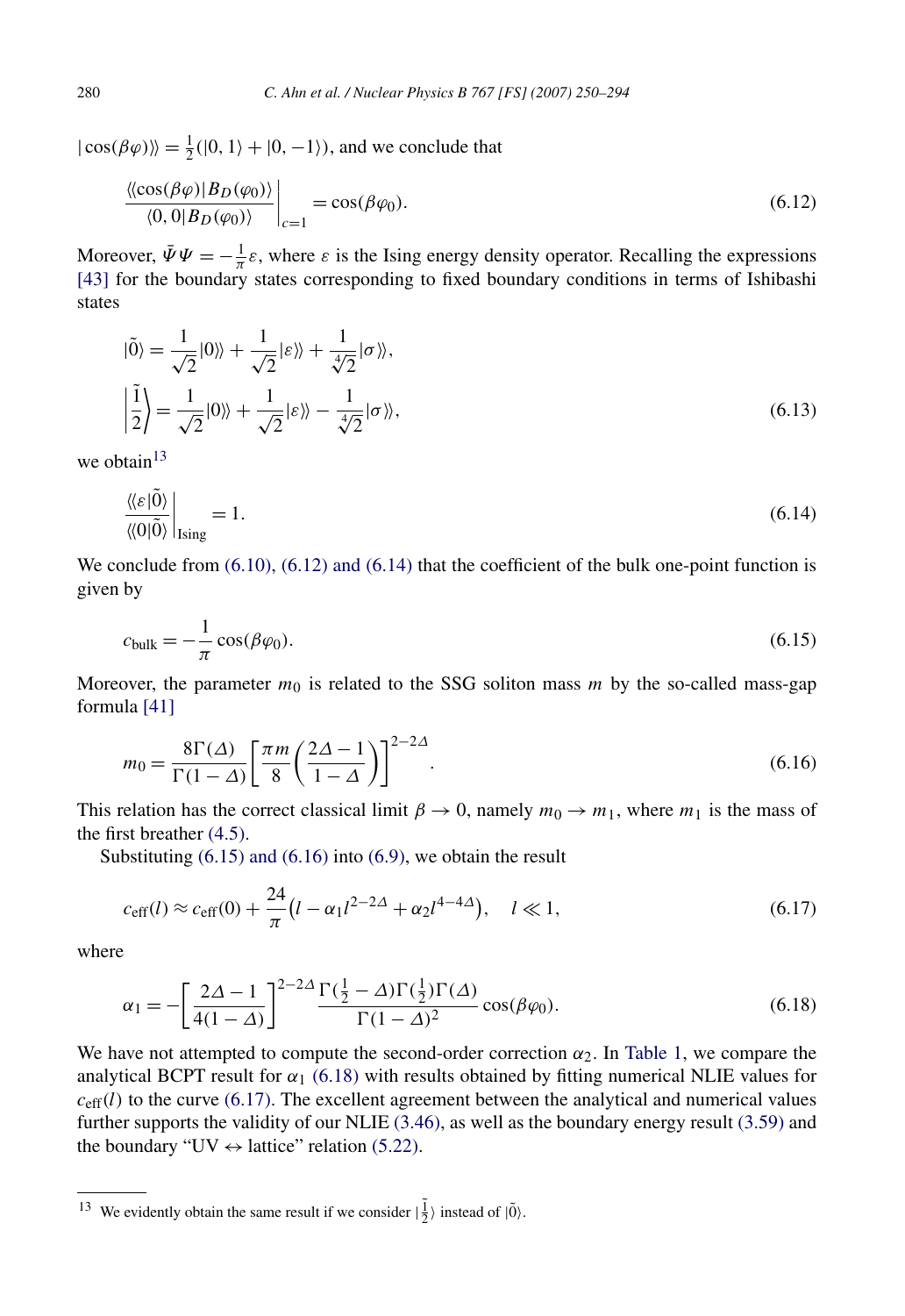| $\pi/\gamma$   | $\varphi_0 = 0$ |             | $\varphi_0 = 0.1$ |             | $\varphi_0 = 0.2$ |             |
|----------------|-----------------|-------------|-------------------|-------------|-------------------|-------------|
|                | <b>NLIE</b>     | <b>BCPT</b> | <b>NLIE</b>       | <b>BCPT</b> | <b>NLIE</b>       | <b>BCPT</b> |
| 2.6            | 1.05337         | 1.05314     | 1.03813           | 1.0379      | 0.992871          | 0.992644    |
| 2.8            | 0.977854        | 0.977706    | 0.960355          | 0.960207    | 0.908481          | 0.908335    |
| 3              | 0.898947        | 0.898868    | 0.880187          | 0.880108    | 0.824691          | 0.82461     |
| 3.5            | 0.717426        | 0.717416    | 0.698197          | 0.698184    | 0.641543          | 0.641519    |
| $\overline{4}$ | 0.572666        | 0.572698    | 0.554784          | 0.5548      | 0.502248          | 0.502225    |
| 4.5            | 0.46177         | 0.461973    | 0.445794          | 0.445941    | 0.398955          | 0.398957    |

5 0*.*37713 0*.*377594 0*.*363094 0*.*363448 0*.*321985 0*.*322071

<span id="page-31-0"></span>Table 1 Comparison of NLIE (numerical) and BCPT (analytical) results for  $\alpha_1$ , for various values of bulk and boundary parameters

#### **7. Discussion**

We have proposed a set of nonlinear integral equations [\(3.46\)](#page-18-0) to describe the boundary supersymmetric sine-Gordon model BSSG<sup>+</sup> with Dirichlet boundary conditions on a finite interval [\(1.1\), \(1.6\).](#page-1-0) In particular, we have found the boundary terms  $P_{bdry}(\theta)$  and  $P_y(\theta)$  which encode boundary effects. We have computed the corresponding boundary *S* matrix [\(4.27\),](#page-23-0) and found that it coincides with the one proposed by Bajnok et al. [\[32\]](#page-44-0) for the Dirichlet BSSG<sup>+</sup> model, with conserved supercharge [\(4.28\)](#page-23-0) depending on a parameter  $\gamma'$ . We have determined this parameter [\(4.30\)](#page-23-0) by computing the boundary vacuum energy. We have also proposed a relation [\(5.23\)](#page-27-0) between the (UV) parameters in the boundary conditions and the (IR) parameters in the boundary *S* matrix. Moreover, we have demonstrated that the NLIEs can be solved numerically for intermediate values of *mL*, and we have found agreement with our analytical result [\(5.18\)](#page-26-0) for the effective central charge in the UV limit and with boundary conformal perturbation theory [\(6.17\),](#page-30-0) [\(6.18\).](#page-30-0)

There are a number of related questions which remain to be addressed. While we have focused here primarily on the ground state, it should be interesting to study bulk (along the lines [\[28\]\)](#page-43-0) and also boundary excitations. It would also be interesting to formulate the TBA equations for this model, and compare the results with those from our NLIE.

Ultimately, we would like to extend this (Dirichlet) analysis of  $BSSG<sup>+</sup>$  to the case of general integrable boundary conditions [\[30\].](#page-43-0) For this we would need the Bethe Ansatz solution of the open spin-1 XXZ quantum spin chain with general integrable boundary terms [\[34\],](#page-44-0) which is currently under investigation.

It is not evident which integrable spin-1 model, if any, corresponds to the Dirichlet BSSG<sup>−</sup> model. Indeed, the boundary terms [\(1.5\)](#page-2-0) already correspond to the most general diagonal *c*number solution of the boundary Yang–Baxter equation. Perhaps additional dynamical boundary degrees of freedom or impurities will be required. An interesting feature of BSSG<sup>−</sup> is that, in contrast to BSSG+, the RSOS part of the boundary *S* matrix [\[32\]](#page-44-0) *does* depend on the boundary parameter. Therefore, the corresponding NLIE may have a  $P_y(\theta)$  term which also depends on the boundary parameters.

Another interesting problem is to identify the specific feature of the spin-1 models which leads, in the continuum limit, to supersymmetry. It may be possible to construct an integrable open spin-1 chain whose continuum limit is integrable but *not* supersymmetric, such as models considered in [\[29\].](#page-43-0) We hope to be able to address some of these questions in the future.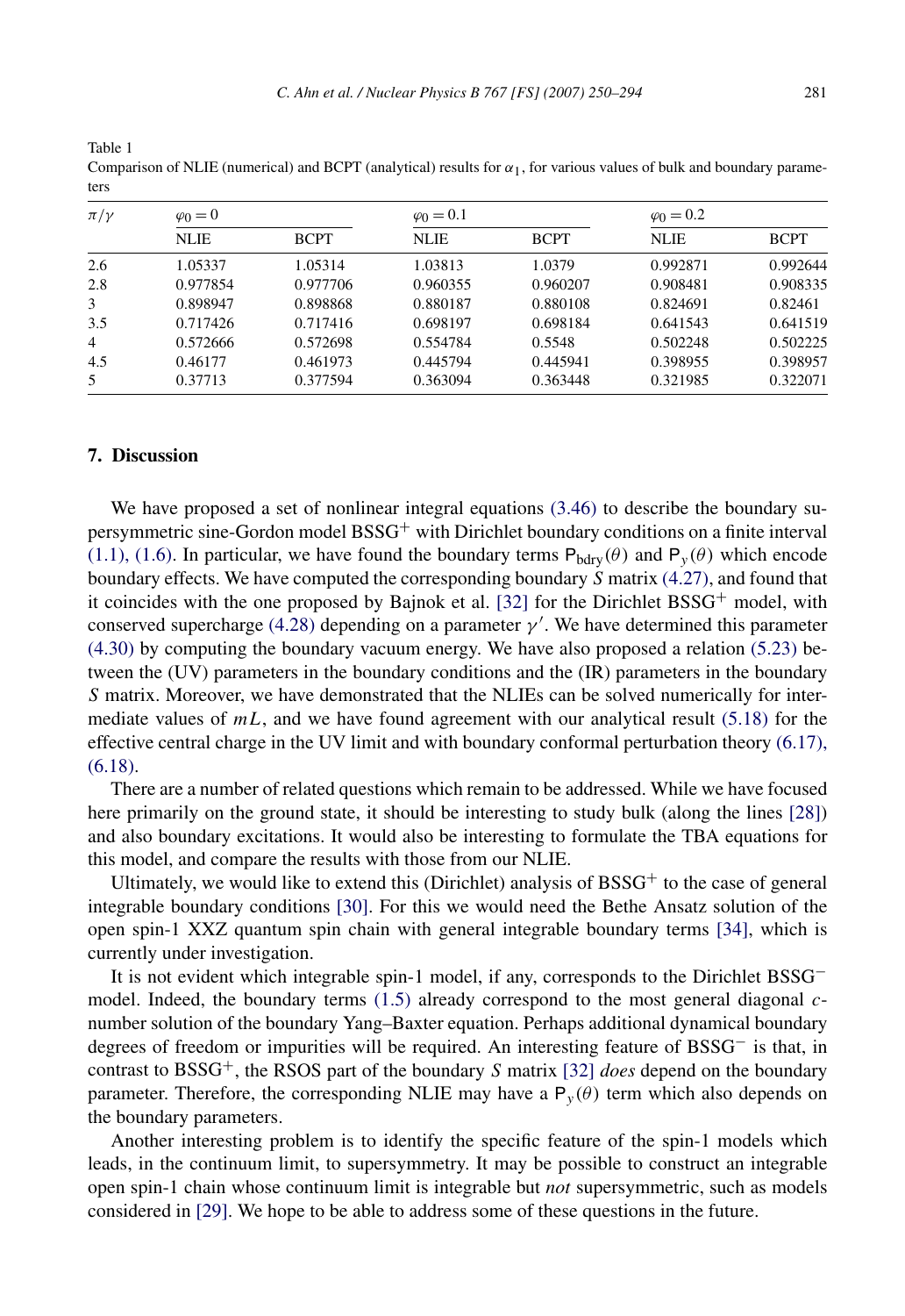# <span id="page-32-0"></span>**Acknowledgements**

We began this project at the APCTP Focus Program "Finite-size technology in low dimensional quantum field theory (II)" in Pohang, South Korea during summer 2005. One of us (C.A.) thanks Shizuoka University, SLAC and University of Miami for support. We are grateful to Z. Bajnok for helpful correspondence. This work was supported in part by KOSEF-M60501000025- 05A0100-02500 (C.A.), by the National Science Foundation under Grants PHY-0244261 and PHY-0554821 (R.N.), and by the Ministry of Education of Japan, a Grant-in-Aid for Scientific Research 17540354 (J.S.).

#### **Appendix A. Range of boundary parameters**

We derive here the restrictions on the ranges of the boundary parameters given in the main text [\(2.10\), \(3.9\).](#page-4-0)

*A.1.* Spin- $\frac{1}{2}$ 

Our argument depends on two assumptions. First, the imaginary part of  $\ln \bar{a}(x)$  is monotonically increasing. Second, there should be no holes on the real axis (except for a single hole at the origin). The first assumption suffers from exceptions for some values of  $\gamma$  if the system size is small. However, we regard this as a finite size effect and expect our assumption to be valid in the thermodynamic limit.

We consider first the repulsive regime  $0 < \gamma < \frac{\pi}{2}$ . Let  $0 < a < \frac{\pi}{2}$ . We then define two functions,

$$
\vartheta_{-}(x,a) = \frac{1}{i} \ln \left( -\frac{\sinh(x - ia)}{\sinh(x + ia)} \right), \qquad \vartheta_{+}(x,a) = \frac{1}{i} \ln \left( \frac{\sinh(x - ia)}{\sinh(x + ia)} \right),
$$

where we adopt the convention for the logarithm such that its imaginary part is restricted to  $[-\pi, \pi)$ . These functions are essentially the same but for the choice of phase (Fig. 5). We choose the branch of  $\vartheta$ <sub>−</sub>(x, a) such that a branch cut line emerges from *ia* and goes to positive infinity, and another line starts from −*ia* and goes to negative infinity, as shown in [Fig. 6.](#page-33-0)



Fig. 5. The functions  $\vartheta$  − (left) and  $\vartheta$  + (right).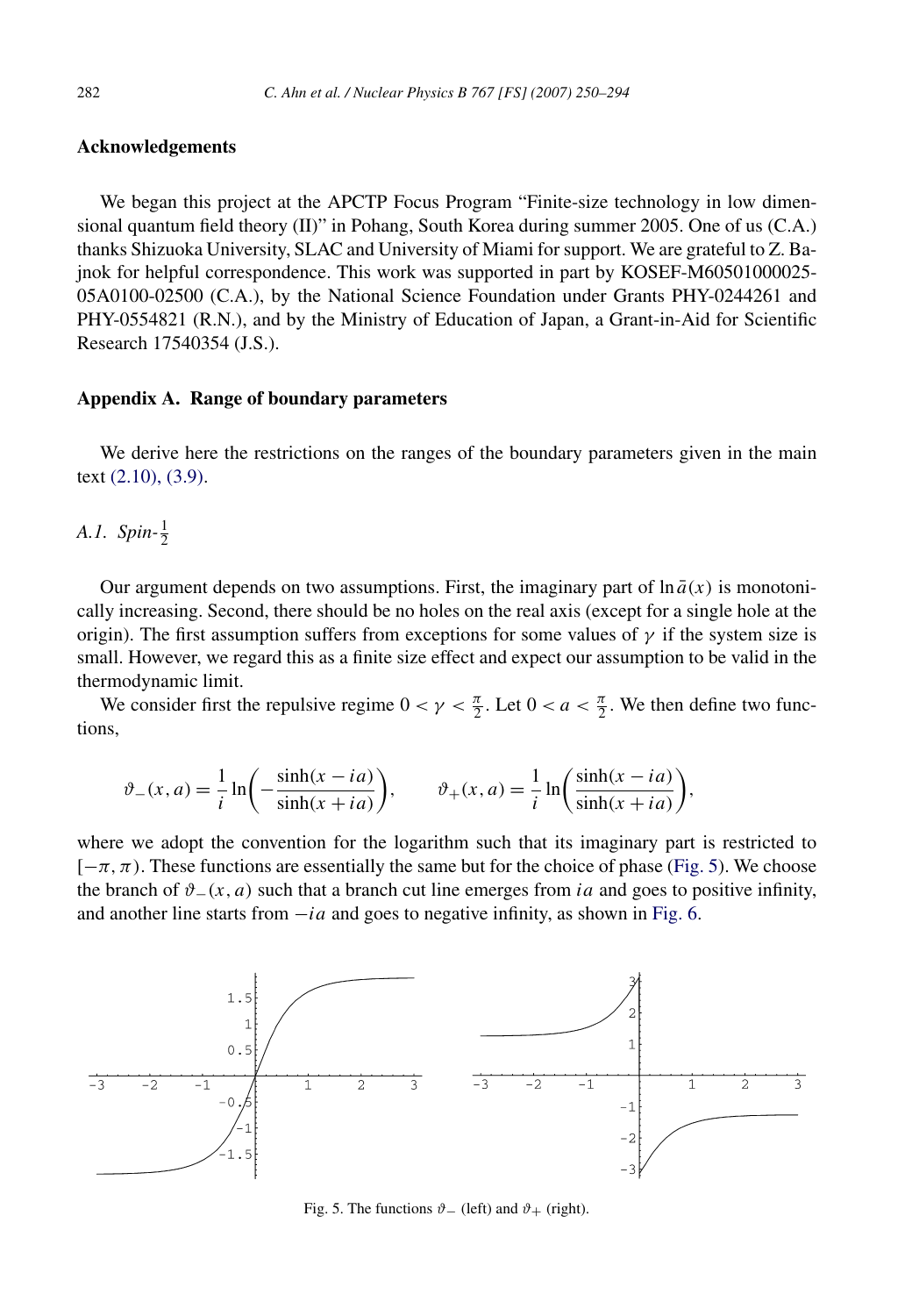<span id="page-33-0"></span>

Fig. 6. The branch cut lines for *ϑ*−.

In the rest of the range,  $\frac{\pi}{2} < a < \pi$ , we define

$$
\vartheta_{-}(x,a) = -\vartheta_{-}(x,\pi - a), \qquad \vartheta_{+}(x,a) = -\vartheta_{+}(x,\pi - a). \tag{A.1}
$$

Recalling [\(2.5\),](#page-4-0) we consider

$$
\frac{1}{i}\mathrm{Log}\,\bar{a}(x) = \sum_{\alpha=\pm} \vartheta_{-}\left(x, \frac{H_{\alpha}\gamma}{2}\right) + \vartheta_{+}(2x, \gamma) + N \sum_{\alpha=\pm} \vartheta_{-}\left(x - \alpha A, \frac{\gamma}{2}\right) \n- \sum_{k=1}^{M} \left[\vartheta_{-}(x - v_k, \gamma) + \vartheta_{-}(x + v_k, \gamma)\right],
$$
\n(A.2)

where *M* denotes the number of BAE roots. By Log, we mean the logarithm whose imaginary part is *not* restricted to  $[-\pi, \pi)$ . Strictly speaking,  $\bar{a}$  is defined in the upper half-plane. We assume that it is also well-defined on the real axis. Note that  $\frac{1}{i}$  Log  $\bar{a}(0^+) = \vartheta_+(0^+, \gamma) = -\pi$  for  $0 < \pi$  $γ < π/2$ .

With the help of the identities

$$
\vartheta_-(\infty, a) = \pi - 2a, \qquad \vartheta_+(\infty, a) = -2a, \quad 0 < a < \frac{\pi}{2},
$$

one easily derives the asymptotic value

$$
\frac{1}{i\pi} \operatorname{Log} \bar{a}(\infty) = 2(N - M + 1) - \frac{\gamma}{\pi} (2N - 4M + 2 + H_{+} + H_{-})
$$
\n(A.3)

for  $H_{\pm}$  in the interval [\(2.9\).](#page-4-0) We denote the integer part of the above as *n*,

$$
n = 2(N - M + 1) - \delta,
$$

where

$$
\delta = \left[ \frac{\gamma}{\pi} (2N - 4M + 2 + H_{+} + H_{-}) \right] + 1,
$$

and  $\lfloor x \rfloor$  specifies the integer part of *x*. When *x* is a root or a hole,  $\frac{1}{i\pi} \text{Log } \bar{a}(x)$  is an odd integer. The range of  $\frac{1}{i\pi}$  Log  $\bar{a}$  is set so as to be able to accommodate *M* roots. As already noted, there should be no holes (except for a single hole at the origin). Thanks to the assumption of monotonicity, these conditions determine the range of *n*,

$$
2M - 1 \leqslant n < 2M + 1. \tag{A.4}
$$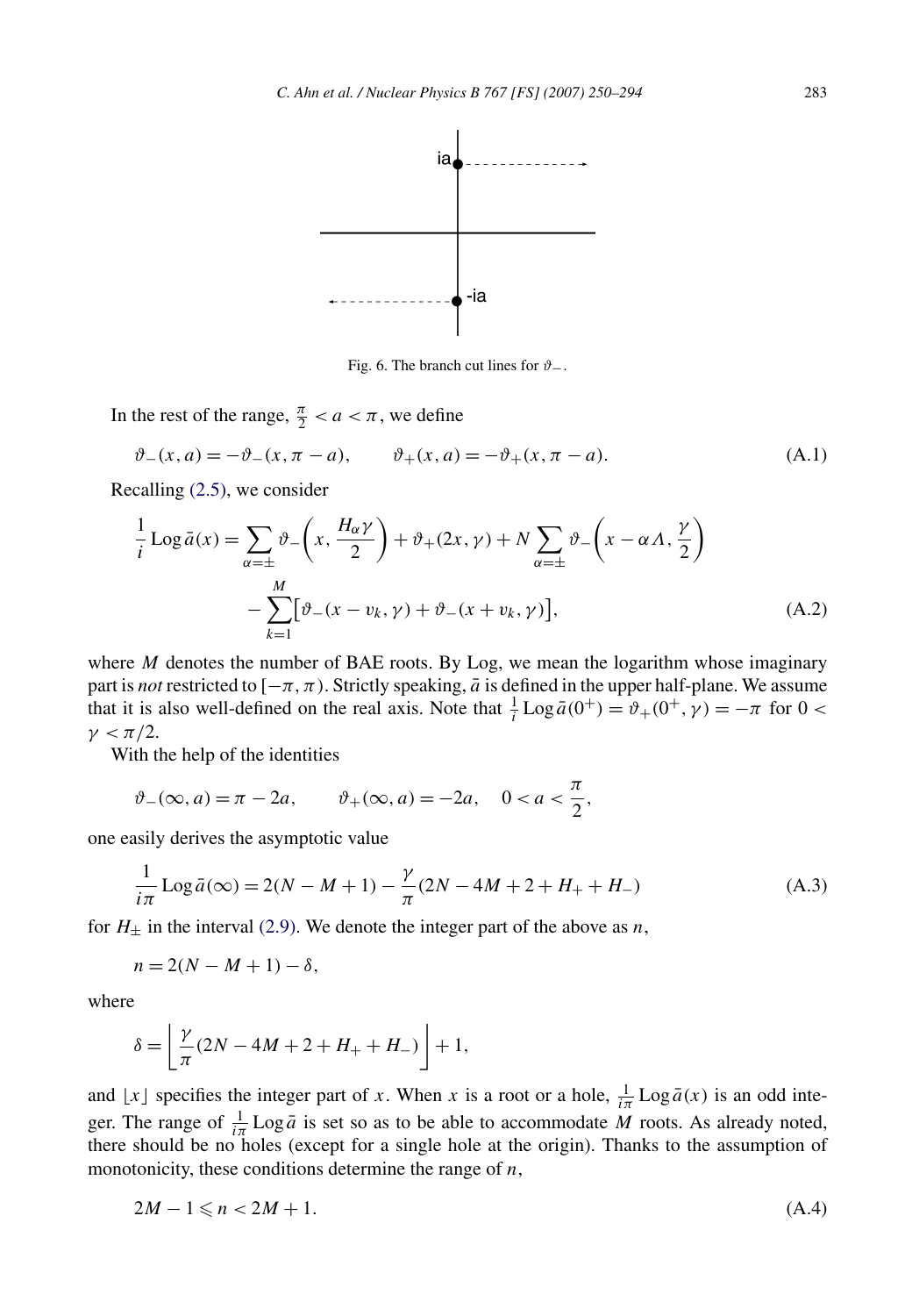<span id="page-34-0"></span>This is equivalent to having  $\delta = 2, 3$ . The ground state selects  $M = N/2$ , and this leads to the conclusion [\(2.10\),](#page-4-0)

$$
\frac{\pi}{\gamma} < H_+ + H_- + 2 < \frac{3\pi}{\gamma}.
$$

In the attractive regime  $\pi/2 < \gamma < \pi$ , some functions in [\(A.2\)](#page-33-0) must be rewritten in terms of  $\tilde{\gamma} = \pi - \gamma$  which is now in the range  $(0, \pi/2)$ . Thanks to [\(A.1\),](#page-33-0) this only results in an extra  $2\pi$ on the RHS of [\(A.3\)](#page-33-0). In this case, however,  $\frac{1}{i}$  Log  $\bar{a}(0^+) = \pi$ , which cancels this extra  $2\pi$  in the argument for the possible values of  $\delta$ . We then reach the same conclusion on the range of  $H_{+}$ .

#### *A.2. Spin-1*

The spin-1 case suffers from an extra complication due to the absence of an auxiliary function which precisely encodes the "branch cut integers" such as  $a$  and  $\bar{a}$  in the spin-1/2 case. Previous studies [\[25,28\]](#page-43-0) nevertheless give this interpretation to  $\ln b(x)$ . It roughly encodes the information of the two-string center. We assume this here, and utilize  $b$  in place of  $\bar{a}$  in the above argument.

We consider first the repulsive regime,  $0 < \gamma < \frac{\pi}{3}$ . The following representation is convenient for our purpose (recall Eqs.  $(3.1)$ ,  $(3.13)$ ),

$$
\mathfrak{Im} \operatorname{Log} b(x) = N \sum_{\alpha = \pm} \left[ \vartheta - \left( x - \alpha A, \frac{\gamma}{2} \right) + \vartheta - \left( x - \alpha A, \frac{3\gamma}{2} \right) \right]
$$
  
 
$$
- \sum_{\alpha = \pm} \left[ \vartheta - \left( x, \eta_{\alpha} - \frac{\gamma}{2} \right) + \vartheta - \left( x, \eta_{\alpha} + \frac{\gamma}{2} \right) \right] + \vartheta_{+} (2x, 2\gamma)
$$
  
 
$$
- \sum_{k=1}^{M} \left[ \vartheta - \left( x - v_k, \frac{\gamma}{2} \right) + \vartheta - \left( x + v_k, \frac{\gamma}{2} \right) + \vartheta - \left( x - v_k, \frac{3\gamma}{2} \right) \right]
$$
  
 
$$
+ \vartheta - \left( x + v_k, \frac{3\gamma}{2} \right) + \mathfrak{Im} \ln \left( 1 + a_1 \left( x - \frac{i\gamma}{2} \right) \right), \tag{A.5}
$$

where we define  $a_1(x) = l_1(x)/l_2(x)$ . In the above,  $\vartheta_+(2x, 2\gamma)$  should be understood as  $-\vartheta_+(2x,\pi-2\gamma)$  if  $\pi/4 < \gamma < \pi/3$ . The above expression is valid for  $\Im \text{m} x = +\epsilon$ .

We assume that the ground state is given by a sea of 2-strings with slight deviations,  $|\Im m v_k|$  =  $\gamma/2 + \epsilon$ , and  $M = N$ . Then a careful analysis concludes

$$
\mathfrak{Sm}\ln\bigg(1+a_1\bigg(x+i\epsilon-\frac{i\gamma}{2}\bigg)\bigg)\bigg|_{x\to\infty}=\gamma-(\eta_++\eta_-)+\delta\pi,
$$

where  $\delta$  is an integer satisfying  $|\gamma - (\eta_+ + \eta_-) + \delta \pi| < \pi$ . This leads to the following expression of the asymptotic value,

 $\Im$ m Log  $b(\infty) = 3(\eta_{+} + \eta_{-} - \gamma) - 4\pi + 2\pi N + \delta \pi$ ,

where, for simplicity, we have further restricted the boundary parameters to the interval  $\pi/2$  < *n*<sup>+</sup> < *π* - *γ*/2.

For the spin-1 case, we must locate *N/*2 2-string centers on the real positive *x*-axis. Then an argument similar to the one for the spin-1*/*2 case leads to

$$
\pi<\eta_++\eta_--\gamma+\frac{\delta}{3}\pi<\frac{5\pi}{3}.
$$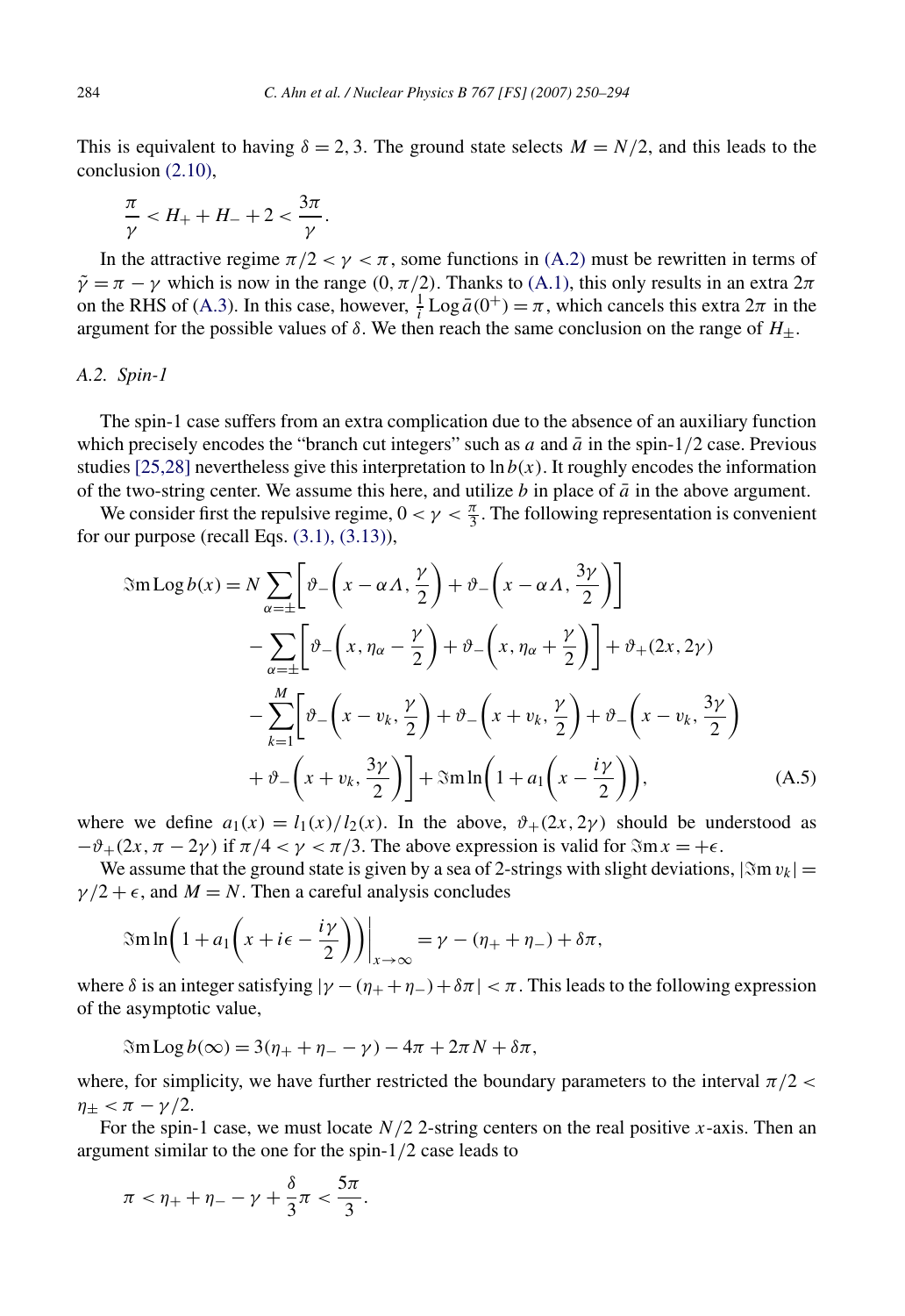<span id="page-35-0"></span>One can then easily draw a conclusion that  $\delta = 1$  is the only consistent choice, and that the constraint [\(3.9\)](#page-13-0) must be imposed,

$$
\frac{2\pi}{3} + \gamma < \eta_+ + \eta_- < \frac{4\pi}{3} + \gamma.
$$

A little modification leads to the same conclusion for the attractive regime  $\pi/3 < \gamma < \pi/2$ .

# **Appendix B. Boundary terms**

We provide here details in the computation of various boundary terms appearing in the NLIEs.

*B.1.* 
$$
Spin\text{-}\frac{1}{2}:C_T(k)
$$

In the spin- $\frac{1}{2}$  calculation, the quantity  $C_T(k)$  is defined by [\(2.25\)](#page-7-0)

$$
C_T(k) = \hat{G}(k)C(k) + D(k). \tag{B.1}
$$

Since  $B^{(\pm)}(x)$  and  $\phi(x \pm \frac{iy}{2})$  are ANZ near the real axis, the contour integral on  $C_1$  in [\(2.18\)](#page-6-0) can be changed into  $-C_2$ , and  $C(k)$  becomes

$$
C(k) = -D(k) - \delta(k),\tag{B.2}
$$

$$
\delta(k) = \oint_C \left[\ln \mu(x)\right]'' e^{ikx} = -ik \oint_C \left[\ln \mu(x)\right]' e^{ikx} = 2\pi k.
$$
 (B.3)

It follows that

$$
C_T(k) = D(k)[1 - \hat{G}(k)] - 2\pi k \hat{G}(k).
$$
 (B.4)

We now evaluate  $D(k)$ , which is defined by  $(2.21)$ , i.e.,

$$
D(k) = \int_{C_2} dx \left\{ \ln \left[ \frac{\sinh\left(x + \frac{i\gamma H_+}{2}\right)\sinh\left(x + \frac{i\gamma H_-}{2}\right)\sinh^N\left(x - \Lambda + \frac{i\gamma}{2}\right)\sinh^N\left(x + \Lambda + \frac{i\gamma}{2}\right)}{\sinh\left(x - \frac{i\gamma H_+}{2}\right)\sinh\left(x - \frac{i\gamma H_-}{2}\right)\sinh^N\left(x - \Lambda - \frac{i\gamma}{2}\right)\sinh^N\left(x + \Lambda - \frac{i\gamma}{2}\right)} \right\}^{\prime\prime}
$$
  
 
$$
\times \frac{\sinh(2x + i\gamma)}{\sinh(2x - i\gamma)} \left\{ \int_0^{u} e^{ikx} dx \right\}.
$$

Making use of the identities [\(2.26\) and \(2.27\),](#page-7-0) we obtain

$$
D(k) = 2\pi \psi(k) \{ e^{(\frac{\gamma H_{+}}{2} - \pi)k} + e^{(\frac{\gamma H_{-}}{2} - \pi)k} - e^{-\frac{\gamma H_{+}}{2}k} - e^{-\frac{\gamma H_{-}}{2}k} + N(e^{i\Lambda k} + e^{-i\Lambda k}) [e^{(\frac{\gamma}{2} - \pi)k} - e^{-\frac{\gamma}{2}k}] \}
$$
  
+  $2\pi \psi_2(k) [e^{(\frac{\gamma}{2} - \frac{\pi}{2})k} - e^{-\frac{\gamma}{2}k}].$  (B.5)

We have assumed here that the boundary parameters  $H_{\pm}$  are in the domain [\(2.10\).](#page-4-0)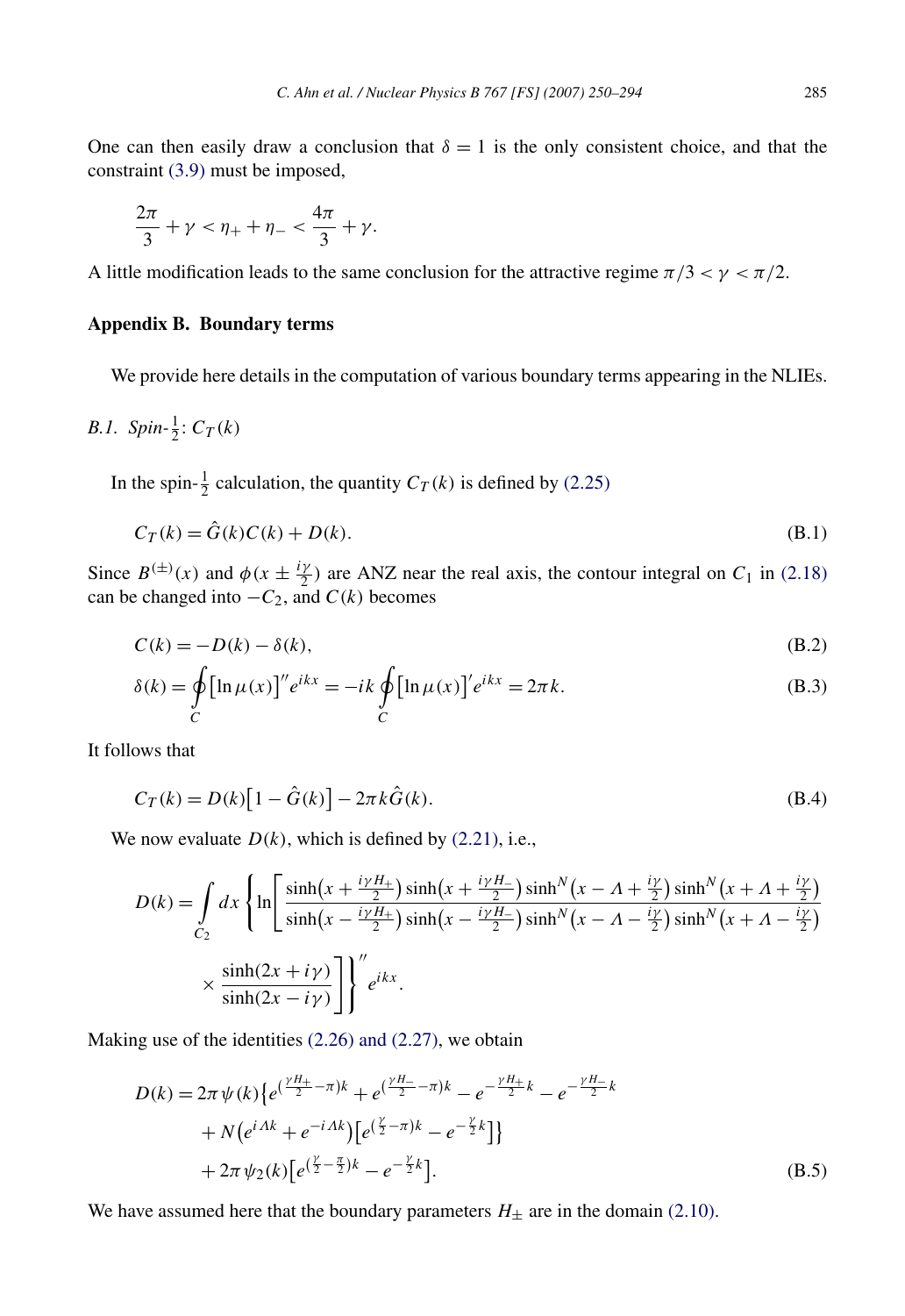Using these results we can simplify the first term in Eq. [\(B.4\).](#page-35-0) From [\(2.24\),](#page-6-0)

$$
\psi(k)[1 - \hat{G}(k)] = -\frac{ke^{\frac{\pi k}{2}}}{4\cosh(\frac{\gamma k}{2})\sinh((\gamma - \pi)\frac{k}{2})},
$$
  

$$
\psi_2(k)[1 - \hat{G}(k)] = -\frac{ke^{\frac{\pi k}{4}}\cosh{\frac{\pi k}{4}}}{2\cosh(\frac{\gamma k}{2})\sinh((\gamma - \pi)\frac{k}{2})}.
$$

Combining these,

$$
\frac{1}{2\pi k}D(k)\left[1-\hat{G}(k)\right] = -\frac{N\cos(\Lambda k)}{\cosh(\frac{\gamma k}{2})} - \frac{\cosh(\frac{\pi k}{4})\sinh((\gamma-\frac{\pi}{2})\frac{k}{2})}{\cosh(\frac{\gamma k}{2})\sinh((\gamma-\pi)\frac{k}{2})} - \frac{\sinh((\gamma H_{+}-\pi)\frac{k}{2}) + \sinh((\gamma H_{-}-\pi)\frac{k}{2})}{2\cosh(\frac{\gamma k}{2})\sinh((\gamma-\pi)\frac{k}{2})}.
$$

Finally, taking into account also the second term in  $(B.4)$ , we conclude that  $C_T(k)$  is given by

$$
C_T(k) = -2\pi k \left\{ \frac{N \cos(\Lambda k)}{\cosh(\frac{\gamma k}{2})} + \frac{\sinh((\gamma H_+ - \pi)\frac{k}{2}) + \sinh((\gamma H_- - \pi)\frac{k}{2})}{2\cosh(\frac{\gamma k}{2})\sinh((\gamma - \pi)\frac{k}{2})} + \frac{\cosh(\frac{\gamma k}{4})\sinh((2\gamma - \pi)\frac{k}{4})}{\cosh(\frac{\gamma k}{2})\sinh((\gamma - \pi)\frac{k}{4})} \right\}.
$$
(B.6)

*B.2. Spin-1: C(k)*

In the spin-1 calculation, the quantity  $C(k)$  is defined by [\(3.36\)](#page-16-0)

$$
C(k) = -\hat{G}(k)D_q(k) + \hat{G}_2(k)\widehat{Lf''}(k) + \widehat{LC''_b}(k) - e^{-\frac{\gamma k}{2}}\widehat{L\mu''}(k) + \frac{\delta(k)}{e^{\frac{\gamma k}{2}} + e^{-\frac{\gamma k}{2}}}.
$$
 (B.7)

The quantity 
$$
D_q(k)
$$
 (3.30) can be evaluated as follows:  
\n
$$
\widehat{Lt''_+}(k) = 2\pi \psi_2(k)e^{-\gamma k} + (e^{\frac{\gamma k}{2}} + e^{-\frac{\gamma k}{2}}) \widehat{Lg^{(+)}}''(k)
$$
\n
$$
+ (e^{-\frac{3\gamma k}{2}} + e^{-\frac{\gamma k}{2}}) \widehat{Lg''}(k) - \widehat{L\mu''}(k),
$$
\n
$$
- \widehat{Lt''_-}(k) = 2\pi \psi_2(k)e^{(\gamma - \frac{\pi}{2})k} + (e^{\frac{\gamma k}{2}} + e^{-\frac{\gamma k}{2}}) \widehat{Lg^{(-)''}}(k)
$$
\n
$$
+ [e^{(\frac{3\gamma}{2} - \pi)k} + e^{(\frac{\gamma}{2} - \pi)k}] \widehat{Lg''}(k) + \widehat{L\mu''}(k),
$$
\n(B.8)

which gives

1 gives  
\n
$$
D_q(k) = 2\pi \psi_2(k) \left[ e^{-\gamma k} - e^{(\gamma - \frac{\pi}{2})k} \right] + \left( e^{\frac{\gamma k}{2}} + e^{-\frac{\gamma k}{2}} \right) \left[ \widehat{LB^{(+)}''}(k) - \widehat{LB^{(-)}''}(k) \right] + 2\pi \psi(k) N \left( e^{iAk} + e^{-iAk} \right) \left[ e^{-\frac{3\gamma k}{2}} + e^{-\frac{\gamma k}{2}} - e^{\left(\frac{3\gamma}{2} - \pi\right)k} - e^{\left(\frac{\gamma}{2} - \pi\right)k} \right] - \oint_C \left[ \ln \mu(x) \right]'' e^{ikx}.
$$

<span id="page-36-0"></span>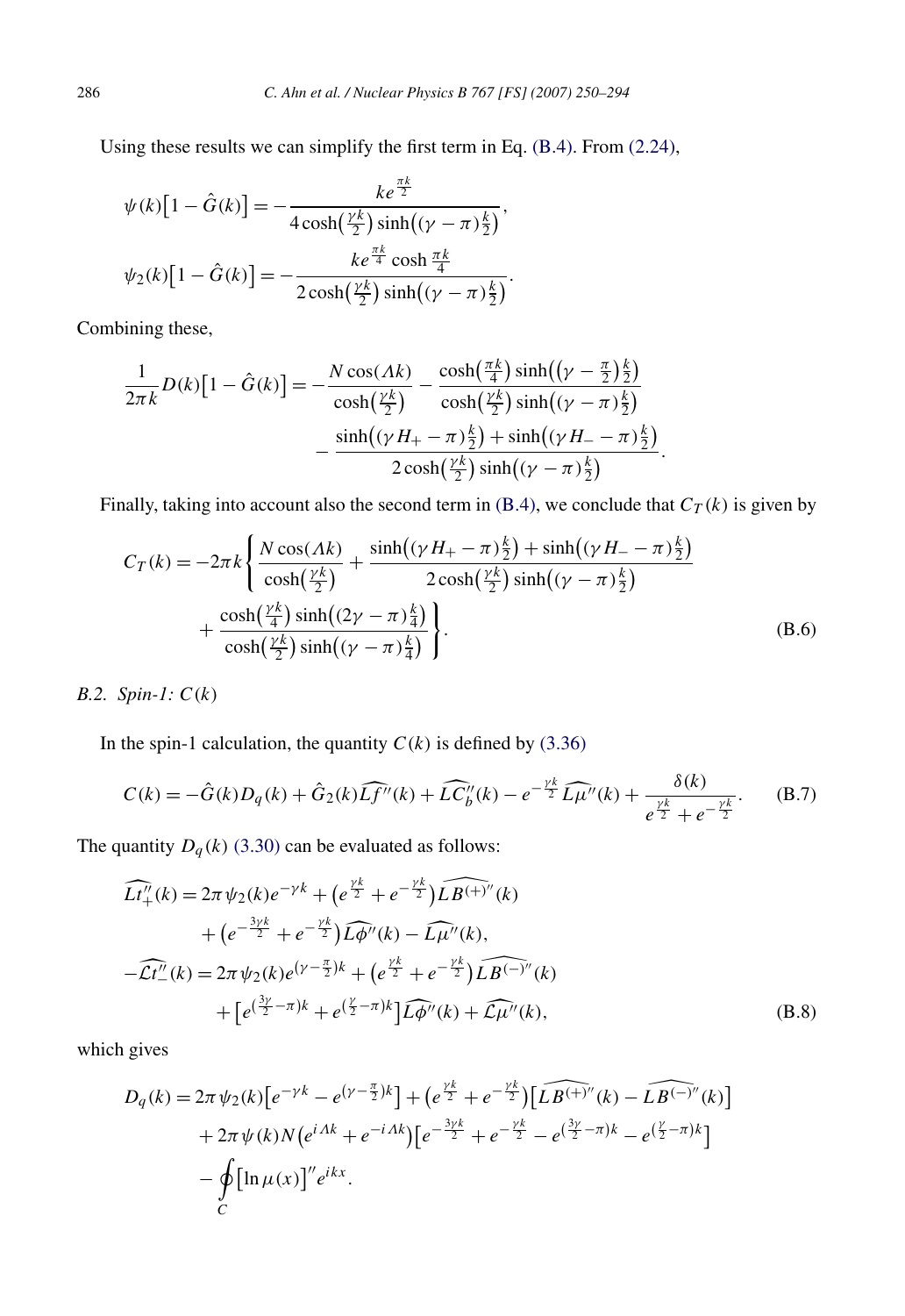<span id="page-37-0"></span>From the definition of  $f(x)$  [\(3.5\),](#page-12-0) we can derive

$$
\widehat{Lf''}(k) = \int_{C_2} dx \left\{ \ln \left[ \sinh(2x - 2i\gamma) \sinh(2x + 2i\gamma) B^{(+)} \left( x - \frac{i\gamma}{2} \right) \right. \right. \times B^{(-)} \left( x + \frac{i\gamma}{2} \right) \phi \left( x - \frac{3i\gamma}{2} \right) \phi \left( x + \frac{3i\gamma}{2} \right) \right] \Big\}'' e^{ikx}.
$$

It follows from the identities (2.26) and (2.27) that 
$$
\widehat{Lf''}(k)
$$
 is given by  
\n
$$
\widehat{Lf''}(k) = 2\pi \psi_2(k) \left[ e^{-\gamma k} + e^{(\gamma - \frac{\pi}{2})k} \right] + \left[ e^{-\frac{\gamma k}{2}} \widehat{LB^{(+)''}}(k) + e^{\frac{\gamma k}{2}} \widehat{LB^{(-)''}}(k) \right]
$$
\n
$$
+ 2\pi \psi(k) N \left( e^{iAk} + e^{-iAk} \right) \left[ e^{-\frac{3\gamma k}{2}} + e^{(\frac{3\gamma}{2} - \pi)k} \right].
$$
\n(B.9)

Similarly, from the definition of 
$$
C_b(x)
$$
 (3.15),  
\n
$$
\widehat{LC_b''}(k) = -2\pi \psi_2(k)e^{(\gamma - \frac{\pi}{2})k} + e^{\frac{\gamma k}{2}} \widehat{LB^{(+)''}}(k) - \left(e^{\frac{\gamma k}{2}} + e^{-\frac{\gamma k}{2}}\widehat{LB^{(-)''}}(k) + 2\pi \psi(k)N\left(e^{i\Delta k} + e^{-i\Delta k}\right)\left[e^{-\frac{\gamma k}{2}} - e^{\left(\frac{\gamma}{2} - \pi\right)k} - e^{\left(\frac{3\gamma}{2} - \pi\right)}\right] + e^{-\frac{\gamma k}{2}} \widehat{L\mu''}(k).
$$

Substituting these results into [\(B.7\),](#page-36-0) we obtain

$$
C(k) = \frac{2\pi N\psi(k)(1 - e^{-\pi k})}{2\cosh\frac{\gamma k}{2}} (e^{i\Delta k} + e^{-i\Delta k})
$$
  
+ 
$$
\frac{[L\widehat{B^{(+)}}''(k) - \widehat{L\widehat{B^{(-)}}''(k)}](e^{\frac{\pi k}{2}} - e^{-\frac{\pi k}{2}})}{[e^{(\frac{\pi}{2}-\gamma)k} - e^{(\gamma-\frac{\pi}{2})k}](e^{\frac{\gamma k}{2}} + e^{-\frac{\gamma k}{2}})} - \frac{2\pi \psi_2(k)(1 - e^{-\frac{\pi k}{2}})(e^{\frac{\gamma k}{2}} - e^{-\frac{\gamma k}{2}})}{(e^{\frac{\gamma k}{2}} + e^{-\frac{\gamma k}{2}})[e^{(\frac{\pi}{2}-\gamma)k} - e^{(\gamma-\frac{\pi}{2})k}]} + 2\pi k(\hat{G}(k) + \frac{1}{e^{\frac{\gamma k}{2}} + e^{-\frac{\gamma k}{2}}}),
$$

where we have also used the result (B.3). From the definition of 
$$
B^{(\pm)}(x)
$$
 (3.3),  
\n
$$
\widehat{LB^{(+)''}}(k) = 2\pi \psi(k) \left[ e^{(\eta_+ - \pi)k} + e^{(\eta_- - \pi)k} \right],
$$
\n
$$
\widehat{LB^{(-)''}}(k) = 2\pi \psi(k) \left( e^{-\eta_+ k} + e^{-\eta_- k} \right).
$$
\n(B.10)

We conclude that  $C(k)$  is given by

$$
C(k) = 2\pi k \left\{ N \left( \frac{e^{i\Delta k} + e^{-i\Delta k}}{2\cosh\frac{\gamma k}{2}} \right) + \frac{\left[ \sinh\left( (\eta_{+} - \frac{\pi}{2})k \right) + \sinh\left( (\eta_{-} - \frac{\pi}{2})k \right) \right]}{2\cosh\frac{\gamma k}{2}\sinh\left( (\frac{\pi}{2} - \gamma)k \right)} + \frac{\cosh\frac{\gamma k}{4}\sinh\left( (3\gamma - \pi) \frac{k}{4} \right)}{\cosh\frac{\gamma k}{2}\sinh\left( (2\gamma - \pi) \frac{k}{4} \right)} \right\}.
$$
\n(B.11)

*B.3. Spin-1: Cy (k)*

The quantity  $C_y(k)$  is defined by [\(3.42\)](#page-17-0)

$$
C_{y}(k) = \frac{D_{T}(k)}{e^{\frac{\gamma k}{2}} + e^{-\frac{\gamma k}{2}}} + \widehat{LT}_{0}^{\prime\prime}(k) + \widehat{L\mu}^{\prime\prime}(k) - \widehat{Lf}^{\prime\prime}(k).
$$
 (B.12)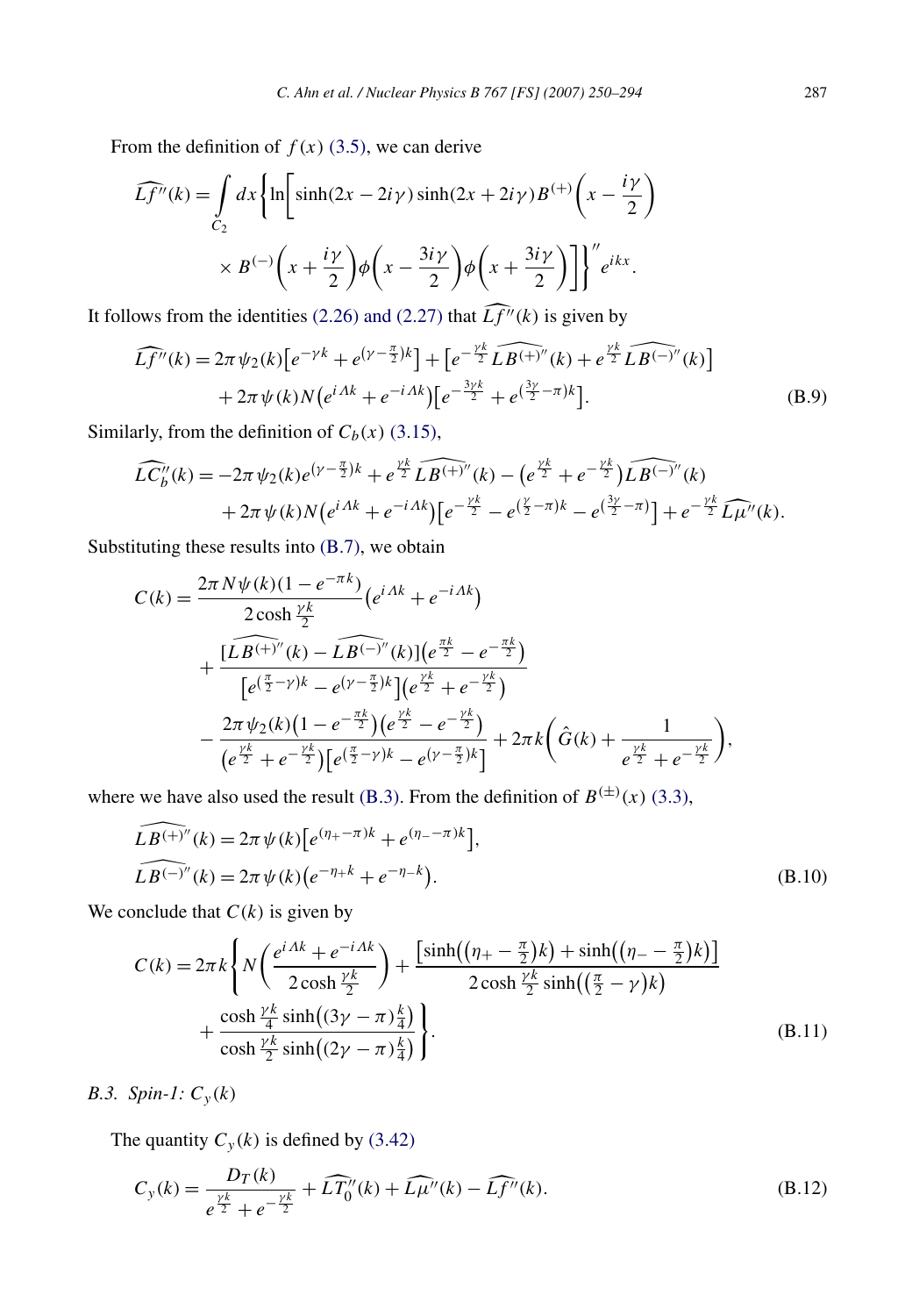From the definition of  $D_T(k)$  [\(3.40\)](#page-17-0) and the results [\(B.8\),](#page-36-0)

$$
D_T(k) = e^{-\frac{\gamma k}{2}} \widehat{Lt''_+(k)} - e^{\frac{\gamma k}{2}} \widehat{Lt''_-(k)}
$$
  
=  $2\pi \psi_2(k) \Big[ e^{-\frac{3\gamma k}{2}} + e^{(\frac{3\gamma}{2} - \frac{\pi}{2})k} \Big] + (1 + e^{-\gamma k}) \widehat{LB^{(+)''}}(k) + (1 + e^{\gamma k}) \widehat{LB^{(-)''}}(k)$   
+  $2\pi \psi(k) N \Big( e^{iAk} + e^{-iAk} \Big) \Big[ e^{-\gamma k} + e^{(\gamma - \pi)k} + e^{-2\gamma k} + e^{(2\gamma - \pi)k} \Big] + e^{\frac{\gamma k}{2}} \widehat{L\mu''}(k) - e^{-\frac{\gamma k}{2}} \widehat{L\mu''}(k).$ 

It follows from  $(B.12)$  that  $C_y(k)$  is given by

ows from (B.12) that 
$$
C_y(k)
$$
 is given by  
\n
$$
C_y(k) = 2\pi \psi_2(k) \left[ \frac{e^{-\frac{3\gamma k}{2}} + e^{(\frac{3\gamma}{2} - \frac{\pi}{2})k}}{e^{\frac{\gamma k}{2}} + e^{-\frac{\gamma k}{2}}} \right] + e^{-\frac{\gamma k}{2}} \widehat{LB^{(+)''}}(k) + e^{\frac{\gamma k}{2}} \widehat{LB^{(-)''}}(k)
$$
\n
$$
+ 2\pi \psi(k) N (e^{i\Lambda k} + e^{-i\Lambda k}) [e^{(\frac{3\gamma}{2} - \pi)k} + e^{-\frac{3\gamma k}{2}}]
$$
\n
$$
+ \frac{e^{\frac{\gamma k}{2}} \widehat{L\mu''}(k) - e^{-\frac{\gamma k}{2}} \widehat{L\mu''}(k)}{e^{\frac{\gamma k}{2}} + e^{-\frac{\gamma k}{2}}} + \widehat{L\mu''}(k)
$$
\n
$$
+ 2\pi \psi_2(k) - \widehat{Lf''}(k)
$$
\n
$$
= 4\pi k G_2(-k), \qquad (B.13)
$$

where, in passing to the last line, we have used the results [\(3.35\), \(B.3\) and \(B.9\).](#page-16-0)

#### **Appendix C. Integration constants**

We explain here how to determine the integration constants in the NLIEs.

C.1. 
$$
Spin\text{-}\frac{1}{2}
$$

The main idea is to carefully consider the limit  $x \to \infty$ . In this limit, the NLIE [\(2.29\)](#page-7-0) becomes

$$
\ln a(\infty) = G(\infty) [\ln A(\infty) - \ln \bar{A}(\infty)] + i P_{\text{bdry}}(\infty) + i\pi C,
$$
\n(C.1)

where  $C$  is the constant which is to be determined. The contribution from the driving term is a multiple of  $2\pi i$  (since *N* is even), and can therefore be dropped. From the definition of  $a(x)$ [\(2.5\)](#page-4-0) and the fact that  $M = N/2$  for the ground state, we readily obtain

$$
a(\infty) = e^{i\omega}, \quad \omega \equiv \gamma (H_+ + H_- + 2). \tag{C.2}
$$

We define the branch of the logarithm such that  $|\Im m \ln x| \leq \pi$ . It follows that

$$
\ln a(\infty) = i(\omega - 2\pi m),\tag{C.3}
$$

where *m* is an integer such that

$$
-\pi < \omega - 2\pi m < \pi. \tag{C.4}
$$

Moreover,

$$
A(\infty) = 1 + a(\infty) = 1 + e^{i\omega} = 2e^{\frac{i\omega}{2}} \cos \frac{\omega}{2} = 2e^{i(\frac{\omega}{2} + \pi\delta)} \left| \cos \frac{\omega}{2} \right|,
$$
 (C.5)

<span id="page-38-0"></span>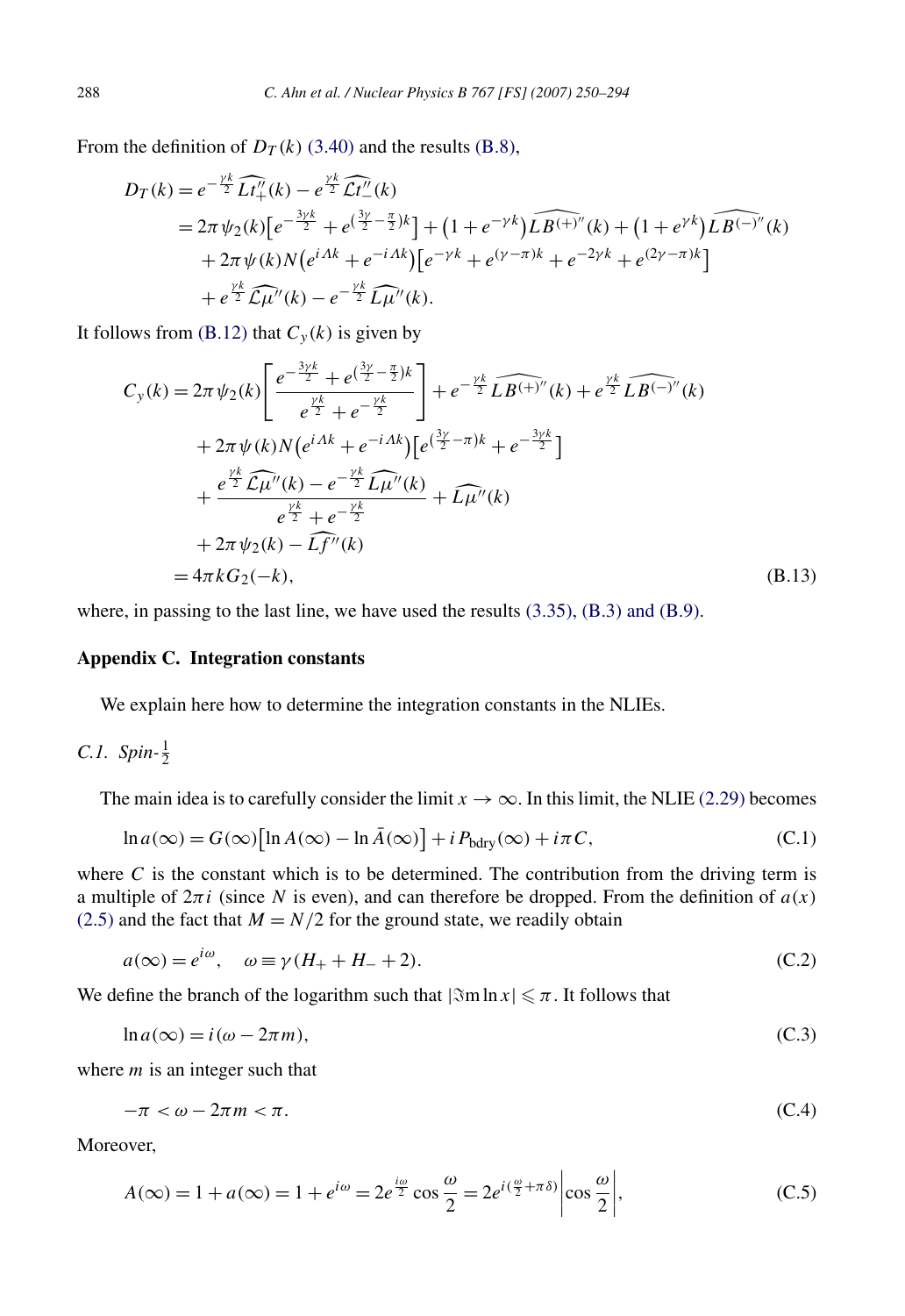where  $\delta$  is given by

$$
\delta = \begin{cases} 0: & \cos\frac{\omega}{2} > 0, \\ \pm 1: & \cos\frac{\omega}{2} < 0. \end{cases}
$$
 (C.6)

Hence,

$$
\ln A(\infty) = \ln \left[ 2 \left| \cos \frac{\omega}{2} \right| \right] + i \left( \frac{\omega}{2} + \pi \delta - 2\pi n \right),\tag{C.7}
$$

and  $\ln \bar{A}(\infty)$  is obtained by complex conjugation. Here *n* is another integer such that

$$
-\pi < \frac{\omega}{2} + \pi \delta - 2\pi n < \pi. \tag{C.8}
$$

We now substitute into [\(C.1\)](#page-38-0) the expressions for  $\ln a(\infty)$  [\(C.3\)](#page-38-0) and  $\ln A(\infty)$ ,  $\ln \bar{A}(\infty)$  (C.7), as well as the results

$$
G(\infty) = \frac{\pi - 2\gamma}{2(\pi - \gamma)}, \qquad P_{\text{bdry}}(\infty) = \frac{\pi}{2(\pi - \gamma)} (\gamma H_{+} + \gamma H_{-} + 4\gamma - 4\pi), \tag{C.9}
$$

which follow from  $(2.30)$  and  $(2.31)$ , respectively. Solving for  $\omega$ , we obtain

$$
\omega = \gamma H_{+} + \gamma H_{-} + 2\pi (C + \delta + 2m - 2n - 2)
$$
  
+ 2\gamma (-C - 2\delta - 2m + 4n + 2). (C.10)

Comparing this result with the definition of  $\omega$  in [\(C.2\),](#page-38-0) and assuming that *C* is independent of  $\gamma$ , we obtain a pair of equations,

$$
C + \delta + 2m - 2n - 2 = 0, \qquad -C - 2\delta - 2m + 4n + 2 = 1,\tag{C.11}
$$

which imply

$$
\delta = 2n - 1 \tag{C.12}
$$

and

$$
C = 3 - 2m.\tag{C.13}
$$

The relations (C.12) and (C.8) imply that  $0 < \omega < 4\pi$ . In fact, since  $\delta$  can be only 0 or  $\pm 1$ , (C.12) implies  $\delta = \pm 1$ . It follows from (C.6) that  $\omega$  is further restricted to the interval

$$
\pi < \omega < 3\pi. \tag{C.14}
$$

Finally,  $(C.4)$  then implies  $m = 1$ , which determines C through  $(C.13)$ ,

$$
C = 1.\tag{C.15}
$$

Note that the definition of *ω* [\(C.2\)](#page-38-0) together with (C.14) imply the domain of boundary parameters quoted in the text [\(2.10\).](#page-4-0)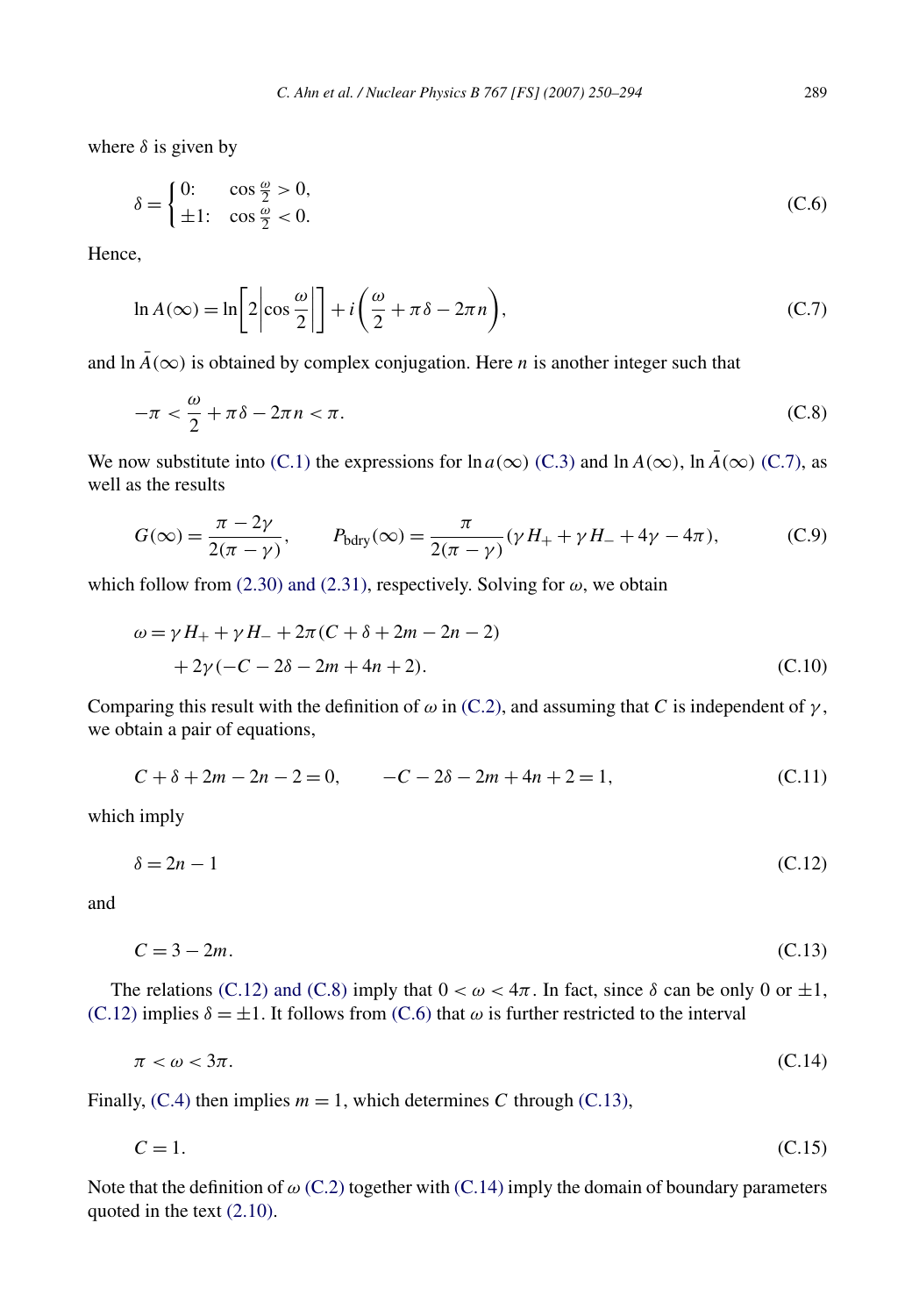# <span id="page-40-0"></span>*C.2. Spin-1*

In the limit  $x \to \infty$ , the spin-1 NLIE becomes

$$
\ln b(\infty) = G(\infty) \left[ \ln B(\infty) - \ln \bar{B}(\infty) \right] + \frac{1}{2} \ln Y(\infty) + i P_{\text{bdry}}(\infty) + i\pi C, \tag{C.16}
$$

$$
\ln y(\infty) = \frac{1}{2} \left[ \ln B(\infty) + \ln \bar{B}(\infty) \right] + i\pi C_y,
$$
\n(C.17)

where *C* and  $C_y$  are the constants which are to be determined. As in the spin- $\frac{1}{2}$  case, we assume that  $N$  is even, and therefore drop the contribution from the driving term. From the definition of  $b(x)$  [\(3.12\)](#page-13-0) and *y*(*x*) [\(3.21\)](#page-14-0) and the fact that  $M = N$  for the ground state, we obtain

$$
b(\infty) = e^{2i\omega} + e^{4i\omega}, \qquad y(\infty) = 1 + e^{2i\omega} + e^{-2i\omega}, \tag{C.18}
$$

where now *ω* is defined as

$$
\omega \equiv \eta_+ + \eta_- - \gamma. \tag{C.19}
$$

We rewrite the expression for  $b(\infty)$  as

$$
b(\infty) = 2e^{3i\omega}\cos\omega = 2e^{3i(\omega + \pi\delta_1)}|\cos\omega|,\tag{C.20}
$$

where  $\delta_1$  is given by

$$
\delta_1 = \begin{cases} 0: & \cos \omega > 0, \\ \pm 1: & \cos \omega < 0. \end{cases}
$$
 (C.21)

It follows that

$$
\ln b(\infty) = \ln[2|\cos\omega|] + i(3\omega + \pi\delta_1 - 2\pi m),\tag{C.22}
$$

where *m* is an integer such that

$$
-\pi < 3\omega + \pi\delta_1 - 2\pi m < \pi. \tag{C.23}
$$

Moreover,

$$
B(\infty) = 1 + b(\infty) = 1 + e^{2i\omega} + e^{4i\omega} = e^{2i\omega}(1 + 2\cos 2\omega)
$$
  
=  $2e^{i(2\omega + \pi \delta_2)}|1 + 2\cos 2\omega|,$  (C.24)

where  $\delta_2$  is given by

$$
\delta_2 = \begin{cases} 0: & 1 + 2\cos 2\omega > 0, \\ \pm 1: & 1 + 2\cos 2\omega < 0. \end{cases}
$$
 (C.25)

Hence,

$$
\ln B(\infty) = \ln|1 + 2\cos 2\omega| + i(2\omega + \pi \delta_2 - 2\pi n),\tag{C.26}
$$

and  $\ln \overline{B}(\infty)$  is obtained by complex conjugation, where *n* is an integer such that

$$
-\pi < 2\omega + \pi \delta_2 - 2\pi n < \pi. \tag{C.27}
$$

From (C.18) we also see that

$$
y(\infty) = 1 + 2\cos 2\omega, \tag{C.28}
$$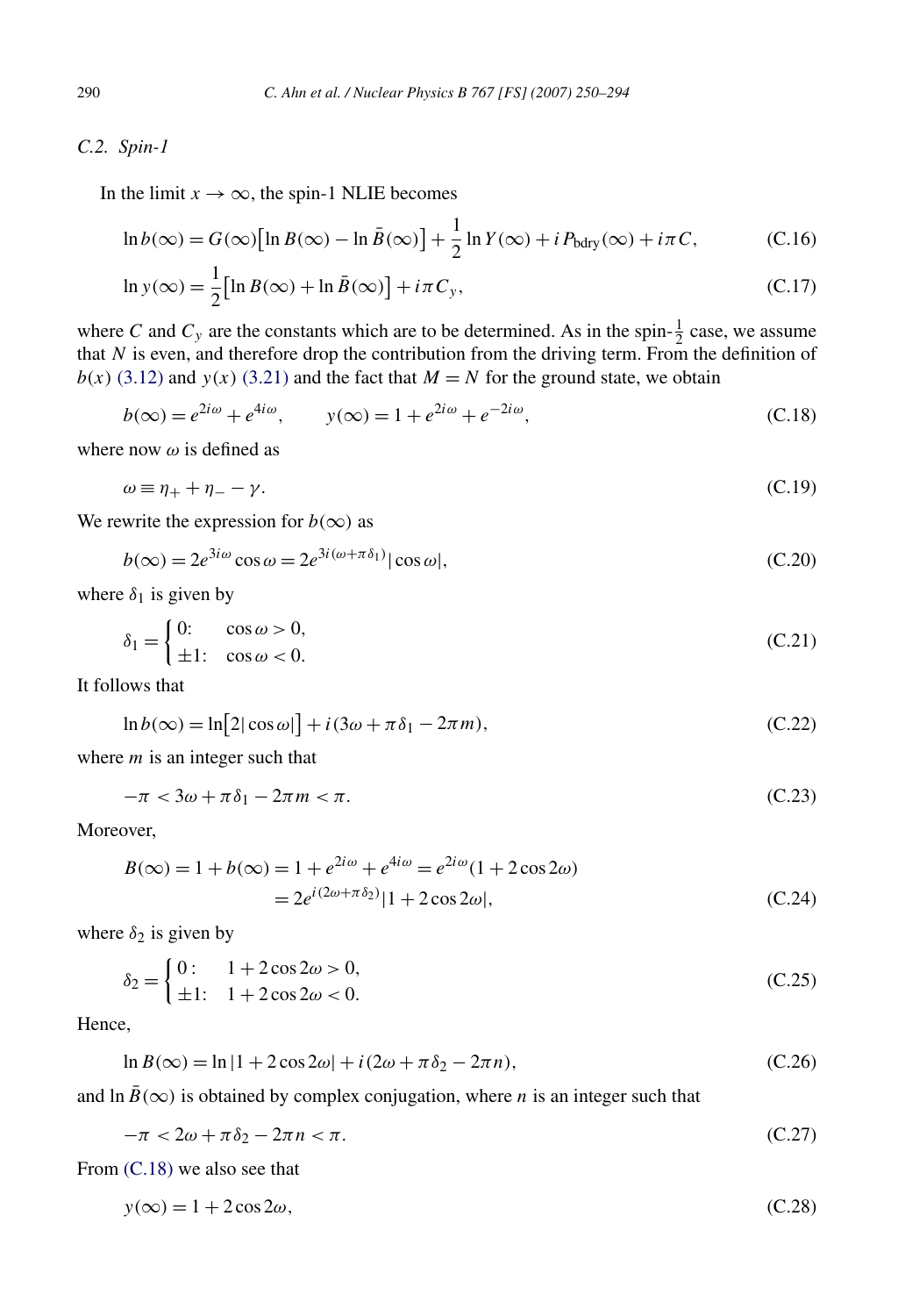<span id="page-41-0"></span>and therefore

$$
Y(\infty) = 1 + y(\infty) = 2 + e^{2i\omega} + e^{-2i\omega} = (e^{i\omega} + e^{-i\omega})^2 = |2\cos\omega|^2.
$$
 (C.29)

We now substitute into the first NLIE [\(C.16\)](#page-40-0) the above expressions for  $\ln b(\infty)$  [\(C.22\)](#page-40-0) and ln  $B(\infty)$ , ln  $\bar{B}(\infty)$  [\(C.26\),](#page-40-0) as well as the result

$$
G(\infty) = \frac{\pi - 3\gamma}{2(\pi - \gamma)},
$$
\n(C.30)

which follows from [\(3.34\),](#page-16-0) and the expression for  $P_{\text{bdry}}(\infty)$  [\(5.5\).](#page-25-0) Solving for  $\omega$ , we obtain

$$
\omega = \eta_{+} + \eta_{-} + \pi (C - \delta_{1} + \delta_{2} + 2m - 2n)
$$
  
+  $\gamma (-2C + 2\delta_{1} - 3\delta_{2} - 4m + 6n - 3).$  (C.31)

Comparing this result with the definition of  $\omega$  in [\(C.19\),](#page-40-0) and assuming that *C* is independent of *γ* , we obtain a pair of equations,

$$
C - \delta_1 + \delta_2 + 2m - 2n = 0, \qquad -2C + 2\delta_1 - 3\delta_2 - 4m + 6n - 3 = -1. \tag{C.32}
$$

These imply that  $\delta_2 = 2n - 2$ , which is an even number. But since  $\delta_2$  can be only 0 or  $\pm 1$ , this implies

$$
\delta_2 = 0, \qquad n = 1. \tag{C.33}
$$

It follows from (C.32) that

$$
C = \delta_1 - 2m + 2. \tag{C.34}
$$

The relations (C.33) and (C.27) imply that  $\frac{\pi}{2} < \omega < \frac{3\pi}{2}$ . Hence,

$$
\delta_1 = \pm 1. \tag{C.35}
$$

It follows from [\(C.25\)](#page-40-0) and  $\delta_2 = 0$  that  $\omega$  is further restricted to the interval

$$
\frac{2\pi}{3} < \omega < \frac{4\pi}{3}.\tag{C.36}
$$

Finally, [\(C.23\)](#page-40-0) then implies  $\delta_1 - 2m = -3$ , which determines *C* through (C.34),

$$
C = -1.\tag{C.37}
$$

Similarly, substituting into the second NLIE  $(C.17)$  the results  $(C.26)$ ,  $(C.28)$ , and remembering that  $\delta_2 = 0$ , we immediately see that

$$
C_y = 0.\t\t(C.38)
$$

Note that the definition of *ω* [\(C.19\)](#page-40-0) together with (C.36) imply the domain of boundary parameters quoted in the text [\(3.9\).](#page-13-0)

#### **References**

[1] A.B. Zamolodchikov, Al.B. Zamolodchikov, Factorized *S* matrices in two dimensions as the exact solutions of certain relativistic quantum field models, Ann. Phys. 120 (1979) 253.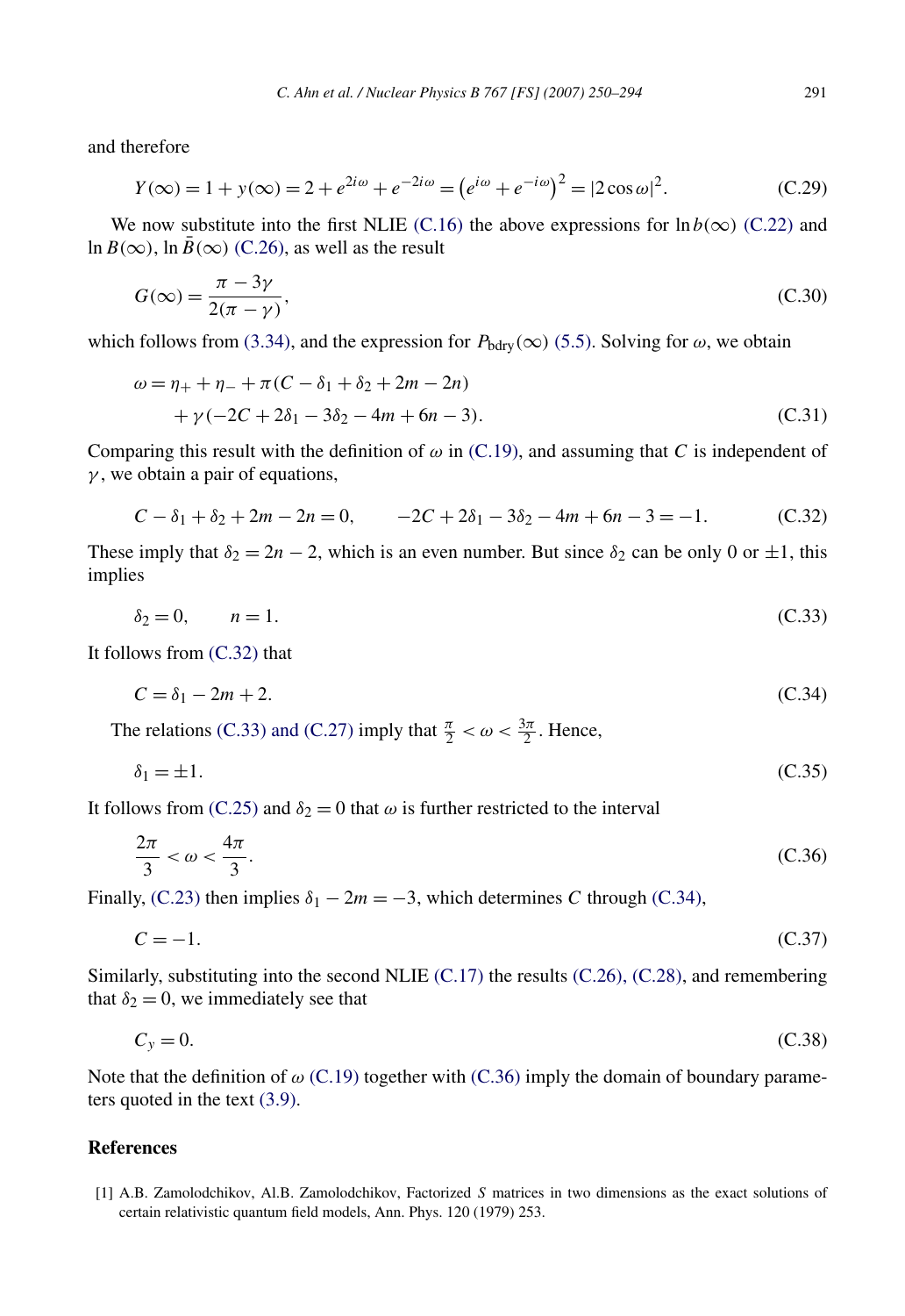<span id="page-42-0"></span>[2] A.B. Zamolodchikov, Fractional-spin integrals of motion in perturbed conformal field theory, in: H. Guo, Z. Qiu, H. Tye (Eds.), Fields, Strings and Quantum Gravity, Gordon and Breach, 1989;

F.A. Smirnov, The perturbated *c <* 1 conformal field theories as reductions of sine-Gordon model, Int. J. Mod. Phys. A 4 (1989) 4213;

N. Reshetikhin, F. Smirnov, Hidden quantum group symmetry and integrable perturbations of conformal field theories, Commun. Math. Phys. 131 (1990) 157;

A. Leclair, Restricted sine-Gordon theory and the minimal conformal series, Phys. Lett. B 230 (1989) 103;

D. Bernard, A. Leclair, Residual quantum symmetries of the restricted sine-Gordon theories, Nucl. Phys. B 340 (1990) 721.

- [3] S. Ghoshal, A.B. Zamolodchikov, Boundary S-matrix and boundary state in two-dimensional integrable quantum field theory, Int. J. Mod. Phys. A 9 (1994) 3841, hep-th/9306002.
- [4] A.A. Belavin, A.M. Polyakov, A.B. Zamolodchikov, Infinite conformal symmetry in two-dimensional quantum field theory, Nucl. Phys. B 241 (1984) 333.
- [5] A.B. Zamolodchikov, Al.B. Zamolodchikov, Conformal field theory and 2-d critical phenomena, Sov. Sci. Rev. A 10 (1989) 269;

P. Ginsparg, Applied conformal field theory, in: Fields, Strings and Critical Phenomena, Elsevier, 1989;

P. Di Francesco, P. Mathieu, D. Sénéchal, Conformal Field Theory, Springer, 1997.

[6] A. Klümper, M.T. Batchelor, An analytic treatment of finite-size corrections in the spin-1 antiferromagnetic XXZ chain, J. Phys. A 23 (1990) L189;

A. Klümper, P.A. Pearce, Analytic calculation of scaling dimensions: Tricritical hard squares and critical hard hexagons, J. Stat. Phys. 64 (1991) 13;

A. Klümper, M.T. Batchelor, P.A. Pearce, Central charges of the 6- and 19-vertex models with twisted boundary conditions, J. Phys. A 24 (1991) 3111.

[7] C. Destri, H. de Vega, New thermodynamic Bethe Ansatz equations without strings, Phys. Rev. Lett. 69 (1992) 2313, hep-th/9203064; C. Destri, H. de Vega, Unified approach to thermodynamic Bethe Ansatz and finite size corrections for lattice models

and field theories, Nucl. Phys. B 438 (1995) 413, hep-th/9407117; C. Destri, H. de Vega, Non-linear integral equation and excited-states scaling functions in the sine-Gordon model,

Nucl. Phys. B 504 (1997) 621, hep-th/9701107.

- [8] D. Fioravanti, A. Mariottini, E. Quattrini, F. Ravanini, Excited state Destri–De Vega equation for sine-Gordon and restricted sine-Gordon models, Phys. Lett. B 390 (1997) 243, hep-th/9608091; G. Feverati, F. Ravanini, G. Takács, Truncated conformal space at  $c = 1$ , nonlinear integral equation and quantization rules for multi-soliton states, Phys. Lett. B 430 (1998) 264, hep-th/9003104; G. Feverati, F. Ravanini, G. Takács, Nonlinear integral equation and finite volume spectrum of sine-Gordon theory, Nucl. Phys. B 540 (1999) 543, hep-th/9805117; G. Feverati, F. Ravanini, G. Takács, Scaling functions in the odd charge sector of sine-Gordon/massive Thirring theory, Phys. Lett. B 444 (1998) 442, hep-th/9807160.
- [9] A. Leclair, G. Mussardo, H. Saleur, S. Skorik, Boundary energy and boundary states in integrable quantum field theories, Nucl. Phys. B 453 (1995) 581, hep-th/9503227.
- [10] C. Ahn, M. Bellacosa, F. Ravanini, Excited states NLIE for sine-Gordon model in a strip with Dirichlet boundary conditions, Phys. Lett. B 595 (2004) 537, hep-th/0312176.
- [11] C. Ahn, R.I. Nepomechie, Finite size effects in the XXZ and sine-Gordon models with two boundaries, Nucl. Phys. B 676 (2004) 637, hep-th/0309261;

C. Ahn, Z. Bajnok, R.I. Nepomechie, L. Palla, G. Takács, NLIE for hole excited states in the sine-Gordon model with two boundaries, Nucl. Phys. B 714 (2005) 307, hep-th/0501047.

[12] H. Bethe, On the theory of metals. 1. Eigenvalues and eigenfunctions for the linear atomic chain, Z. Phys. 71 (1931) 205;

R. Orbach, Linear antiferromagnetic chain with anisotropic coupling, Phys. Rev. 112 (1958) 309.

- [13] F.C. Alcaraz, M.N. Barber, M.T. Batchelor, R.J. Baxter, G.R.W. Quispel, Surface exponents of the quantum XXZ, Ashkin–Teller and Potts models, J. Phys. A 20 (1987) 6397.
- [14] E.K. Sklyanin, Boundary conditions for integrable quantum systems, J. Phys. A 21 (1988) 2375.
- [15] J. Cao, H.-Q. Lin, K.-J. Shi, Y. Wang, Exact solutions and elementary excitations in the XXZ spin chain with unparallel boundary fields, cond-mat/0212163;

J. Cao, H.-Q. Lin, K.-J. Shi, Y. Wang, Exact solution of XXZ spin chain with unparallel boundary fields, Nucl. Phys. B 663 (2003) 487;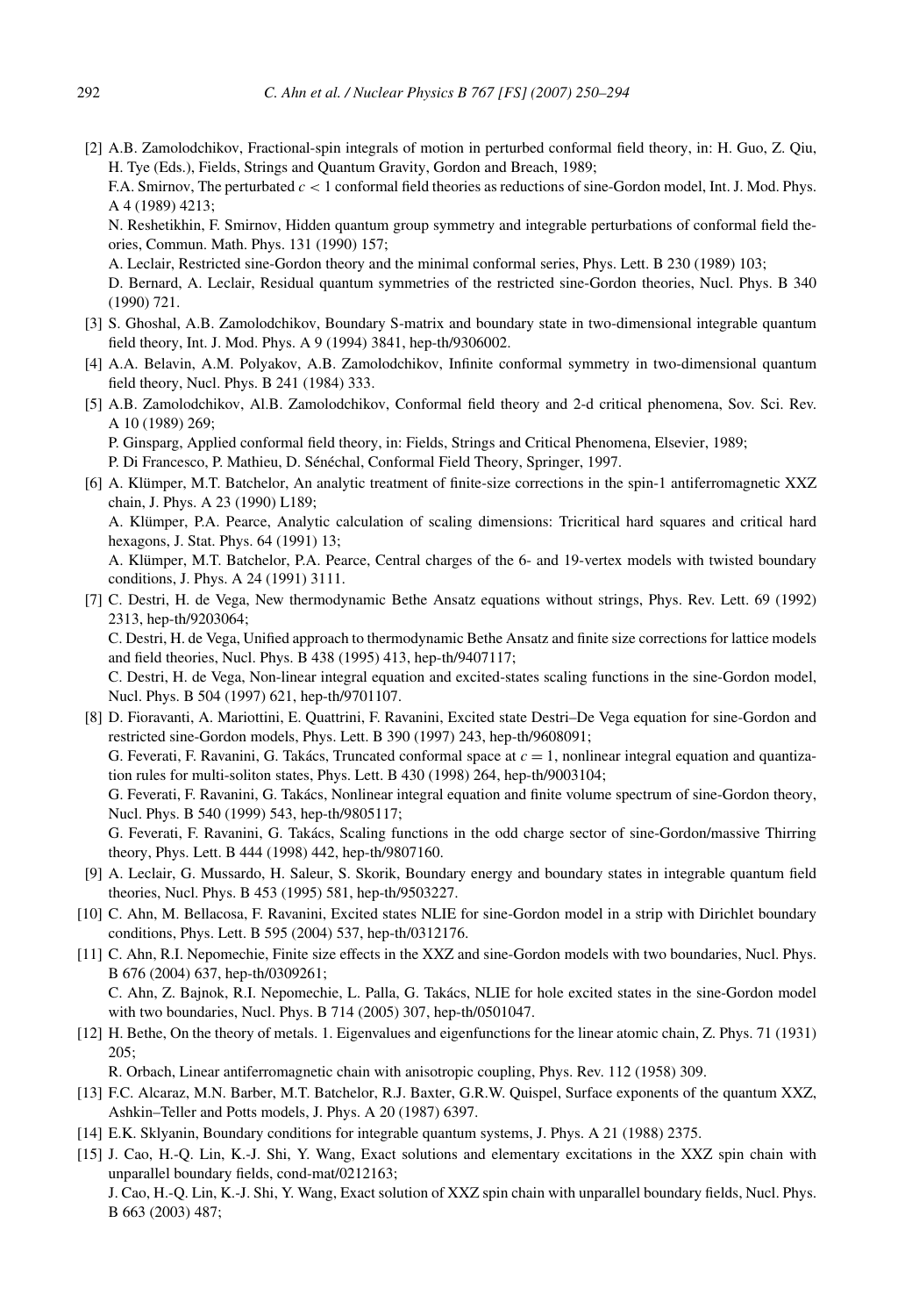<span id="page-43-0"></span>R.I. Nepomechie, Functional relations and Bethe Ansatz for the XXZ chain, J. Stat. Phys. 111 (2003) 1363, hepth/0211001;

R.I. Nepomechie, Bethe Ansatz solution of the open XXZ chain with nondiagonal boundary terms, J. Phys. A 37 (2004) 433, hep-th/0304092;

R.I. Nepomechie, F. Ravanini, Completeness of the Bethe Ansatz solution of the open XXZ chain with nondiagonal boundary terms, J. Phys. A 36 (2003) 11391, hep-th/0307095;

R.I. Nepomechie, F. Ravanini, J. Phys. A 37 (2004) 1945, Addendum.

Phys. 79 (1988) 1167.

- [16] V.P. Yurov, Al.B. Zamolodchikov, Truncated conformal space approach to scaling Lee–Yang model, Int. J. Mod. Phys. A 5 (1990) 3221.
- [17] P. Dorey, A. Pocklington, R. Tateo, G. Watts, TBA and TCSA with boundaries and excited states, Nucl. Phys. B 525 (1998) 641, hep-th/9712197.
- [18] Al.B. Zamolodchikov, Invited talk at the 4th Bologna Workshop, June 1999; Z. Bajnok, L. Palla, G. Takács, Finite size effects in boundary sine-Gordon theory, Nucl. Phys. B 622 (2002) 565, hep-th/0108157.
- [19] P. Di Vecchia, S. Ferrara, Classical solutions in two-dimensional supersymmetric field theories, Nucl. Phys. B 130 (1977) 93;

J. Hruby, On the supersymmetric sine-Gordon model and a two-dimensional 'bag', Nucl. Phys. B 131 (1977) 275.

- [20] S. Ferrara, L. Girardello, S. Sciuto, An infinite set of conservation laws of the supersymmetric sine-Gordon theory, Phys. Lett. B 76 (1978) 303; L. Girardello, S. Sciuto, Inverse scattering like problem for supersymmetric models, Phys. Lett. B 77 (1978) 267; R. Sasaki, I. Yamanaka, Supervirasoro algebra and solvable supersymmetric quantum field theories, Prog. Theor.
- [21] R. Shankar, E. Witten, The S matrix of the supersymmetric nonlinear sigma model, Phys. Rev. D 17 (1978) 2134.
- [22] C. Ahn, D. Bernard, A. Leclair, Fractional supersymmetries in perturbed coset CFTs and integrable soliton theory, Nucl. Phys. B 346 (1990) 409; C. Ahn, Complete S matrices of supersymmetric sine-Gordon theory and perturbed superconformal minimal model, Nucl. Phys. B 354 (1991) 57.
- [23] C. Dunning, Finite size effects and the supersymmetric sine-Gordon models, J. Phys. A 36 (2003) 5463, hepth/0210225;

Z. Bajnok, C. Dunning, L. Palla, G. Takács, F. Wagner, SUSY sine-Gordon theory as a perturbed conformal field theory and finite size effects, Nucl. Phys. B 679 (2004) 521, hep-th/0309120.

- [24] J. Suzuki, Spinons in magnetic chains of arbitrary spins at finite temperatures, J. Phys. A 32 (1999) 2341.
- [25] J. Suzuki, Excited states nonlinear integral equations for an integrable anisotropic spin 1 chain, J. Phys. A 37 (2004) 11957, hep-th/0410243.
- [26] A.B. Zamolodchikov, V.A. Fateev, Model factorized S matrix and an integrable Heisenberg chain with spin 1, Sov. J. Nucl. Phys. 32 (1980) 298;

P.P. Kulish, N.Yu. Reshetikhin, E.K. Sklyanin, Yang–Baxter equation and representation theory. I, Lett. Math. Phys. 5 (1981) 393;

P.P. Kulish, E.K. Sklyanin, Quantum spectral transform method, recent developments, in: Lecture Notes in Physics, vol. 151, Springer, 1982, p. 61.

[27] K. Sogo, Ground state and low-lying excitations in the Heisenberg XXZ chain of arbitrary spin S, Phys. Lett. A 104 (1984) 51;

H.M. Babujian, A.M. Tsvelick, Heisenberg magnet with an arbitrary spin and anisotropic chiral field, Nucl. Phys. B 265 (1986) 24;

A.N. Kirillov, N.Yu. Reshetikhin, Exact solution of the Heisenberg XXZ model of spin s, J. Sov. Math. 35 (1986)  $2627:$ 

A.N. Kirillov, N.Yu. Reshetikhin, Exact solution of the integrable XXZ Heisenberg model with arbitrary spin. I. The ground state and the excitation spectrum, J. Phys. A 20 (1987) 1565;

N. Reshetikhin, S-matrices in integrable models of isotropic magnetic chains. I, J. Phys. A 24 (1991) 3299.

- [28] Á. Hegedűs, F. Ravanini, J. Suzuki, Exact finite size spectrum in super sine-Gordon model, hep-th/0610012.
- [29] T. Inami, S. Odake, Y.-Z. Zhang, Supersymmetric extension of the sine-Gordon theory with integrable boundary interactions, Phys. Lett. B 359 (1995) 118, hep-th/9506157.
- [30] R.I. Nepomechie, The boundary supersymmetric sine-Gordon model revisited, Phys. Lett. B 509 (2001) 183, hepth/0103029.
- [31] C. Ahn, W.M. Koo, Exact boundary S-matrices of the supersymmetric sine-Gordon theory on a half line, J. Phys. A 29 (1996) 5845, hep-th/9509056;